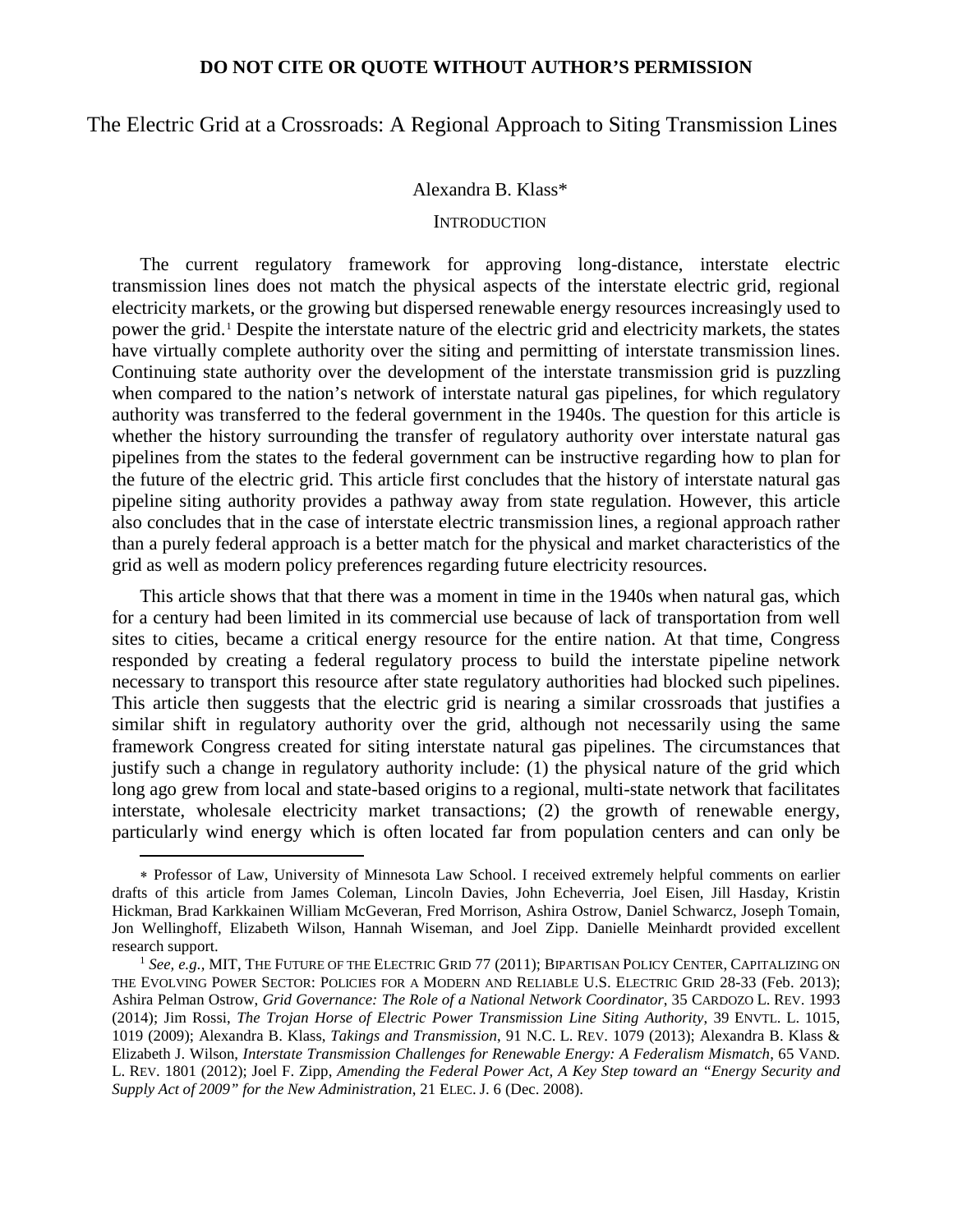transported by interstate transmission lines,<sup>[2](#page-1-0)</sup> in contrast to fossil fuels which can be transported by train, pipeline, truck, or ship throughout the country; (3) the growth of Regional Transmission Organizations (RTOs)—federally-approved nonprofit entities that manage the transmission of electricity within multi-state regions in many parts of the country, operate wholesale market transactions for electricity, and oversee the planning of transmission grid expansions within their footprints; and (4) developing state and federal clean energy policies such as state renewable portfolio standards and the U.S. EPA's June 2014 Clean Power Plan Proposed Rule, which have the potential to fundamentally shift the dominant energy sources of electricity throughout the country in future years toward increased renewable energy.

Issues surrounding the potential means of addressing the inevitable state opposition to such a reduction in state regulatory authority, and whether principles of federalism support such a change are matters scholars and other experts have explored in earlier work and will not be addressed in detail here.[3](#page-1-1) Instead, the purpose of this article is to show that the physical and market factors that created the current regulatory regime have changed in a manner that is quite similar to the transition that occurred in the natural gas industry many decades ago. This review suggests that policymakers should consider a regional approach to transmission line siting in addition to a federal approach or the status quo.

Notably, we often pay little attention to the central role the electric grid plays in our lives until it breaks down, at which point modern life as we know it comes to a screeching halt. As described in a 2013 U.S. House of Representatives Report, the nation's electric grid is both a critical asset and highly vulnerable:

The U.S. bulk power system serves more than 300 million people and is made up of more than 200,000 miles of transmission lines, and more than 1 million megawatts of generating capacity, and is valued at over \$1 trillion. . . . The components of the grid are highly interdependent and, as history has shown, a line outage or system failure in one area can lead to cascading outages in other areas. For example, on August 14, 2003, four sagging high-voltage power lines in northern Ohio brushed into trees and shut off. Compounded by a computer system error, this shut-down caused a cascade of failures that eventually left 50 million people without power for two days across the United States and Canada. This event, the largest blackout in North American history, cost an estimated \$6 billion and contributed to at least 11 deaths.[4](#page-1-2)

The Congressional Research Service has expressed similar concerns about the impact of significant weather events, such as Hurricane Sandy in 2012, on the nation's aging electric grid.<sup>[5](#page-1-3)</sup>

<span id="page-1-0"></span><sup>&</sup>lt;sup>2</sup> While some forms of renewable energy, such as rooftop solar and small-scale wind energy can be transported over local distribution lines or a small-scale "micro-grid," such distributed renewable energy resources currently make up only a small portion of total renewable energy use.

<span id="page-1-1"></span><sup>3</sup> *See, e.g.,* Ostrow, *supra* note 1; Rossi, supra note 1, at 1019; Klass, *Takings and Transmission*, *supra* note 1; Klass & Wilson, *supra* note 1; Zipp, *supra* note 1, at 6.

<span id="page-1-2"></span><sup>4</sup> U.S. HOUSE OF REPRESENTATIVES, ELECTRIC GRID VULNERABILITY: INDUSTRY RESPONSES REVEAL SECURITY GAPS 4 (May 21, 2013).

<span id="page-1-3"></span><sup>5</sup> *See* RICHARD J. CAMPBELL, ELECTRICAL POWER: OVERVIEW OF CONGRESSIONAL ISSUES 8 (Jan. 30, 2013) ("The recent damage sustained to the electrical grid by Hurricane Sandy in New York and New Jersey, and difficulty in restoring electricity service underscore the age and fragility of the power system, and how electricity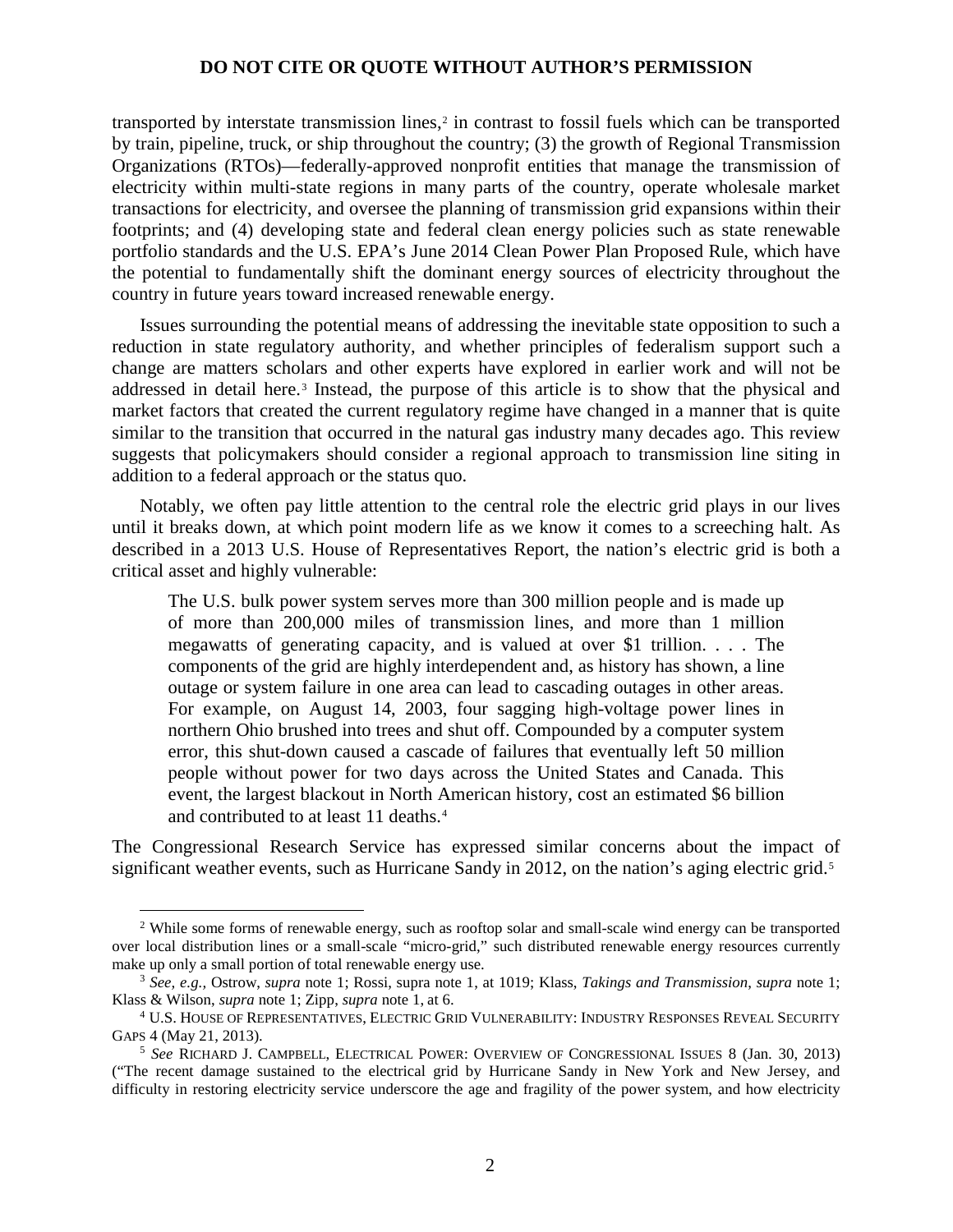Despite the interstate nature of the electric grid and its importance to interstate commerce and national security, states exercise virtually exclusive control over the siting and approval of interstate electric transmission lines. By contrast, the federal government, through the Federal Energy Regulatory Commission (FERC) controls the siting and approval of interstate natural gas pipelines. The reasons for this are not obvious. Both the electric grid and the interstate natural gas pipeline network are massive, interlinked, interstate energy transportation networks designed to bring energy resources from generation and distribution sites to suppliers and users. But each regulatory system arose during different political and economic times and in response to different constellations of actors, assumptions regarding the scarcity or availability of the energy resource in question, the role of federal and state governments in regulating energy transportation, and varying concerns over monopoly power. Many of these factors with regard to the actors, technologies, resource availability, and economic forces that underlie these regulatory regimes have changed dramatically in the decades that followed their creation.

This article illustrates how the nation's sources of electricity, the nature of the electric grid itself, and federal and state policies for powering the grid have changed so significantly in recent years that a new regulatory framework for siting interstate transmission lines is needed to address these shifts. Today there are federal and state policies in place to develop wind, solar, and other renewable electricity resources that are located far from population centers in states like Wyoming, North Dakota, South Dakota, rural Texas, and the Mojave Desert. Unlike fossil fuel resources that can be transported to load centers by train, truck, pipeline, or ship, large-scale wind and solar energy can, for now, only be transported through transmission lines. With today's national and regional electric grid, it no longer makes sense for states to be wholly responsible for reviewing and approving long-distance, interstate transmission lines. This article then concludes that while a centralized, federal framework could address this issue, a regional approach for siting interstate electric transmission lines may be a better match for today's regional electricity grids, markets, and resources. A regional approach for siting interstate transmission lines is possible if Congress granted RTOs siting authority for interstate transmission lines within their footprints, if states entered into interstate compacts under existing federal law, or if Congress requires state public utility commissions and courts to consider regional benefits in siting and eminent domain decisions.

Part I explores the interstate natural gas market and its transportation network. Unlike interstate electric transmission lines, siting and eminent domain authority for interstate natural gas pipelines were transferred from the states to the federal government in the 1940s. Thus, this Part examines the factors that led to this major displacement of state authority in favor of federal authority in order consider its potential application to interstate electric transmission lines.

Part II turns to the creation of the U.S. electric grid and interstate electric transmission markets. It explains how the grid developed from a local, central station model to the regional grids that transport electricity today. It also summarizes briefly the development of state and federal regulation of electricity markets, electric transmission networks, and the siting of interstate electric transmission lines.

service might benefit from hardening and modernization of various power systems."). *See also* American Public Media*, Burn: An Energy Journal*, June 2013 (series of stories on the electricity grid, how it works, the players, and what happens when it breaks down).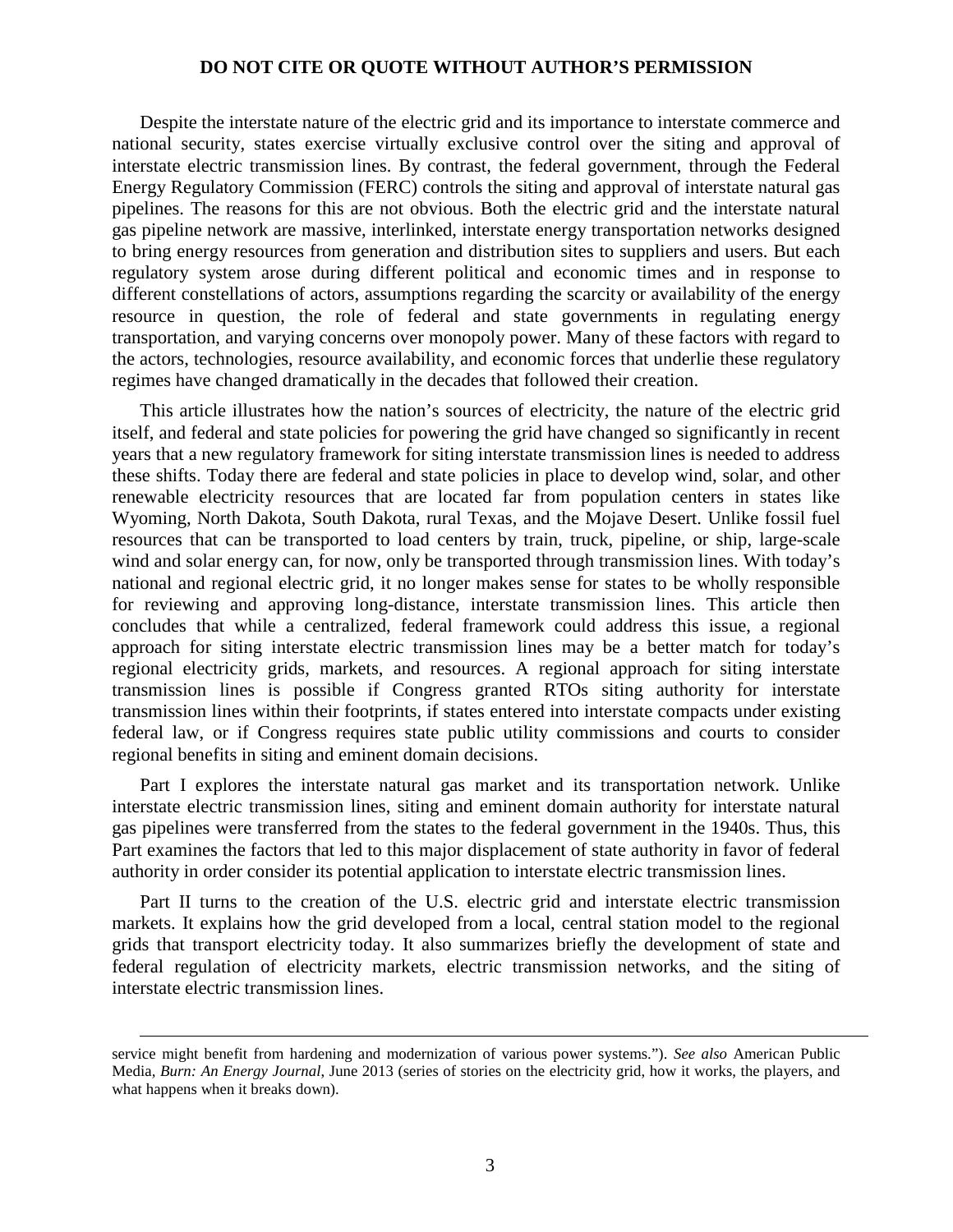Part III details the contours of the modern, regional grid, along with the regional electricity markets that federal law, state law, and market actors have created. It also highlights the significant changes in recent years to the sources of energy used to generate electricity and the impact of those changes on the future of the electric grid. Finally, it describes current interstate transmission projects designed to transport renewable energy, particularly wind energy, in multiple regions of the country, as well as the roadblocks many of these projects are facing in connection with the state siting process.

Part IV then proposes that with regard to transmitting electric energy, the United States is approaching a crossroads similar to the one that existed for natural gas in the 1940s. At that time, cities across the country began to transition away from manufactured gas, which could be created within city limits from a variety of energy sources such as coal and oil, to relying more heavily on natural gas, which required interstate pipelines to transport the gas from distant well sites to population centers. A similar transition is now occurring with regard to renewable electric energy resources, but the fact of this transition has been somewhat masked because we still have ample non-renewable energy resources to rely upon for electricity. Using coal, natural gas, or uranium to generate electricity has historically allowed for multiple means of transporting the energy resources themselves: coal and uranium can be transported by truck and train to power plants near population centers and natural gas can be transported by pipeline to the same destinations. Renewable energy, by contrast, can only be transported through transmission lines and, like natural gas, renewable energy, particularly wind energy, is a locally-constrained resource that is often most abundant far from population centers.

This Part then suggests that a regional model for siting interstate transmission lines rather than the purely federal model used for interstate natural gas pipelines better matches the physical dimensions of the electric grid, existing electricity markets, and current electric transmission needs. In setting forth this proposal, Part IV draws on: (1) the rise of federally-approved RTOs, which manage large portions of the transmission grid, plan for grid expansion within their designated regions, and operate regional electricity markets; (2) the 2013 decision from the U.S. Court of Appeals for the Seventh Circuit, *Illinois Commerce Commission v. FERC*,<sup>[6](#page-3-0)</sup> approving cost-allocation for regional transmission lines within the Mid-Continent Independent System Operator (MISO) RTO over the objections of many state regulators; and (2) the U.S. Environmental Protection Agency's June 2014 Clean Power Plan Proposed Rule,<sup>[7](#page-3-1)</sup> which, if implemented, will require a significant shift away from coal-fired power to be replaced by increased use of natural gas and renewable energy resources. For states to use renewable energy resources to help meet the new rule's requirement, more interstate transmission lines will be needed to bring those energy resources to load centers.

In many ways, RTOs would be in an ideal position to exercise siting authority for interstate transmission lines within their regions. Although RTOs are non-governmental organizations and are thus not traditional siting authorities, there is precedent both within and outside of the electricity realm for granting siting authority with federal oversight to such entities where appropriate. As an alternative, Congress through legislation or states through interstate compacts could create non-RTO regional siting agencies so there is an independent body with siting

<sup>6</sup> 721 F.3d 764 (7th Cir. 2013).

<span id="page-3-1"></span><span id="page-3-0"></span><sup>7</sup> *See* U.S. EPA, Clean Power Plan Proposed Rule, at http://www2.epa.gov/carbon-pollution-standards/cleanpower-plan-proposed-rule.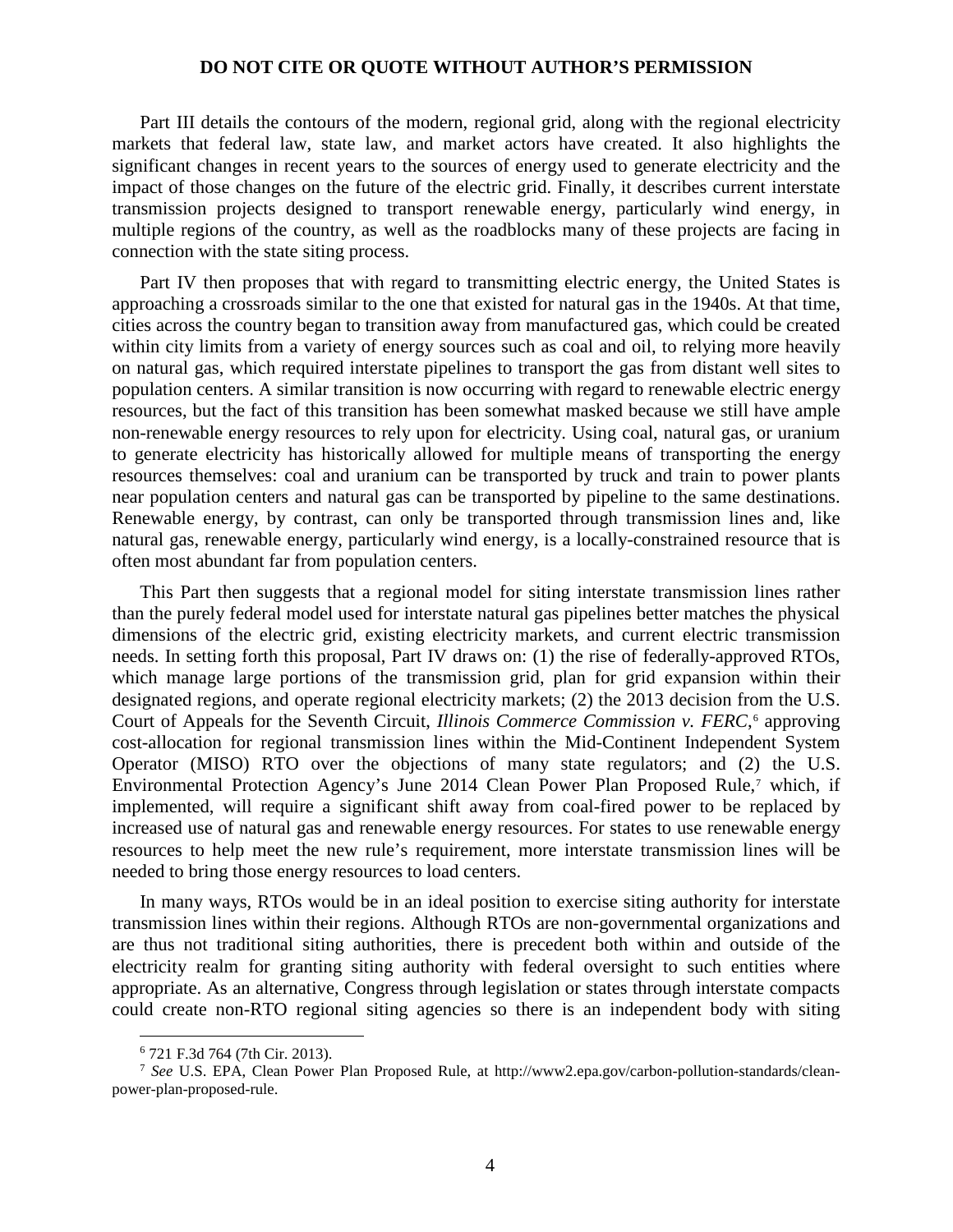authority that can be more sensitive to state and local needs than a federal authority and objectively review RTO and utility proposals for interstate lines. Finally, Congress could leave siting authority with the states but require state public utility commissions and state courts to expressly consider regional transmission needs and regional energy needs in making siting and eminent domain decisions.

This support for a shift in siting authority to facilitate the development of new interstate transmission lines comes with a major caveat—it assumes that the nation will remain dependent at least to some extent on today's existing technology for transporting renewable energy for many decades. It may be that there will be significant developments in battery storage technology or some other means of storing electric energy that will allow the transport of wind, solar, and other renewable energy without the need for long-distance transmission lines.<sup>[8](#page-4-0)</sup> There may also be breakthroughs in distributed solar technologies or geothermal energy that will make all of our current assumptions about how to best transport power obsolete. This is important not only for the massive costs associated with expanding the electric grid but also because of the adverse environmental and aesthetic concerns often associated with large-scale transmission lines.<sup>[9](#page-4-1)</sup> Nevertheless, this article assumes that for now, long-distance transmission will remain a central component of the U.S. electricity delivery system. As a result, because the grid is so central to our lives, and the benefits that come with modernizing the grid and integrating renewable energy are so significant, this article concludes that it is critical to address regulatory barriers to a better transmission grid using current technological assumptions.

Moreover, even though there is little political support today in the states or Congress to shift authority over the siting of interstate transmission lines from the states to a regional authority, politics can change quickly, particularly in response to a major blackout or other disaster that highlights the vulnerability of the electric grid. When that day comes, policymakers should consider the regional approaches to transmission siting set forth herein, in addition to the federal approach Congress took for interstate natural gas pipelines in the 1940s, or the status quo.

<span id="page-4-0"></span><sup>8</sup> *See, e.g.,* Harvard School of Engineering and Applied Sciences, *Organic Mega Flow Battery Promises Breakthrough for Renewable Energy*, Jan. 8, 2014, at [http://www.seas.harvard.edu/news/2014/01/organic-mega](http://www.seas.harvard.edu/news/2014/01/organic-mega-flow-battery-promises-breakthrough-for-renewable-energy)[flow-battery-promises-breakthrough-for-renewable-energy;](http://www.seas.harvard.edu/news/2014/01/organic-mega-flow-battery-promises-breakthrough-for-renewable-energy) Brian Huskinson, et al., *A Metal-Free Organic-Inorganic Aqueous Flow Battery*, 505 NATURE 195 (Jan. 9, 2014) (study of new battery technology to store renewable energy).

<span id="page-4-1"></span><sup>9</sup> *See, e.g.,* Sam Evans-Brown, *Understanding Northern Pass*, NEW HAMPSHIRE MAGAZINE (Jan. 2014), at <http://www.nhmagazine.com/January-2014/Understanding-Northern-Pass/> (discussing landowner and environmental group opposition to Northern Pass transmission line designed to bring hydropower from Quebec to population centers in New England and discussing disputes over prior transmission lines in the region); Dustin Thaler, *Strange Bedfellows: Environmental Groups, Transmission Developers Working Together on Renewable Energy Projects*, AMERICANS FOR A CLEAN ENERGY GRID, April 16, 2014, at [http://cleanenergytransmission.org/cross-post-strange](http://cleanenergytransmission.org/cross-post-strange-bedfellows-environmental-groups-transmission-developers-working-together-on-renewable-energy-projects/)[bedfellows-environmental-groups-transmission-developers-working-together-on-renewable-energy-projects/](http://cleanenergytransmission.org/cross-post-strange-bedfellows-environmental-groups-transmission-developers-working-together-on-renewable-energy-projects/)

<sup>(</sup>discussing historic environmental group opposition to transmission lines as compared to recent environmental group support in some instances for lines designed to transport renewable energy); Klass & Wilson, *supra* note 1, at 1803 (discussing historic opposition of environmental groups to many electric transmission lines across the country). Another problem with any major build-out of the transmission grid is that it may facilitate transmission of new fossil fuel energy resources in addition to or instead of renewable energy sources. *See* Rossi, *supra* note 1, at 1042-43.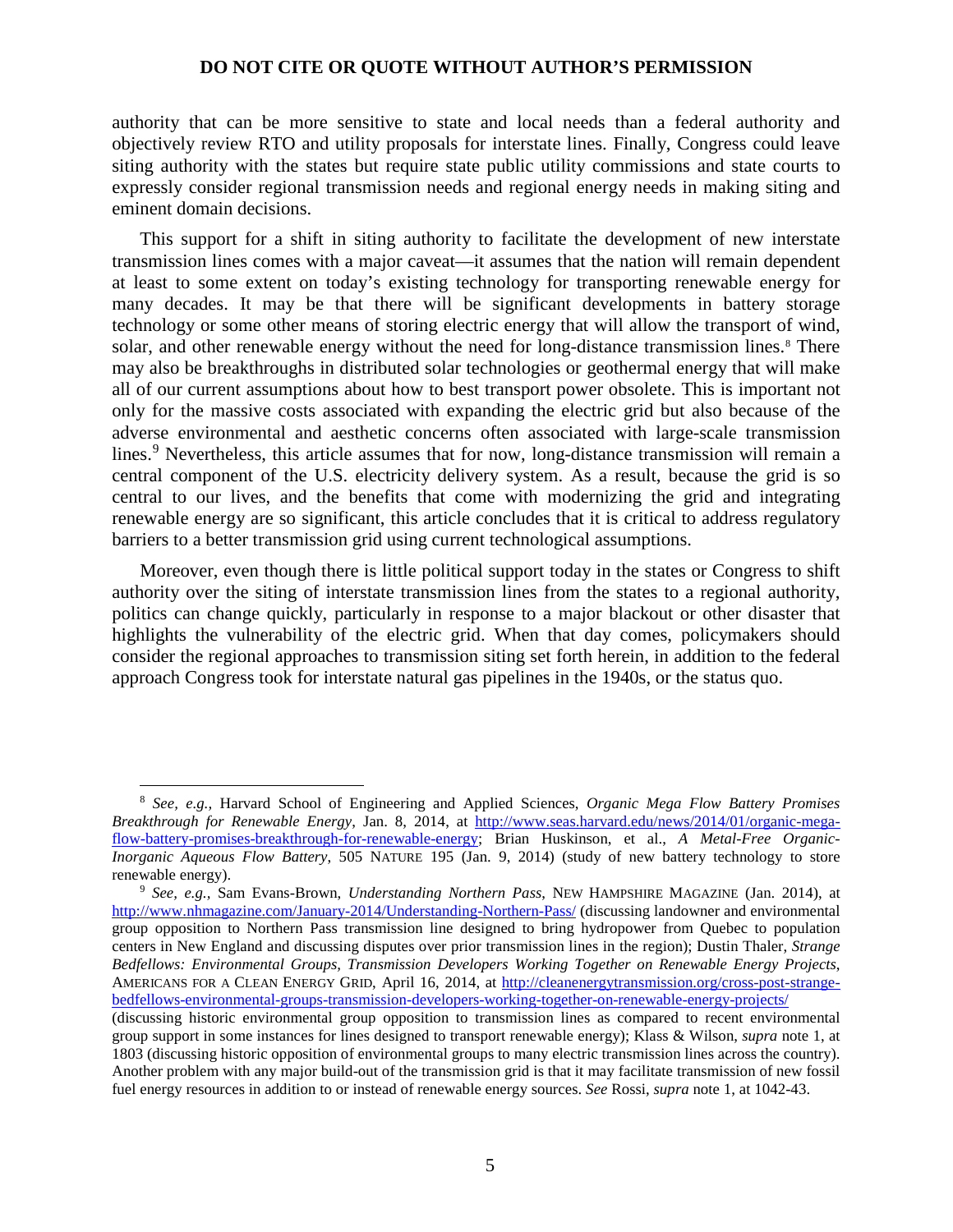#### I. THE NATURAL GAS TRANSPORTATION NETWORK: HISTORY AND REGULATION

This Part provides a history of the natural gas transportation network with a focus on how the industry's development influenced the regulation of the network of interstate pipelines that transports natural gas across the country.[10](#page-5-0) It explains how and why Congress transferred siting and eminent domain authority for interstate natural gas pipelines to the federal government in the early part of the 20th century. In doing so, this Part provides an example of Congress shifting jurisdiction over siting and eminent domain authority for a major U.S. energy transportation network away from the states in order to meet national energy transportation goals. This example is instructive in considering the potential for similar shifts in siting electric transmission lines discussed in Parts II-IV.

#### *A. The Use of Natural Gas in the United States*

Natural gas seeps have been observed since ancient times.<sup>[11](#page-5-1)</sup> In the early 1800s people knew natural gas springs could produce heat and light, but transportation technology at the time did not permit capturing or redirecting the gas for use elsewhere.[12](#page-5-2) As a result, throughout the 1800s and into the mid-1900s, cities relied on manufactured gas, or "town gas" for lighting, cooking, and heating.[13](#page-5-3) Manufactured gas is similar in chemical composition to natural gas but has the benefit of being able to be made at any location from coal, oil, wood or other cheap organic material.[14](#page-5-4)

Major natural gas wells were discovered in Ohio in the 1840s but lack of transportation options limited commercial development.[15](#page-5-5) By the 1850s only industries and towns located very close to wells could make use of natural gas.[16](#page-5-6) Although associated natural gas was discovered with oil in the first U.S. oil boom in Titusville, Pennsylvania in the late 1850s, the gas was simply a nuisance to oil drillers as it caused well blowouts and fires and could not be captured and put to economic use. As a result, when drillers found natural gas deposits without accompanying oil they were usually abandoned.[17](#page-5-7)

It was not until 1872 that the first miles of iron pipe were constructed to create the first natural gas transportation in the Pennsylvania Oil region for the "waste gas" found with the oil.<sup>[18](#page-5-8)</sup> Pittsburgh was the first major city in the United States to use natural gas for industrial purposes

<span id="page-5-0"></span> $10$  For a more detailed discussion of the history and regulation of the interstate natural gas pipeline network see Alexandra B. Klass & Danielle Meinhardt, *Transporting Oil and Gas: U.S. Infrastructure Challenges*, IOWA L. REV. (forthcoming 2015).

<sup>11</sup> NATURALGAS.ORG, *History*, http://naturalgas.org/overview/history.asp.

<span id="page-5-2"></span><span id="page-5-1"></span><sup>&</sup>lt;sup>12</sup> CHRISTOPHER J. CASTANEDA, INVISIBLE FUEL: MANUFACTURED AND NATURAL GAS IN AMERICA, 1800-2000, at 38 (1999); ARLON R. TUSSING & CONNIE C. BARLOW, THE NATURAL GAS INDUSTRY: EVOLUTION, STRUCTURE, AND ECONOMICS 9-10 (1984).

<sup>13</sup> CASTANEDA, *supra* note \_\_, at 3-4.

<span id="page-5-4"></span><span id="page-5-3"></span><sup>&</sup>lt;sup>14</sup> TUSSING & BARLOW, *supra* note 12, at \_; Richard J. Pierce, Jr., *Reconstituting the Natural Gas Industry from Wellhead to Burnertip*, 25 ENERGY L.J. 57, 60 (2004) (originally published in 9 ENERGY L.J. 1 (1988)).

<span id="page-5-6"></span><span id="page-5-5"></span><sup>&</sup>lt;sup>15</sup> The same challenge exists today in North Dakota, which is producing massive amounts of natural gas from oil wells, but instead of capturing and making commercial use of the gas, oil well operators are flaring quantities of natural gas worth \$100 million per month into the atmosphere because of the lack of sufficient natural gas pipeline infrastructure. *See, e.g*., Klass & Meinhardt, *supra* note 10.

<sup>16</sup> CASTANEDA, *supra* note \_\_, at 42*.*

<span id="page-5-7"></span><sup>&</sup>lt;sup>17</sup> CASTANEDA, *supra* note , at 42-43.

<span id="page-5-8"></span><sup>18</sup> TUSSING & BARLOW, *supra* \_\_, at 9; CASTANEDA, *supra* note \_\_, at 44.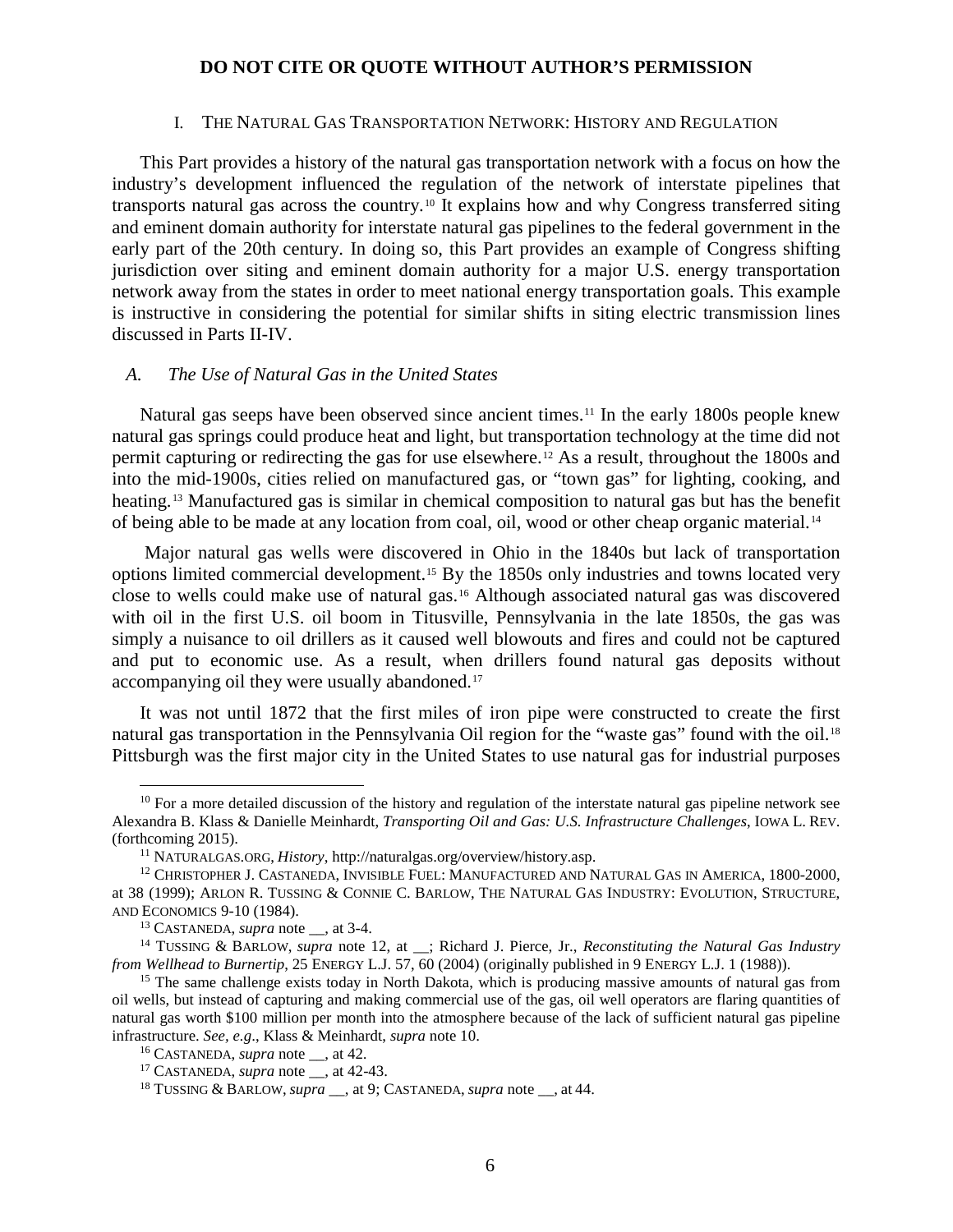on a large scale, made possible by discovery of gas wells in close proximity to the city in the early 1870s.[19](#page-6-0) In the 1880s natural gas companies began forming and developing more gas fields in Pennsylvania, transporting gas to households in nearby municipalities and to local glass and steel plants.<sup>[20](#page-6-1)</sup> Pittsburgh had historically used tremendous amounts of coal to fuel its iron industry and the city's air quality was poor.[21](#page-6-2) In the 1880s the *New York Times* reported that Pittsburgh's adoption of natural gas would improve its air quality.<sup>[22](#page-6-3)</sup> Overall, natural gas offered many benefits over manufactured gas throughout the country, namely, twice as much energy (Btu) per unit of volume, no poisonous carbon monoxide, and elimination of the soot and sulphur compounds that were emitted from manufactured gas works.[23](#page-6-4)

Local availability of lower cost natural gas, with its higher Btu content, encouraged industry to begin using natural gas to manufacture iron, steel, chemical products, and glass on a more widespread basis.<sup>[24](#page-6-5)</sup> By 1885, 150 companies were chartered to sell gas in Pennsylvania and further gas discoveries in Ohio and West Virginia enabled cities in that region to begin using natural gas from nearby wells.[25](#page-6-6) Indiana gas fields were discovered in the late 1800s, which increased both demand for and production of natural gas resources.[26](#page-6-7) While these eastern gas fields were soon depleted, drillers discovered new gas fields in Oklahoma and Kansas which followed the same boom and bust pattern. From 1880 to 1910, the use and transportation of natural gas expanded nationwide, leading to new natural gas pipeline networks and markets.

In the late 1890s Standard Oil formed the East Ohio Gas Company to produce and deliver gas to customers in Ohio, and Hope Natural Gas Company acquired gas wells in West Virginia.[27](#page-6-8) The public was becoming increasingly dependent on natural gas during this period and so states created their own regulatory commissions to regulate intrastate gas pipelines and their rates.<sup>[28](#page-6-9)</sup> In 1918 drillers discovered the huge Panhandle Field in northern Texas and in 1922 new sources of gas were found in the Mid-Continent Field near the borders of Kansas, Oklahoma, and Texas.[29](#page-6-10) As a result of concurrent developments in pipeline technology, gas from these new fields arrived first in Midwest markets and later in Appalachia, where it began to displace declining local gas production.[30](#page-6-11) Between 1927 and 1931 about twelve major gas transportation systems developed, all over 200 miles long. $31$ 

<sup>22</sup> *Id.*

<span id="page-6-1"></span><span id="page-6-0"></span><sup>19</sup> CASTANEDA, *supra* note \_\_, at 44-45. 20 *Id.* at 45.

<span id="page-6-2"></span><sup>21</sup> *See id.* at 44.

<span id="page-6-4"></span><span id="page-6-3"></span><sup>23</sup> TUSSING & BARLOW, *supra* note \_\_, at 28.

<span id="page-6-5"></span><sup>&</sup>lt;sup>24</sup> CASTANEDA, *supra* note  $\alpha$ , at 49.

<span id="page-6-6"></span><sup>25</sup> *Id*. at 50.

<span id="page-6-7"></span><sup>26</sup> *Id.* at 51.

<span id="page-6-8"></span><sup>27</sup> *Id.* at 71.

<span id="page-6-10"></span><span id="page-6-9"></span><sup>28</sup> NATURALGAS.ORG, *The History of Regulation*, http://naturalgas.org/regulation/history.asp. 29 CASTANEDA, *supra* note \_\_, at 84. 30 *Id.*

<span id="page-6-11"></span>

<span id="page-6-12"></span><sup>&</sup>lt;sup>31</sup> TUSSING & BARLOW, *supra* note . at 33.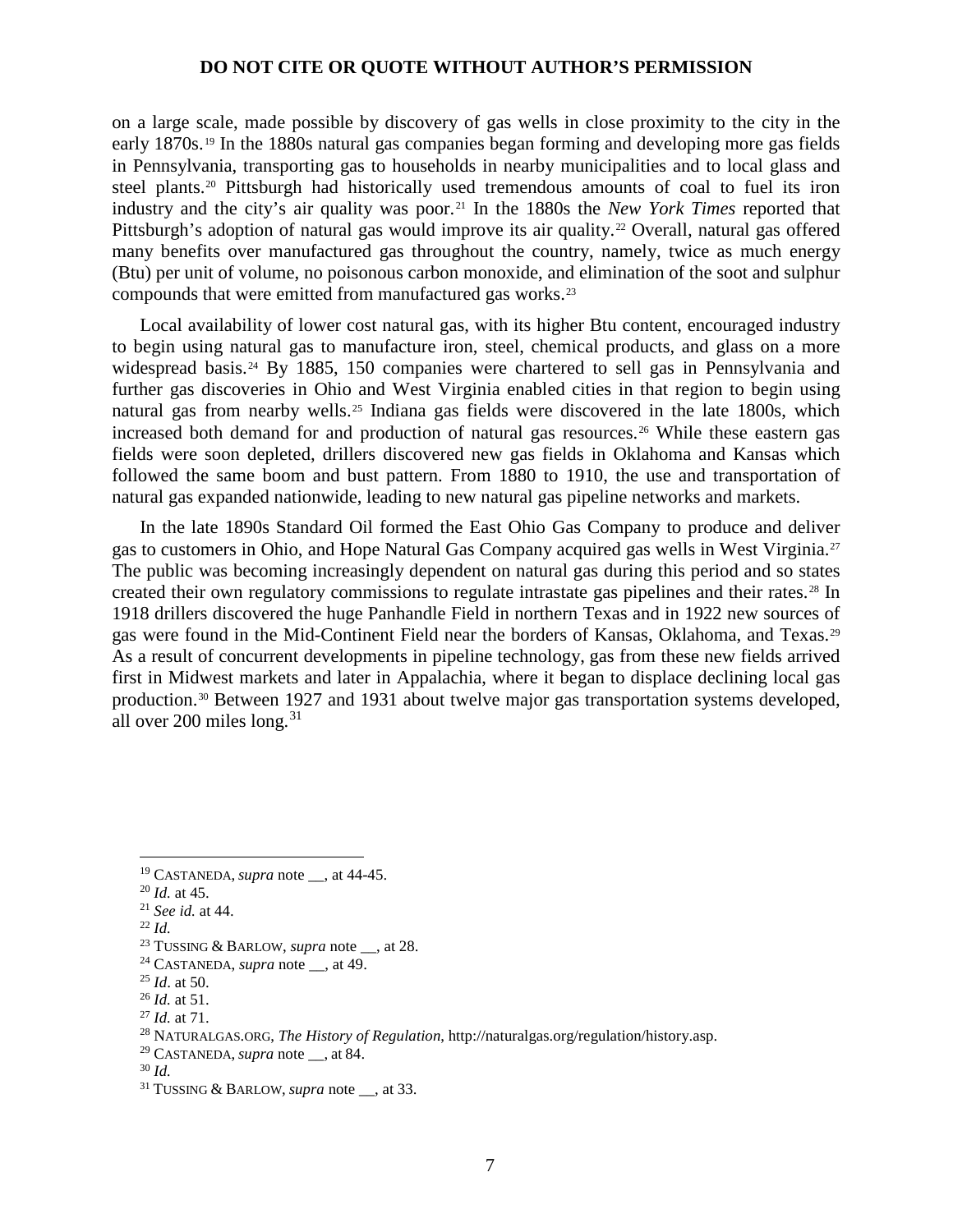# *1. Federal Regulation of Natural Gas Transportation and Today's Natural Gas Pipeline Network*

By the late 1920s four public utility holding companies dominated the gas industry, operating as a powerful cartel often referred to as the "Power Trust."[32](#page-7-0) During the Depression, shortages and high gas prices, monopoly power, and a reliance on manufactured gas characterized the eastern United States while in Texas, Kansas, Oklahoma, and Louisiana an oversupply of natural gas remained unconnected to markets.<sup>[33](#page-7-1)</sup> Pressure for greater gas industry regulation grew. Congress directed the Federal Trade Commission (FTC) to study and report on allegations of discrimination and exercise of monopoly power in the natural gas industry. The FTC report showed that the four holding companies controlled more than 60% of all natural gas produced in 1934 as well as 58% of U.S. pipelines.[34](#page-7-2) The FTC found that 40% of gas used in the United States was shipped in interstate commerce and seven million end users consumed it for various purposes in 34 states.[35](#page-7-3) Congress found this level of consolidation in such an important national industry unacceptable.<sup>[36](#page-7-4)</sup>

The FTC's report resulted in several pieces of legislation, including the Natural Gas Act of 1938 (NGA), which gave the Federal Power Commission (FPC) authority to regulate sales of natural gas for resale in interstate commerce, transportation of natural in interstate commerce, and facilities used for such sales and transportation.[37](#page-7-5) The NGA created a process where a proposed interstate natural gas pipeline could obtain a Certificate of Public Convenience and Necessity from the FPC (now FERC) after a review of the economic and environmental impacts of the pipeline.<sup>[38](#page-7-6)</sup>

After World War II, major northeast cities shifted quickly from manufactured gas to natural gas, when southwestern natural gas arrived via long-distance pipelines.<sup>[39](#page-7-7)</sup> But the existing pipelines could not meet the growing demand and state governments, the coal industry (a source of manufactured gas), and railroad interests blocked efforts to construct new pipelines in Pennsylvania.[40](#page-7-8) Landowners in other states also blocked pipeline efforts. Natural gas shortages during the winter of 1946-1947, resulting in nearly 50,000 workers being laid off from jobs, raised alarms in Congress.[41](#page-7-9) During subsequent debates, House members heard testimony regarding the workers laid off during gas shortages, the rapid depletion of gas storage fields

<span id="page-7-1"></span><span id="page-7-0"></span><sup>&</sup>lt;sup>32</sup> CASTANEDA, *supra* note \_\_, at 89–90.<br><sup>33</sup> ELIZABETH M. SANDERS, THE REGULATION OF NATURAL GAS: POLICY AND POLITICS, 1938-1978, at 24 (1981); CASTANEDA, *supra* note \_\_, at 103-104 (noting that many pipelines carried less than 50% of their capacity because of low demand or lack of reliable supplies while in Texas trillions of cubic feet of natural gas were vented as drillers were only interested in the oil from the wells and not the associated gas). 34 CASTANEDA, *supra* note \_\_, at 107.

<sup>35</sup> *Id.*

<span id="page-7-4"></span><span id="page-7-3"></span><span id="page-7-2"></span><sup>36</sup> William A. Mogel & John P. Gregg, *Appropriateness of Imposing Common Carrier Status on Interstate Natural Gas Pipelines*, 25 ENERGY L.J. 21, 36–37 (2004) (originally published in 4 ENERGY L.J. 155 (1983)).<br><sup>37</sup> Id. See also 15 U.S.C. § 717 (pipeline rates must be just, reasonable, and not unduly discriminatory and

<span id="page-7-6"></span><span id="page-7-5"></span>subject to FPC oversight). 38 *See* 15 U.S.C. §§ 717f(c)-(h); Klass & Wilson, *supra* note 1, at 1859-60.

<sup>39</sup> CASTANEDA, *supra* note \_\_, at 132. 40 *Id.*

<span id="page-7-9"></span><span id="page-7-8"></span><span id="page-7-7"></span><sup>41</sup> *Amendments to the Natural Gas Act: Hearings on H.R. 2185, H.R. 2235, H.R. 2292, H.R. 2569, and H. R. 2956 Before the H. Comm. on Interstate and Foreign Commerce*, 80th Cong. 46, 48 (1947) [hereinafter *Amendments to the Natural Gas Act Hearings*].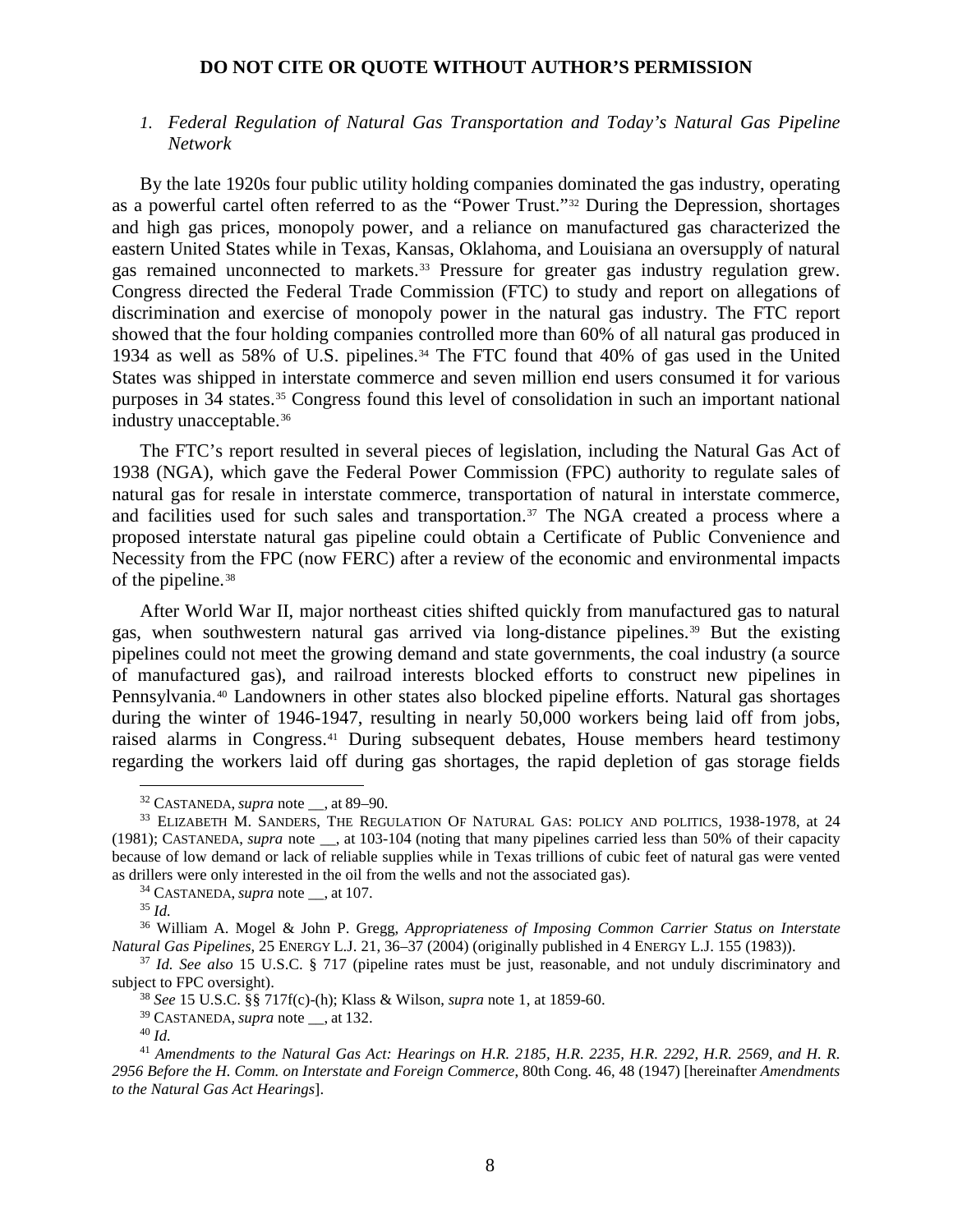during the winter, and the industries that could not meet production commitments.[42](#page-8-0) In 1947, Congress enacted new legislation granting federal eminent domain authority to any interstate natural gas pipeline holding a certificate of public convenience and necessity under the NGA.[43](#page-8-1) The Senate Committee on Interstate and Foreign Commerce Report supporting the new legislation focused on the importance of enabling pipelines to cross states in which they do not offer any service based on the pipelines' need to carry gas from fields in one region to markets in another region.[44](#page-8-2)

In 1948 Philadelphia became the first major eastern city to convert from manufactured gas to natural gas and receive gas by long-distance pipelines from the southwest.<sup>[45](#page-8-3)</sup> Between 1950 and 1956 five pipelines of 1,000 miles or more were built from the Gulf Coast to northern and eastern markets.[46](#page-8-4) As the Panhandle and Mid-Continent Fields continued producing natural gas, pipeline companies tripled and quadrupled their capacity by the 1980s.<sup>[47](#page-8-5)</sup> While Congress and FERC have experimented over the years with more and less regulation of the natural gas industry, federal permitting and eminent domain authority over interstate natural gas pipelines has remained constant.

Until recently, natural gas was used primarily for heating rather than electricity because of its high price as compared to coal and other baseload electricity resources. The shale gas revolution that begin in approximately 2007, however, has caused gas prices to fall significantly in the United States, allowing natural gas to replace coal as a source of baseload electricity in many parts of the country.[48](#page-8-6) There are significant air emission benefits associated with burning natural gas for electricity as opposed to coal in the form of reduced criteria pollutants and  $CO<sub>2</sub>$ emissions. Nevertheless, many energy policy experts remain concerned about the nation becoming too dependent on natural gas for electricity generation because of the greenhouse gas (GHG) emissions associated with the hydraulic fracturing process itself and adverse impacts of natural gas use on continued renewable energy development.[49](#page-8-7)

There are currently about 2.6 million miles of interstate and intrastate natural gas pipelines in the United States.<sup>[50](#page-8-8)</sup> These include almost  $200,000$  miles of gathering pipelines in the country; these lines collect gas from production areas and transport it to processing facilities where it is then sent to transmission pipelines after the refining process.<sup>[51](#page-8-9)</sup> As of 2007, interstate pipelines carried 81% of the natural gas in the United States to local distribution companies for retail sale to customers.[52](#page-8-10) A majority of the country's gas thus flows in pipelines subject to FERC's regulation regarding construction, rates, and terms of service.

 $\overline{a}$ 

<sup>49</sup> *See, e.g.,* Matthew L. Wald, *The Potential Downside of Natural Gas*, N.Y. TIMES, June 3, 2014.

<sup>&</sup>lt;sup>42</sup> *See Amendments to the Natural Gas Act Hearings, supra* note , at 183-84, 186, 620.

<span id="page-8-4"></span><span id="page-8-3"></span><span id="page-8-2"></span><span id="page-8-1"></span><span id="page-8-0"></span><sup>43</sup> CASTANEDA, *supra* note \_\_, at 139; *See Amendments to the Natural Gas Act Hearings*, *supra* note \_\_, at 9, 379; Pub. L. 80-245, 61 Stat. 459 in July 1947.

<sup>44</sup> S. REP. No. 429, at 2-4 (1947).

<sup>45</sup> CASTANEDA, *supra* note \_\_, at 139–40. 46 TUSSING & BARLOW, *supra* note \_\_, at 46.

<sup>47</sup> *See id.*

<sup>48</sup> *See infra* Part III.B (discussing energy sources used for electricity).

<span id="page-8-10"></span><span id="page-8-9"></span><span id="page-8-8"></span><span id="page-8-7"></span><span id="page-8-6"></span><span id="page-8-5"></span><sup>50</sup> U.S. GOV'T ACCOUNTABILITY OFFICE, GAO-13-221, PIPELINE PERMITTING: INTERSTATE AND INTRASTATE NATURAL GAS PERMITTING PROCESSES INCLUDE MULTIPLE STEPS, AND TIME FRAMES VARY 4 (2013).

<sup>51</sup> *Id.*

<sup>52</sup> *See* CENTER FOR CLIMATE AND ENERGY SOLUTIONS, U.S. NATURAL GAS INFRASTRUCTURE 3 (2012).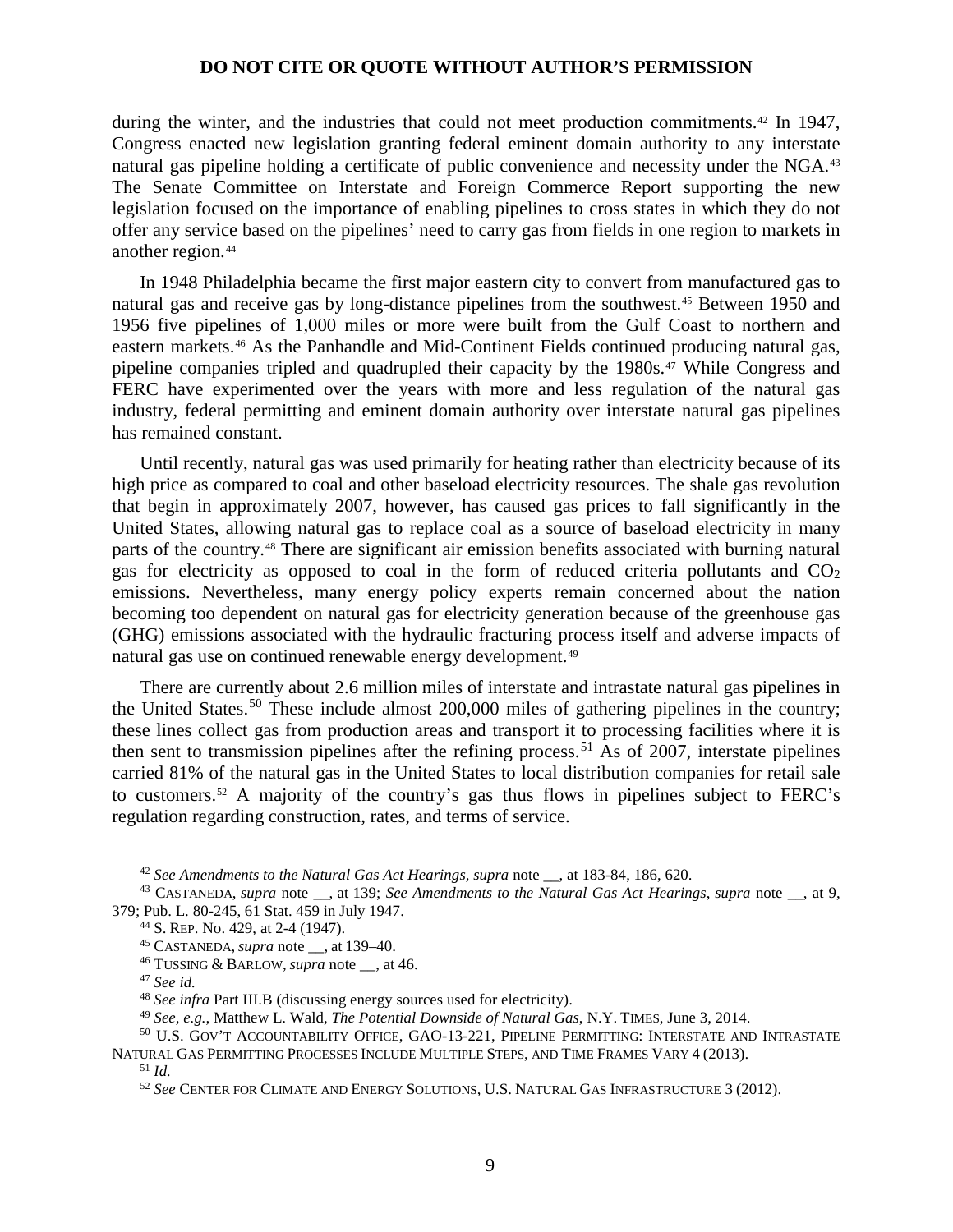Between 2000 and 2011, pipeline companies applied for and received FERC approval for more than 16,000 miles of interstate gas pipelines, 14,600 miles of which had been constructed and put in service by 2011.[53](#page-9-0) The Energy Policy Act of 2005 (EPAct 2005) created an optional pre-filing procedure and made FERC the lead agency responsible for coordinating federal agency authorizations and compliance with the National Environmental Policy Act (NEPA) during pipeline certificate application reviews.<sup>[54](#page-9-1)</sup> An Executive Order was also issued in 2012 to "institutionalize best practices and reduce the amount of time required to make permitting and review decisions for infrastructure projects, including pipelines."[55](#page-9-2) A 2013 Congressional Research Service report noted that federal and state agencies have attempted to be responsive to the shale gas boom, and that twice as much transmission capacity was added to the U.S. pipeline network in 2008 as in 2007.[56](#page-9-3) The same report cited statistics showing that most interstate natural gas pipelines can move from the pre-filing stage to certificate within 12 months.<sup>[57](#page-9-4)</sup>

# II. THE ELECTRICITY TRANSPORTATION NETWORK: HISTORY, REGULATION, AND CURRENT **CHALLENGES**

This Part turns from the natural gas transportation network to the electricity transportation network. It begins with Thomas Edison and the construction of the first transmission lines. It then describes the development of the early electric grids and electric utilities, state and federal electricity regulation, and the regulatory regime governing the siting and approval of interstate transmission lines. Thus, this Part sets the stage for Part III, which explores the new demands placed on the grid by policies encouraging the use of renewable energy as well as the new regional grid actors, such as RTOs, that have fundamentally transformed grid planning, management, and operation in many parts of the country.

### *A. The First Electric Grids and the Rise of Electric Utilities*

In the United States, Thomas Edison started working on the incandescent bulb in 1877, joining a group of inventors already developing a power supply that would be economical and steady.<sup>[58](#page-9-5)</sup> Edison ultimately succeeded in creating a lighting system that would operate in a central station, sending electricity through wires and switches to incandescent bulbs.<sup>[59](#page-9-6)</sup> After a period of testing and formulation, Edison identified 1,500 potential future customers who were

<span id="page-9-0"></span><sup>53</sup> INTERSTATE NATURAL GAS ASSOCIATION OF AMERICA FOUNDATION, NORTH AMERICAN NATURAL GAS MIDSTREAM INFRASTRUCTURE THROUGH 2035: A SECURE ENERGY FUTURE 8-9 (2011).

<span id="page-9-1"></span><sup>54</sup> *See* Energy Policy Act of 2005 § 313(a), codified at 15 U.S.C. § 717n; PAUL F. PARFOMAK, CONGRESSIONAL RESEARCH SERVICE, INTERSTATE NATURAL GAS PIPELINES: PROCESS AND TIMING OF FERC PERMIT APPLICATION REVIEW 3 (July 8, 2013).

<span id="page-9-2"></span><sup>55</sup> U.S. GOV'T ACCOUNTABILITY OFFICE, *supra* note \_\_, at 30 (citing Executive Order No. 13604, Improving Performance of Federal Permitting and Review of Infrastructure Projects (Mar. 22, 2012)).

<sup>56</sup> PARFOMAK, *supra* note \_\_, at 8, Fig. 2.

<span id="page-9-4"></span><span id="page-9-3"></span><sup>57</sup> *See* PARFOMAK, *supra* note 54, at 7-9. For a discussion of some of the safety issues associated with the buildout of oil and gas pipelines as a result of the shale oil and gas "revolution" see Klass & Meinhardt, *supra* note 10.

<span id="page-9-6"></span><span id="page-9-5"></span><sup>58</sup> ERNEST FREEBERG, THE AGE OF EDISON: ELECTRIC LIGHT AND THE INVENTION OF MODERN AMERICA 29 (2013).

<sup>59</sup> FREEBERG, *supra* note \_\_, at 43.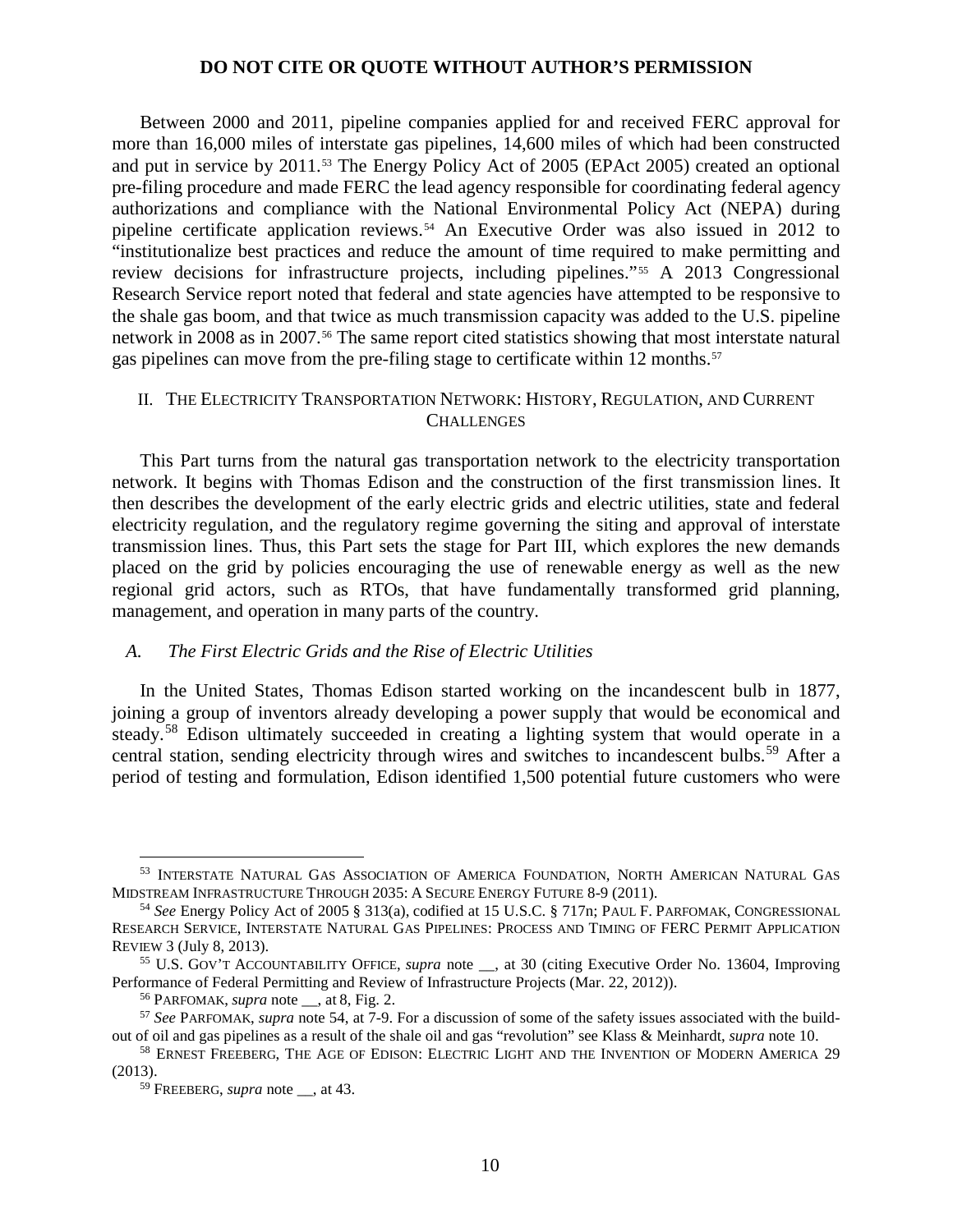burning coal-gas in about  $20,000$  lamps, mapped out routes for ditches and switches.<sup>[60](#page-10-0)</sup> and carefully studied the existing gas infrastructure, as he planned to use abandoned gas pipelines to carry electrical wires to homes and replace gaslights with electric fixtures.<sup>[61](#page-10-1)</sup> In 1879, San Francisco became the first city in the world to install a centralized electric generating station to distribute electricity to power arc lamps at different points in the city,<sup>[62](#page-10-2)</sup> and in 1880 New York lit almost a mile of Broadway with 23 lights.<sup>[63](#page-10-3)</sup> Electric companies usually installed a town's entire street lighting system at their own expense in order to enter into potentially lucrative municipal contracts.[64](#page-10-4)

The introduction of single-phase alternating current (AC) and transformers in the late 1880s would change the movement of electricity and the extent of electric utility service.<sup>[65](#page-10-5)</sup> George Westinghouse, the famous industrialist who drilled for natural gas in his Pittsburgh backyard, collaborated with other inventors and built on earlier developments to create the modern transformer.[66](#page-10-6) The transformer allowed voltage to be increased ("stepped up") as it left the generator, and to be decreased ("stepped down") to low-voltage at the end of a long transmission line.<sup>[67](#page-10-7)</sup> Westinghouse recognized that with AC, he might ship electricity over long distances to factories and homes; power could be used for many purposes other than incandescent lighting;<sup>[68](#page-10-8)</sup> and generating stations—with their coal smoke and noise—could be located closer to fuel sources $69$  because they no longer needed to operate right next to customers in order to serve them.[70](#page-10-10)

Direct current (DC) had been Edison's preferred method of transmitting electricity, but DC had significant limitations.<sup>[71](#page-10-11)</sup> After his initial success with AC, Westinghouse strung three miles of wire between Pittsburgh and East Liberty to test the system.[72](#page-10-12) The company's first customer was a Buffalo, New York department store.<sup>[73](#page-10-13)</sup> Twenty-seven new customers in various locations placed orders for service soon after that, $74$  and after one year in business Westinghouse Electric

<sup>63</sup> FREEBERG, *supra* note , at 48.

<sup>66</sup> JONNES, *supra* note 60, at 132.

 $\overline{a}$ 

 $^{69}$  *Id.* at 135–36.<br><sup>70</sup> JACOBSON, *supra* note <sub>\_\_</sub>, at 79.

<span id="page-10-14"></span><span id="page-10-13"></span><span id="page-10-12"></span><sup>72</sup> *Id*. at 136. <sup>73</sup> *Id*. at 137. <sup>74</sup> *Id.*

<span id="page-10-1"></span><span id="page-10-0"></span> $^{60}$  Jill Jonnes, Empires of Light: Edison, Tesla, Westinghouse, and the Race to Electrify the World 77 (2003).

<sup>&</sup>lt;sup>61</sup> CASTANEDA, *supra* note , at 60.

 $62$  DAVID J. MUCHOW & WILLIAM A. MOGEL, ENERGY LAW AND TRANSACTIONS § 80.01[1] (2013).

<sup>64</sup> *Id.* at 61.

<span id="page-10-7"></span><span id="page-10-6"></span><span id="page-10-5"></span><span id="page-10-4"></span><span id="page-10-3"></span><span id="page-10-2"></span><sup>65</sup> CHARLES DAVID JACOBSON, TIES THAT BIND: ECONOMIC AND POLITICAL DILEMMAS OF URBAN UTILITY NETWORKS, 1800-1990, at 79 (2001).

<sup>67</sup> *Id.*

<sup>68</sup> *Id.* at 132–33.

<span id="page-10-11"></span><span id="page-10-10"></span><span id="page-10-9"></span><span id="page-10-8"></span><sup>&</sup>lt;sup>71</sup> JONNES, *supra* note <sub>\_\_</sub>, at 133–36. DC over 1,000 volts was taken from generators and transmitted over longer distances (which was possible because of the higher voltage) and then transferred into a series of batteries. After the batteries charged, they were disconnected and reconnected in parallel, which created a low voltage that the distribution network could handle. THOMAS P. HUGHES, NETWORKS OF POWER: ELECTRIFICATION IN WESTERN SOCIETY, 1880-1930, at 85 (1993). AC transmission would eventually replace the use of storage battery substations. *Id.* at 85.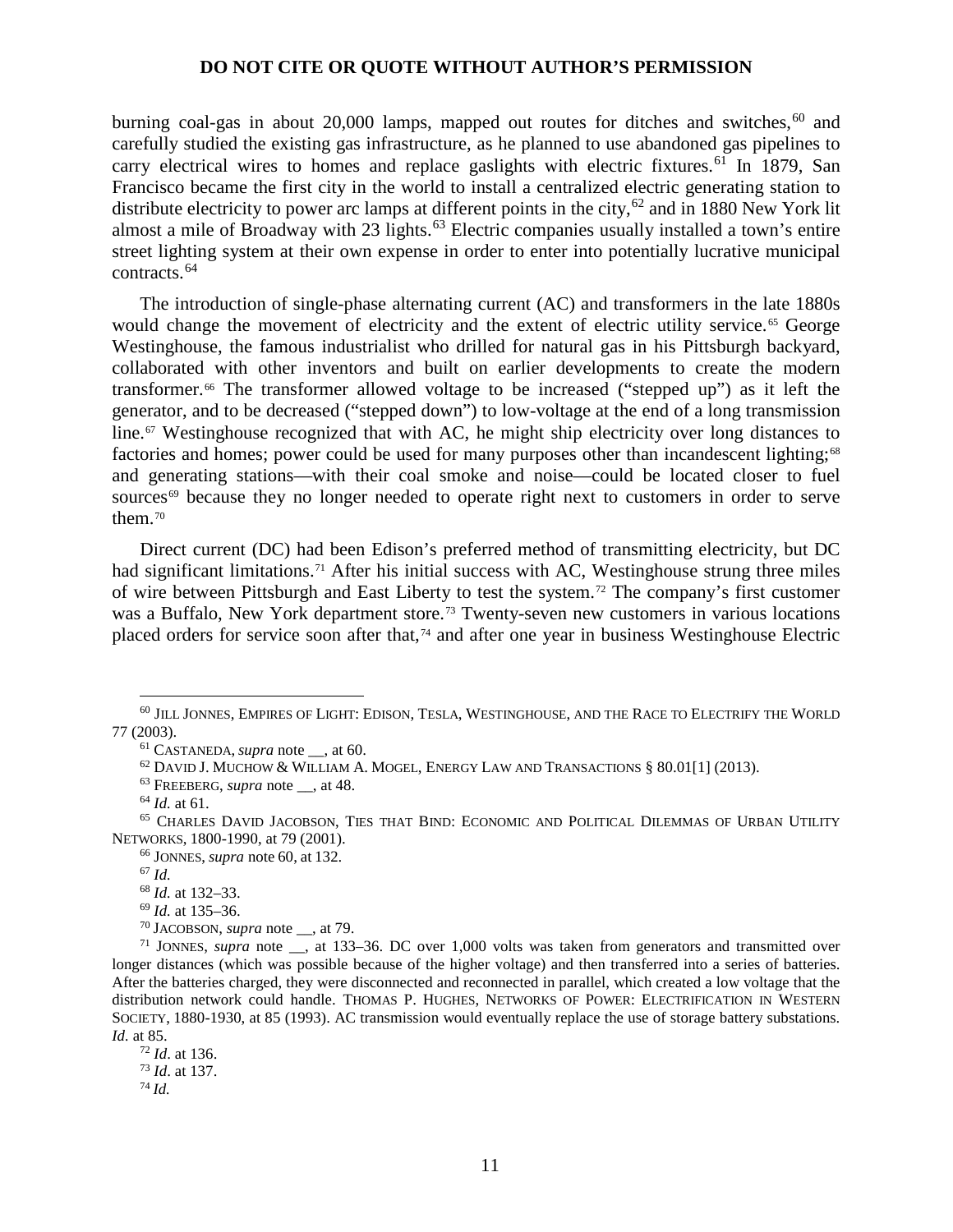Company had 68 AC central stations under contract or completed.[75](#page-11-0) Developments such as the commercial introduction of competitive AC motors made it increasingly apparent that AC was more than a temporary threat to DC, and Edison Electric Company ultimately merged with a successful AC firm to become the General Electric Company in 1892.<sup>[76](#page-11-1)</sup> The period between 1893 and 1903 witnessed increasing use of AC, which allowed transmission distances to jump from two miles to over 100 miles.<sup>[77](#page-11-2)</sup> In 1896 Westinghouse transmitted 11,000 volts from the new hydroelectric generating plant at Niagara Falls to Buffalo, New York<sup>[78](#page-11-3)</sup> across a line spanning 22 miles.<sup>[79](#page-11-4)</sup> Long-distance hydroelectric power transmission began in California in the 1890s.<sup>[80](#page-11-5)</sup>

The introduction of AC and long-distance transmission encouraged the consolidation of electric utilities.<sup>[81](#page-11-6)</sup> In Philadelphia in 1895 there were more than 20 electric companies operating technologically incompatible systems that used varying voltage and AC at different frequencies.[82](#page-11-7) By 1902 the Philadelphia Electric Company had consolidated all of the city's neighborhood companies into one utility.[83](#page-11-8) Companies that consolidated prospered from "increased reliability, economies of scale, fuel cost differentials and [ability to manage] peak loads."[84](#page-11-9) In 1905 California Gas & Electric incorporated as Pacific Gas & Electric and by 1906 had grown through a series of mergers and acquisitions to include ten hydroelectric plants, interconnecting transmission lines, two long-distance transmission lines to the San Francisco Bay area, and gas and electric utilities that distributed power to customers in cities including San Jose, Oakland, Berkeley, and San Francisco.<sup>[85](#page-11-10)</sup> Between 1882 and 1905 Chicago had granted electric companies 29 charters for nonexclusive franchises, and outlying towns granted 18 charters during the same years, hoping to spur competition and lower service costs.<sup>[86](#page-11-11)</sup> Samuel Insull—the man credited with "founding the business of centralized electric supply"—saw the potential in combining AC and steam turbines to produce massive quantities of power, $\frac{87}{10}$  $\frac{87}{10}$  $\frac{87}{10}$  but he would need a large and varied customer base to make it profitable. Insull instructed General Electric to build a 5,000-kilowatt turbine—a huge generating capacity for the time—and installed it in 1903 at the Chicago Edison Company where Insull was president.<sup>[88](#page-11-13)</sup> He bought out competitors, merged their equipment with his own, promoted electricity consumption at different times of the day to produce cheaper electricity (which further attracted customers), enlarging to

<sup>75</sup> *Id.* at 144.

<span id="page-11-4"></span><span id="page-11-3"></span><span id="page-11-2"></span><span id="page-11-1"></span><span id="page-11-0"></span><sup>76</sup> RICHARD F. HIRSH, POWER LOSS: THE ORIGINS OF DEREGULATION AND RESTRUCTURING IN THE AMERICAN ELECTRIC UTILITY INDUSTRY 13 (1999).

<sup>77</sup> ENERGY LAW AND TRANSACTIONS § 80.01[1].

<sup>78</sup> HIRSH, *supra* note \_\_, at 13.

<sup>79</sup> ENERGY LAW AND TRANSACTIONS § 80.01[1].

<span id="page-11-5"></span><sup>80</sup> HUGHES, *supra* note \_\_, at 265.

<span id="page-11-6"></span><sup>81</sup> ENERGY LAW AND TRANSACTIONS § 80.01[1].

<span id="page-11-7"></span> $82$  *Id.* 

<sup>83</sup>*Id*.

<sup>84</sup>*Id.*

<sup>85</sup> HUGHES, *supra* note \_\_, at 276.

<sup>86</sup> HIRSH, *supra* note \_\_, at 14.

<span id="page-11-13"></span><span id="page-11-12"></span><span id="page-11-11"></span><span id="page-11-10"></span><span id="page-11-9"></span><span id="page-11-8"></span><sup>&</sup>lt;sup>87</sup> HIRSH, *supra* note <sub>\_\_</sub>, at 13. Invented in 1884 in England, steam turbines work by high-pressure steam pushing against blades that are attached to and turn a shaft, creating a rotating motion that powers a generator. In 1911 12,000 kW units replaced Insull's smaller turbine, allowing Commonwealth Edison to see electricity throughout Chicago and the surrounding area. *Id.*

<sup>88</sup> HIRSH, *supra* note \_\_, at 13.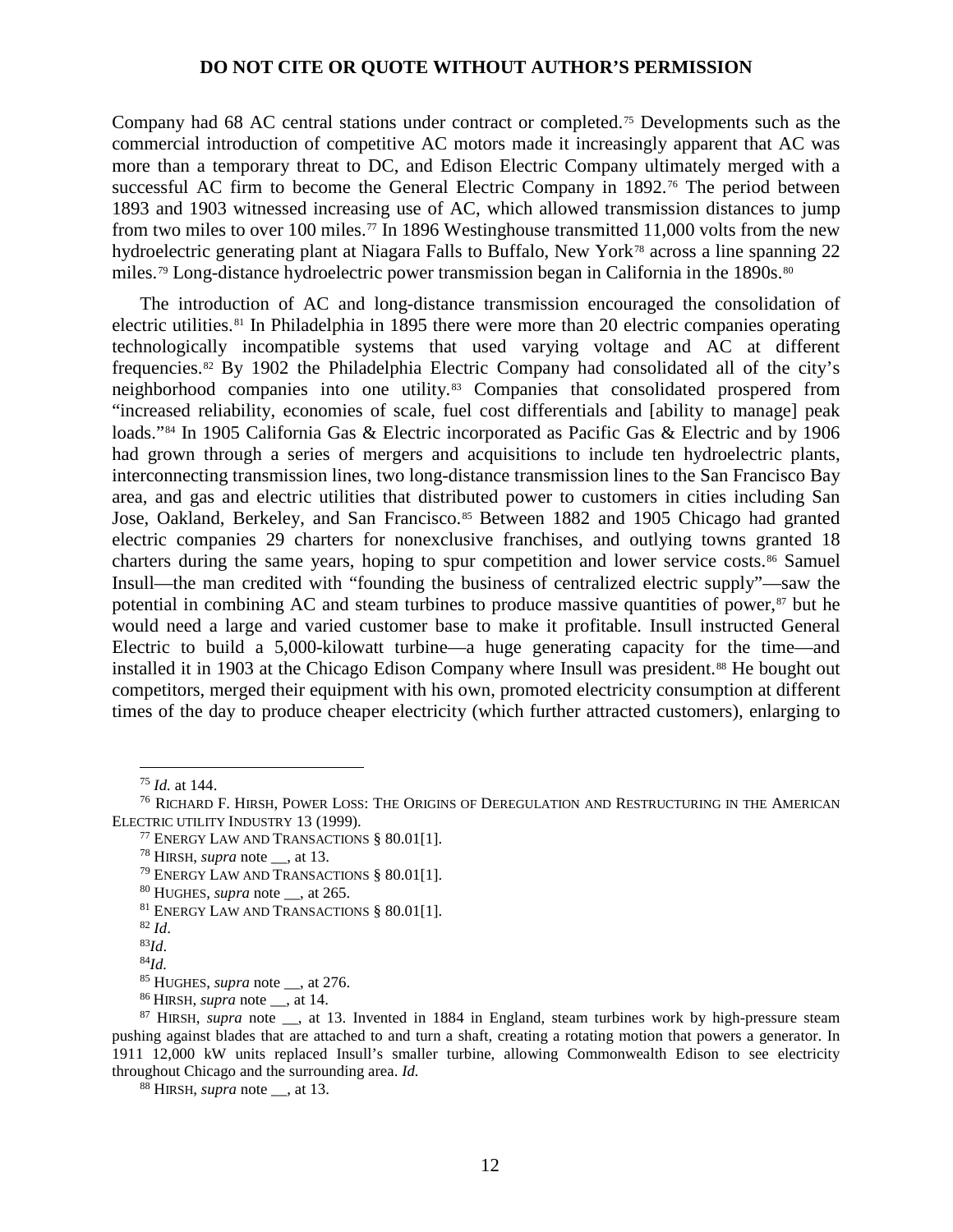become Commonwealth Edison.[89](#page-12-0) As other electric companies followed Insull's approach in the early decades of the 1900s, cities like New York and Detroit were eventually served by monopolies rather than competitive power markets.<sup>[90](#page-12-1)</sup>

By the 1890s towns were building their own waterworks, and many thought they should be the entity to provide electricity to their citizens as well.[91](#page-12-2) Public officials began comparing lighting bills and were angry to find that customers were paying dramatically different prices.<sup>[92](#page-12-3)</sup> City governments sometimes engaged in "municipalization," where they purchased the assets of utility companies and operated them, or built their own utility service and forced private utilities to sell.[93](#page-12-4) In some places it worked; the mayoral candidate of Detroit ran on the issue in 1889, won, and established municipal ownership of the power plant and streetlight network in 1895.<sup>[94](#page-12-5)</sup> The annual cost to run each streetlight went from \$132 to \$87 in 1898.<sup>[95](#page-12-6)</sup> Municipal ownership became a popular idea,<sup>[96](#page-12-7)</sup> gaining strength so that by the 1912 presidential election public ownership of electric utilities was an issue of importance to voters.[97](#page-12-8) Between 1910 and 1920 some Midwestern cities' voters opted to make their electric utility companies municipally owned and operated.[98](#page-12-9) But even at the apex of this movement, municipalities did not run the majority of electric utilities.<sup>[99](#page-12-10)</sup> The threat that a local government might take over electric service did cause private utilities to become more amenable to regulation, as a better alternative to losing the market altogether.[100](#page-12-11)

### *B. State and Federal Regulation of Public Utilities and Grid Expansion*

During the 1920s, vertically integrated public utilities constructed intrastate and interstate transmission lines to serve customers in their in-state territories. As a consequence of the growing efficiencies in the electric industry from 1900 to the 1930s, small public and private power companies merged with, purchased power from, or were acquired by larger private utility companies. By the late 1920s, the 16 largest electric power private holding companies, which often owned a number of electric utilities in various jurisdictions, controlled more than 75% of

 $\overline{a}$ 

<span id="page-12-10"></span><span id="page-12-9"></span><span id="page-12-8"></span><span id="page-12-7"></span><span id="page-12-6"></span><sup>99</sup> FREEBERG, *supra* note <sub>\_\_</sub>, at 199. In 1902 there were 815 municipal power companies and more than 1,000 by 1907, comprising 30% of electricity providers in the United States. HIRSH, *supra* note 76, at 14–15. As of 2014, the percentage of total electricity sold by the various types of power providers was as follows: investor-owned utilities (68.5%), publically owned utilities (14.4%), electric cooperatives (12.8%), federal power agencies (less than 1%), and power marketers (4.3%). AMERICAN PUBLIC POWER ASSOCIATION, 2014-15 ANNUAL DIRECTORY &<br>
STATISTICAL REPORT, U.S. ELECTRIC INDUSTRY STATISTICS, at STATISTICAL REPORT, U.S. ELECTRIC INDUSTRY STATISTICS, at [http://www.publicpower.org/files/PDFs/USElectricUtilityIndustryStatistics.pdf.](http://www.publicpower.org/files/PDFs/USElectricUtilityIndustryStatistics.pdf) 100 FREEBERG, *supra* note \_\_, at 199.

<sup>89</sup> *Id. at* 13–14.

<sup>90</sup>*Id.* at 14.

<sup>&</sup>lt;sup>91</sup> FREEBERG, *supra* note , at 196.

<sup>92</sup> FREEBERG, *supra* note \_\_, at 197.

<span id="page-12-5"></span><span id="page-12-4"></span><span id="page-12-3"></span><span id="page-12-2"></span><span id="page-12-1"></span><span id="page-12-0"></span><sup>&</sup>lt;sup>93</sup> HIRSH, *supra* note \_\_, at 14. In 2013, Boulder, Colorado began the process of municipalizing its electricity system and taking over transmission lines and other facilities from Excel Energy in order to rely more heavily on renewable energy instead of fossil fuels. Excel Energy filed a lawsuit against the city to block the municipalization process in 2014. *See* Brian Holton Henderson, *The Future of Public Power*, HUFFINGTON POST, June 17, 2014.

<sup>&</sup>lt;sup>94</sup> HIRSH, *supra* note  $\alpha$ , at 14.

<sup>95</sup> *Id*.

<sup>&</sup>lt;sup>96</sup> FREEBERG, *supra* note , at 196.

<sup>&</sup>lt;sup>97</sup> BILL BECK, INTERCONNECTIONS: THE HISTORY OF THE MID-CONTINENT AREA POWER POOL 3 (1988).

<sup>98</sup> BECK, *supra* note \_\_, at 3.

<span id="page-12-11"></span>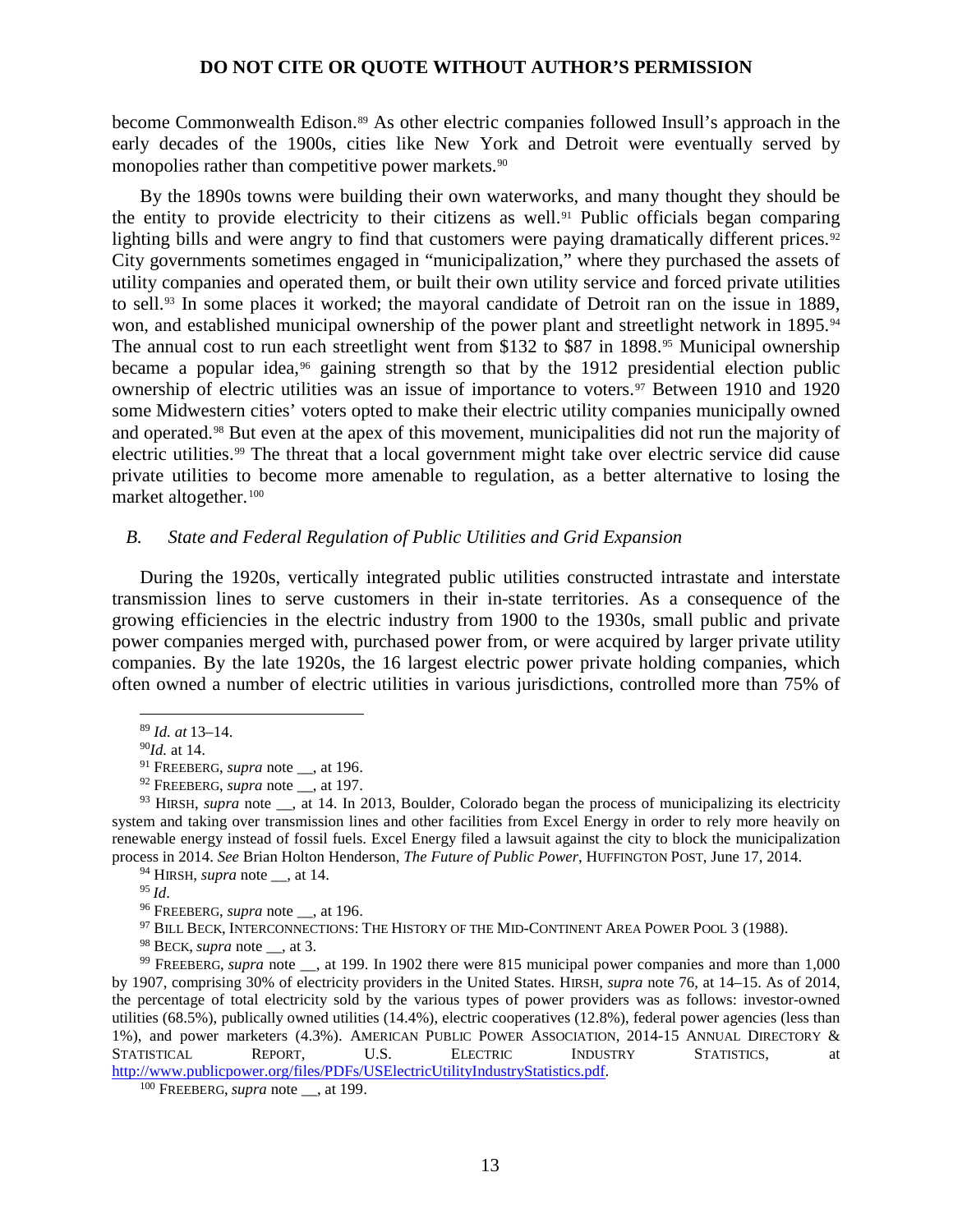all U.S. generation. States' public utility commissions (PUCs) began to regulate utility rates to ensure that utilities did not discriminate in rates or electricity access in exchange for grants to utilities of exclusive service territories. In this way, states, generally with the support of the utilities they regulated, created the rate-regulated, natural monopoly framework in electricity that continues to exist in most states today.[101](#page-13-0)

Also in the 1920s, utilities, continued to seek economies of scale and worked together to integrate their systems by constructing interstate transmission lines and creating the start of the regional grids that exist today. When states attempted to regulate those interstate electricity sales, the Supreme Court held that such regulation violated the dormant Commerce Clause, creating a regulatory gap known as the "*Attleboro* gap" after the primary Supreme Court decision restricting state regulation.[102](#page-13-1) In 1935, Congress filled that gap by enacting the Federal Power Act (FPA) granting FERC's predecessor, the Federal Power Commission (FPC), exclusive authority to regulate the transmission of electricity in interstate commerce and the wholesale sale of electricity in interstate commerce.[103](#page-13-2) The law left the regulation of retail electricity transactions to the states as well as the siting of interstate and intrastate transmission lines. [104](#page-13-3)

FPC and FERC used their Congressional authority over wholesale electricity sales and transmission of electricity in interstate commerce to issue a series of orders to prevent discrimination and ensure reasonable rates in wholesale electricity markets and transmission access.[105](#page-13-4) Congress provided additional authority to FERC to pursue these goals in the Public Utility Regulatory Policies Act of 1978 (PURPA), which allowed independent electricity producers with "qualifying" facilities access to the power grid and to make electricity sales. Then, in the Energy Policy Act of 1992, Congress authorized FERC to require utilities to provide access to transmission services on an open and non-discriminatory basis and to encourage transmission planning by RTOs, states, and utilities.[106](#page-13-5)

Today, as discussed in more detail in Part III, RTOs and Independent System Operators (ISOs) manage the grid and regional markets for wholesale power in many, but not all, states. In

<span id="page-13-0"></span><sup>&</sup>lt;sup>101</sup> LINCOLN DAVIES ET AL., ENERGY LAW AND POLICY (West forthcoming 2014), ch. 4. Beginning in the 1990s, many states "restructured" their regulated utilities by splitting the formerly vertically integrated utility functions of generation, transmission, and distribution, and attempted to create markets and competition for generation and distribution within the state. Today, about half the states have some market competition for electricity services. *See* DAVIES ET AL., *supra* note \_\_, ch. 5, at 28-35.

<span id="page-13-1"></span><sup>102</sup> *See* New York v. FERC, 535 U.S. 1, 5-8 (2002) (describing *Attleboro* gap and Congress's subsequent enactment of the Federal Power Act to fill that gap by authorizing federal regulation of interstate wholesale sales of electricity and transmission of electricity in interstate commerce); Pub. Utils. Comm'n v. Attleboro Steam & Elec. Co., 273 U.S. 83, 89 (1927).

<sup>103</sup> *See* Federal Power Act, §§ 201, 205, 206; New York v. FERC, 535 U.S. 1 (2002).

<span id="page-13-3"></span><span id="page-13-2"></span><sup>104</sup> *Id. See also* Brief of Amicus Curiae on Petition for Writ of Certiorari to the United States Court of Appeals for the Fourth Circuit, *Edison Elec. Inst. v. Piedmont Envtl. Council*, 2009 WL 3420493 (U.S., Oct. 21, 2009) ("In 1935, electricity was essentially local in nature, and it is thus not surprising that the Federal Power Act did not provide for federal transmission siting by the Federal Power Commission, the predecessor agency to the FERC. Instead, Congress reserved siting of transmission facilities to the states.").

<span id="page-13-4"></span><sup>&</sup>lt;sup>105</sup> *See* DAVIES ET AL., *supra* note \_\_, at ch. 4, 5. FERC jurisdiction over wholesale electricity sales and the transmission of electricity in interstate commerce extends to non-retail electricity sales and transmission throughout the country except for the states of Texas, Alaska, and Hawaii, which are not connected to the interstate grid and thus do not transmit electricity in interstate commerce.

<span id="page-13-5"></span><sup>106</sup> *See* DAVIES ET AL., *supra* note \_\_, Klass & Wilson, *supra* note 1, at 1814-25 (summarizing key statutes and FERC orders); MIT, *supra* note 1, at 15-16 (same).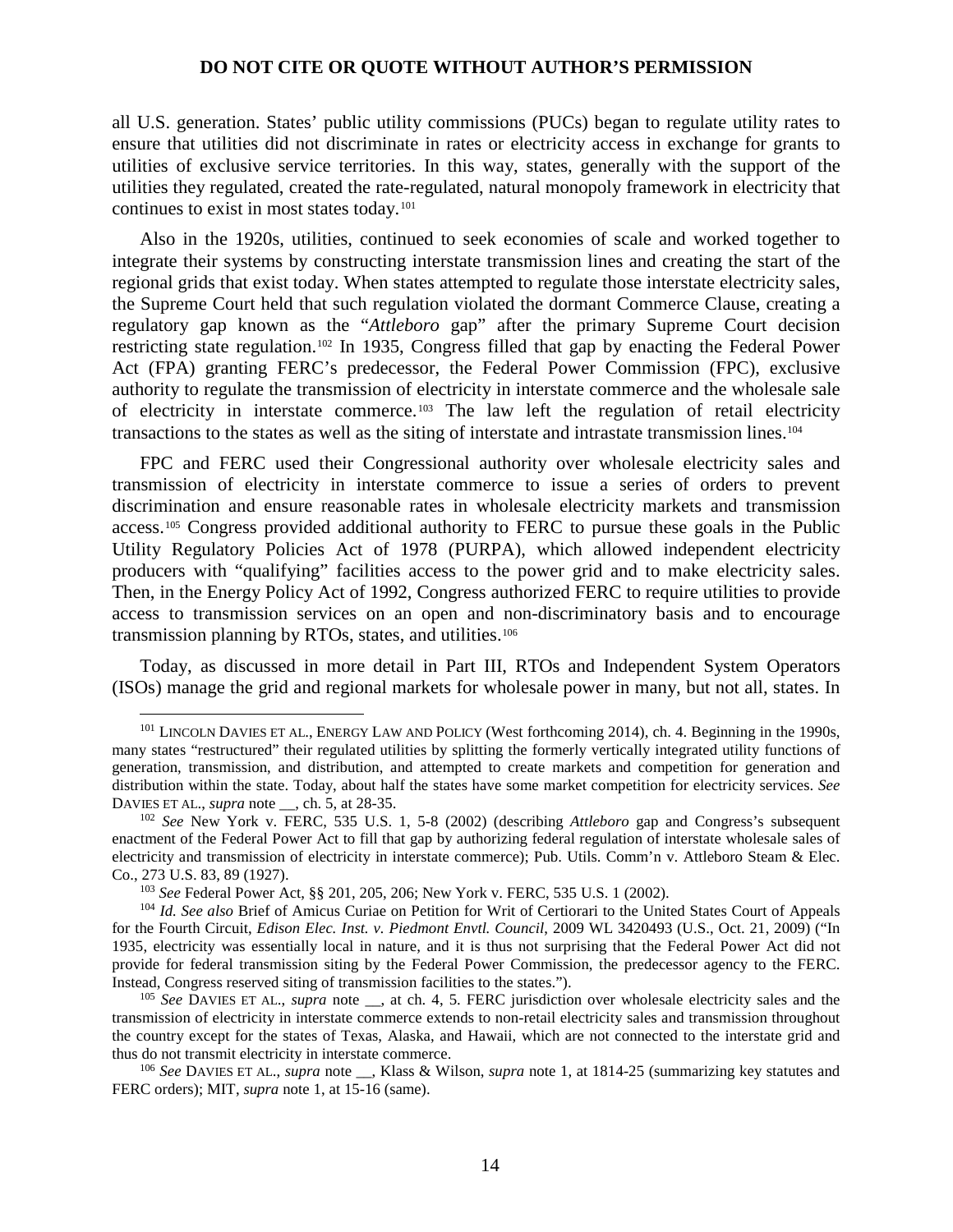the regions where RTOs and ISOs have formed, those entities engage in regional grid planning, working with public utilities, states, and other grid participants. Despite the move to regional grid planning in parts of the country where RTOs exist, Congress has left the actual permitting, siting, and eminent domain authority for interstate transmission lines with the states, subject to a few exceptions detailed below. In many ways, this is not surprising. Electricity began as a localized resource and, unlike natural gas, which has always required interstate pipelines to transport the energy resource to customers, traditional electricity resources such as coal, natural gas, and uranium did not need transmission lines for long-distance transportation. Instead, utilities could transport these energy resources by train, truck, or pipeline to local or regional power plants, which could then convert these energy resources into electricity, and deliver that electricity to customers on local transmission lines. But as states and utilities attempt to increase the percentages of renewable energy in their electricity mix, the grid begins to resemble the interstate natural gas pipeline network prior to the 1940s, with all its state-based limitations, before Congress transferred siting and eminent domain authority to the federal government.

### *C. State Siting and Eminent Domain Authority for Transmission Lines*

As noted above, although FERC has jurisdiction over wholesale power sales in interstate commerce and transmission of electricity in interstate commerce, states retain jurisdiction over retail electricity sales and the siting, approval, and grant of eminent domain authority for virtually all transmission lines, including interstate transmission lines.<sup>[107](#page-14-0)</sup> This stands in contrast to the regulatory structure for interstate natural gas pipelines, discussed in Part I.[108](#page-14-1) As a result, a utility or other transmission operator that wishes to build an interstate transmission line must obtain siting permission and eminent domain authority from all of the states in the line's path, usually through the state PUCs, and follow each state's permitting process and standards.<sup>[109](#page-14-2)</sup> In some states, transmission operators must also obtain approval from counties and other local governmental entities before constructing a line.[110](#page-14-3) The transmission siting laws in each state vary, but generally require the transmission operator (whether a public utility or a private transmission company) to establish the "need" for the line, the effect of the line on reliability, alternatives to the proposed line, and the potential environmental impacts of the line.<sup>[111](#page-14-4)</sup> If successful, the transmission operator receives a "Certificate of Need" or a "Certificate of Public Convenience and Necessity."[112](#page-14-5)

In virtually all states, once a transmission operator receives its certificate it can exercise the power of eminent domain if it fails to reach voluntary agreements with all landowners for the required easements.[113](#page-14-6) Generally, states define transmission lines as a "public use" which allows the use of eminent domain under both the Fifth Amendment to the U.S. Constitution as well as state constitution with similar provisions that allow the taking of private property for a public use upon payment of just compensation.<sup>[114](#page-14-7)</sup> In a few states, public utility and/or private transmission

<sup>107</sup> Klass, *Takings and Transmission*, *supra* note 1, at 1101-02.

<span id="page-14-1"></span><span id="page-14-0"></span><sup>108</sup> *See supra* Part I. *See also* Klass & Meinhardt, *supra* note 10.

<span id="page-14-2"></span><sup>109</sup> Klass, *Takings & Transmission*, *supra* note 1, at 1101-02.

<span id="page-14-3"></span><sup>110</sup> *Id.* at 1101 & n.134.

<span id="page-14-4"></span><sup>111</sup> *Id.* at 1102.

<span id="page-14-5"></span><sup>112</sup> *Id.*

<span id="page-14-6"></span><sup>113</sup> *Id.* at 1123 and Appendix A.

<span id="page-14-7"></span><sup>114</sup> *Id*. at 1089, 1102-03.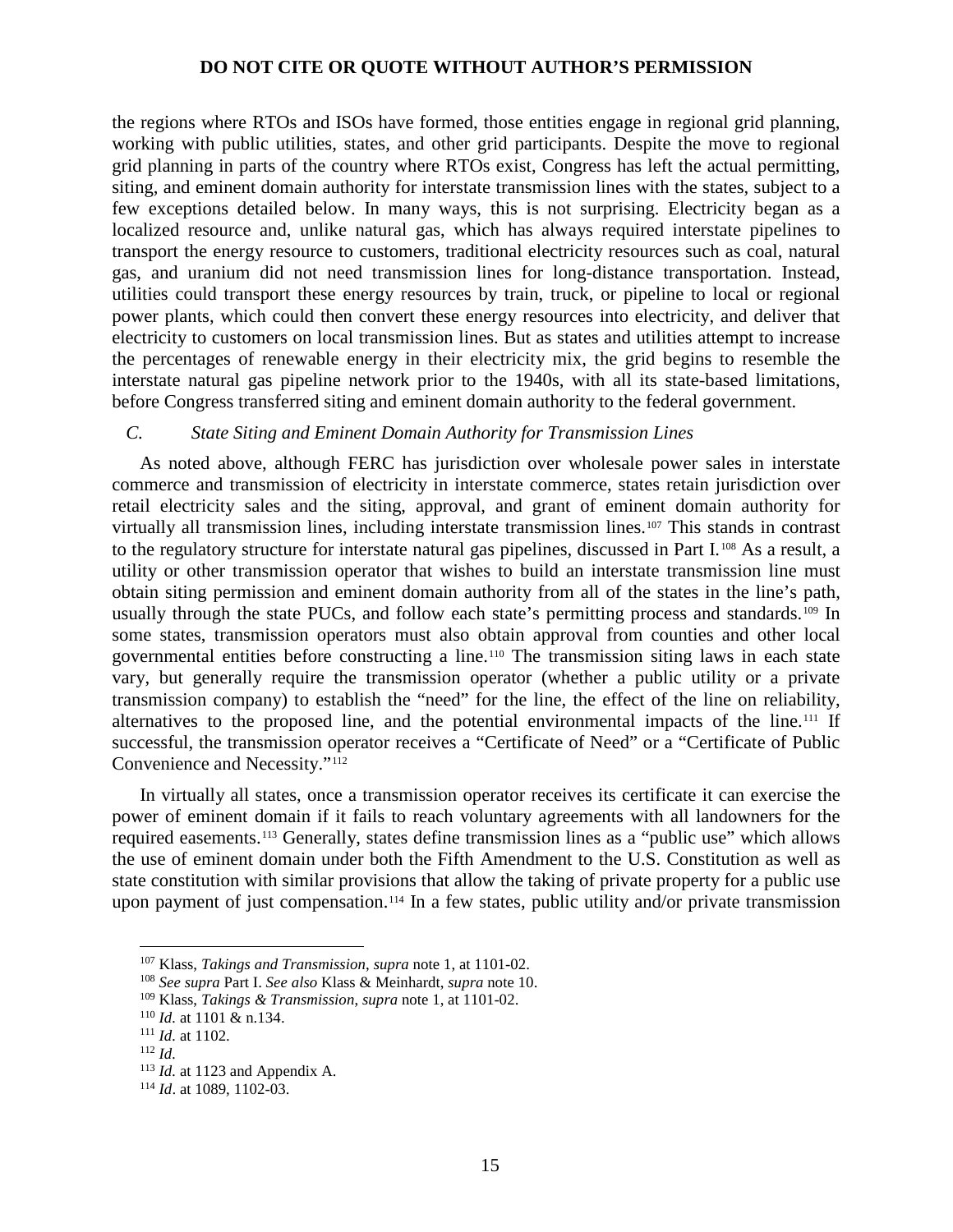operators can exercise eminent domain authority without first obtaining a certificate.[115](#page-15-0) Some states allow public utilities but not private transmission operators to exercise eminent domain authority under the theory that such privately built lines are not a "public use."[116](#page-15-1)

The problem with individual states determining whether there is a "need" for an interstate transmission line or whether the line is a public use is that a single state legislature, public utility commission, or court will necessarily focus on the need or public use of the citizens of its own state.[117](#page-15-2) In most states, interstate transmission lines provide regional or national benefits that may overshadow any in-state benefits. This is particularly true for long-distance transmission lines designed to bring wind energy from one state to population centers several states away without any on-ramps or off-ramps in between. What is the benefit or public use to the states in between who will not see lower electricity rates, increased clean energy use in the state, or new markets for their own generation resources? While such states may see improved grid reliability because the new line will benefit the grid as a whole, that may be little consolation when weighed against the physical impacts to private lands, views, and natural resources caused by the line.

Although state law governs the vast majority of interstate transmission line approvals, there are some circumstances where federal law rather than state law controls the siting and approval of transmission lines. However, such authority is quite limited geographically and does little to address the poor "fit" between state regulatory siting authority for transmission lines and the regional scale of the transmission grid and electricity markets.

First, the federal government has plenary authority over siting transmission lines on federal lands, which make up a significant percentage of land in many western states although only a very small percentage of land in the rest of the country.[118](#page-15-3) The FPA also provides limited authority to construct transmissions lines to connect federally permitted hydropower facilities to the existing grid.[119](#page-15-4)

Beyond such projects on federal land or for federal hydropower projects, Congress created limited federal siting authority to address transmission congestion in Section 1221 of the Energy Policy Act of 2005 (EPAct 2005) in response to the 2003 Northeast blackouts. In Section 1221 of EPAct 2005, Congress directed the U.S. Department of Energy (DOE) to conduct transmission congestion studies every three years to identify areas of the country experiencing transmission constraints or congestion.[120](#page-15-5) DOE may formally designate those areas as National Interest Electric Transmission Corridors (NIETCs) and, once an area receives a NIETC designation, FERC may exercise "backstop" siting authority if a state declines to approve a line within a NIETC.<sup>[121](#page-15-6)</sup> However, decisions by the federal courts of appeal have significantly limited

<sup>115</sup> *Id*. at Appendix A.

<sup>116</sup> *Id.* at 1123-26 and Appendix A.

<span id="page-15-2"></span><span id="page-15-1"></span><span id="page-15-0"></span><sup>117</sup> *See, e.g., id*. at 1135-36; Klass & Wilson, *supra* note 1, at 1827-31; Rossi, *supra* note 1; Ostrow, *supra* note 1; MIT, *supra* note 1, at 77; BIPARTISAN POLICY CENTER, *supra* note 1, at 28-33; Zipp, *supra* note 1.

<sup>118</sup> Klass & Wilson, *supra* note 1, at 1825-27.

<span id="page-15-6"></span><span id="page-15-5"></span><span id="page-15-4"></span><span id="page-15-3"></span><sup>119</sup> 16 U.S.C. § 797(e) (2012) (FERC's hydropower licensing authority includes siting authority over related transmission lines); James J. Hoecker & Douglas W. Smith, *Regulatory Federalism and Development of Electric Transmission: A Brewing Storm*, 35 ENERGY L.J. 71, 82 (2014).

<sup>120</sup> Klass & Wilson, *supra* note 1, at 1816-17.

<sup>121</sup> Klass & Wilson, *supra* note 1, at 1816-19 (discussing EPAct 2005).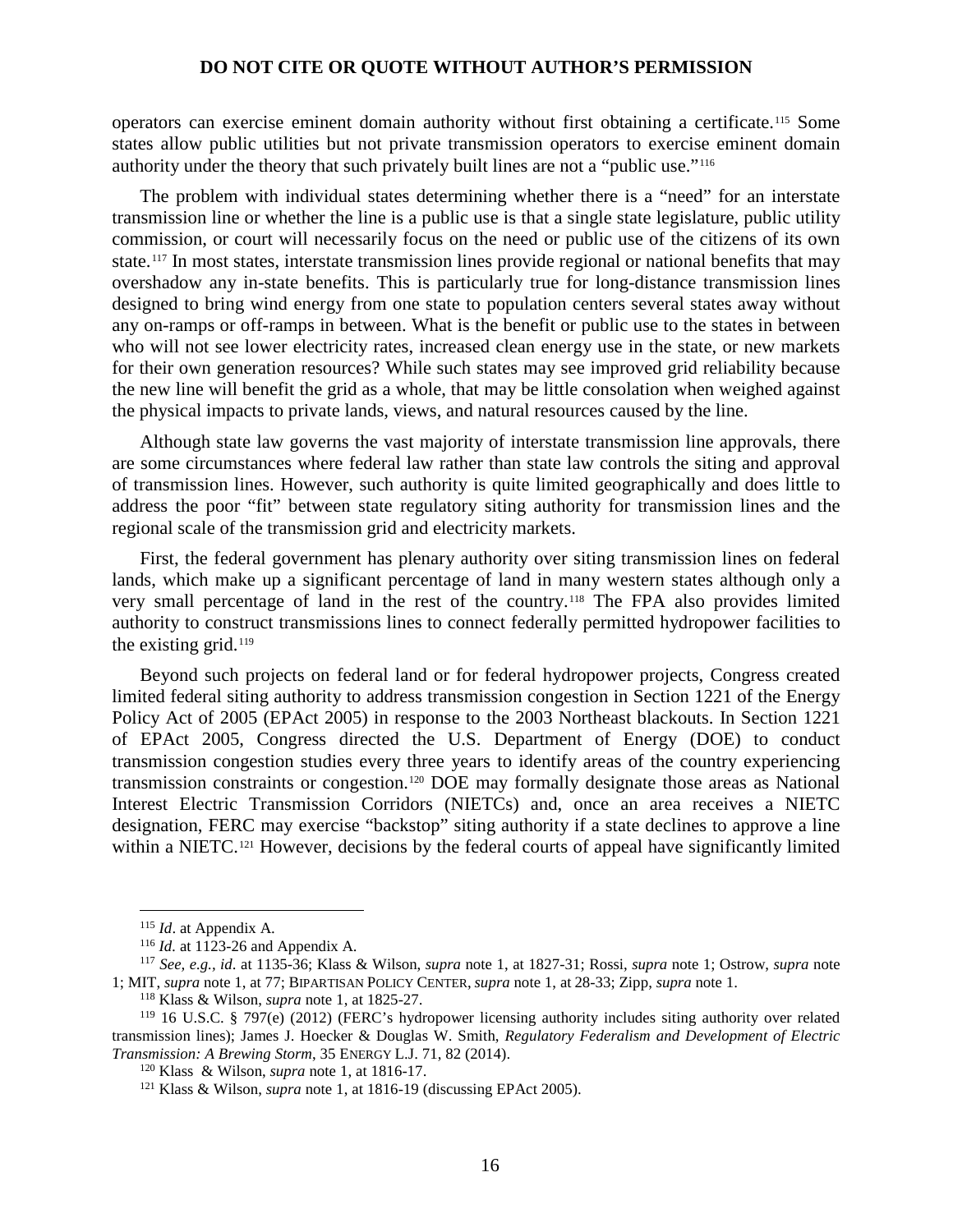DOE and FERC's authority in this area, and the statutory provisions have not resulted in a single federal approval of a transmission line.<sup>[122](#page-16-0)</sup>

In one significant decision, *Piedmont Environmental Council v. FERC*,<sup>[123](#page-16-1)</sup> the U.S. Court of Appeals for the Fourth Circuit held that language in EPAct 2005 granting FERC transmission line permitting jurisdiction when a state commission has "withheld approval [of a permit application] for more than 1 year" did not include situations where a state commission had denied a transmission line application.<sup>[124](#page-16-2)</sup> Instead, the court held that FERC's authority was limited to circumstances where the state commission did not have authority to act or acts inappropriately by including "project-killing" conditions on the permit.<sup>[125](#page-16-3)</sup>

This major limitation on FERC's ability to site transmission lines in areas experiencing congestion prompted a dissent from Judge Traxler, who cited the circumstances leading up to EPAct 2005 and some of the legislative history that supported a broader reach of FERC siting authority.[126](#page-16-4) He focused first on the shift since the enactment of the Federal Power Act in the 1930s from electricity being produced, transmitted, and consumed in the same general geographic area to today's long-distance, interstate transmission grid.[127](#page-16-5) He then cited a 2002 Department of Energy report warning that construction of new transmission lines has been unable to keep up with electricity demand, which has created bottlenecks that have increased consumer costs and the chances of blackouts.[128](#page-16-6) That report went on to recommend that FERC should be authorized to act "if state and regional bodies are unsuccessful in siting and permitting national interest transmission lines."[129](#page-16-7) Judge Traxler also cited to statements by Senate Energy and Natural Resource Committee Chairman Domenici that reflected the same concerns contained in the 2002 Department of Energy report.<sup>[130](#page-16-8)</sup> But the majority did not agree with this analysis and thus, despite the fact that Congress and federal agencies completed studies similar to those done in 1940s for interstate natural gas pipelines, EPAct 2005 has not resulted in any real shift of transmission siting authority away from the states.

Finally, under a separate provision of EPAct 2005, Congress has granted two federal power marketing administrations—the Western Area Power Administration (WAPA) and the

<span id="page-16-1"></span><span id="page-16-0"></span><sup>122</sup> *See* Piedmont Envtl. Council v. FERC, 558 F.3d 304, 313 (4th Cir. 2009), *cert. denied*, 130 S. Ct. 1138 (2010); Cal. Wilderness Coal., v. U.S. Dep't of Energy, 631 F.3d 1072, 1107 ( $9<sup>th</sup>$  Cir. 2011) (invalidating DOE's NIETCs in the Southwest and Mid-Atlantic regions for failure to adequately consult with affected states in making NIETC designations).

<sup>&</sup>lt;sup>123</sup> 558 F.3d 304 (4<sup>th</sup> Cir. 2009).

<span id="page-16-2"></span><sup>124</sup> *Piedmont Envtl. Council*, 558 F.3d at 310, 313-14.

<sup>125</sup> *Id.* at 314.

<sup>&</sup>lt;sup>126</sup> *Id.* at 320 (Traxler, J., dissenting).

<sup>127</sup> *Id.*

<sup>128</sup> *Id.* at 321.

<span id="page-16-7"></span><span id="page-16-6"></span><span id="page-16-5"></span><span id="page-16-4"></span><span id="page-16-3"></span><sup>129</sup> *Id.* (citing U.S. Dept. of Energy, National Transmission Grid Study (May 2002)). *See also* Brief of Amicus Curiae on Petition for Writ of Certiorari to the United States Court of Appeals for the Fourth Circuit, *Edison Elec. Inst. v. Piedmont Envtl. Council*, 2009 WL 3420493 (U.S., Oct. 21, 2009) (citing legislative history supporting argument that Congress intended to grant FERC authority to override state agency denials of transmission line permits to address the changing needs of the interstate transmission grid such as grid reliability and to promote development of renewable energy resources).

<span id="page-16-8"></span><sup>130</sup> *Id.*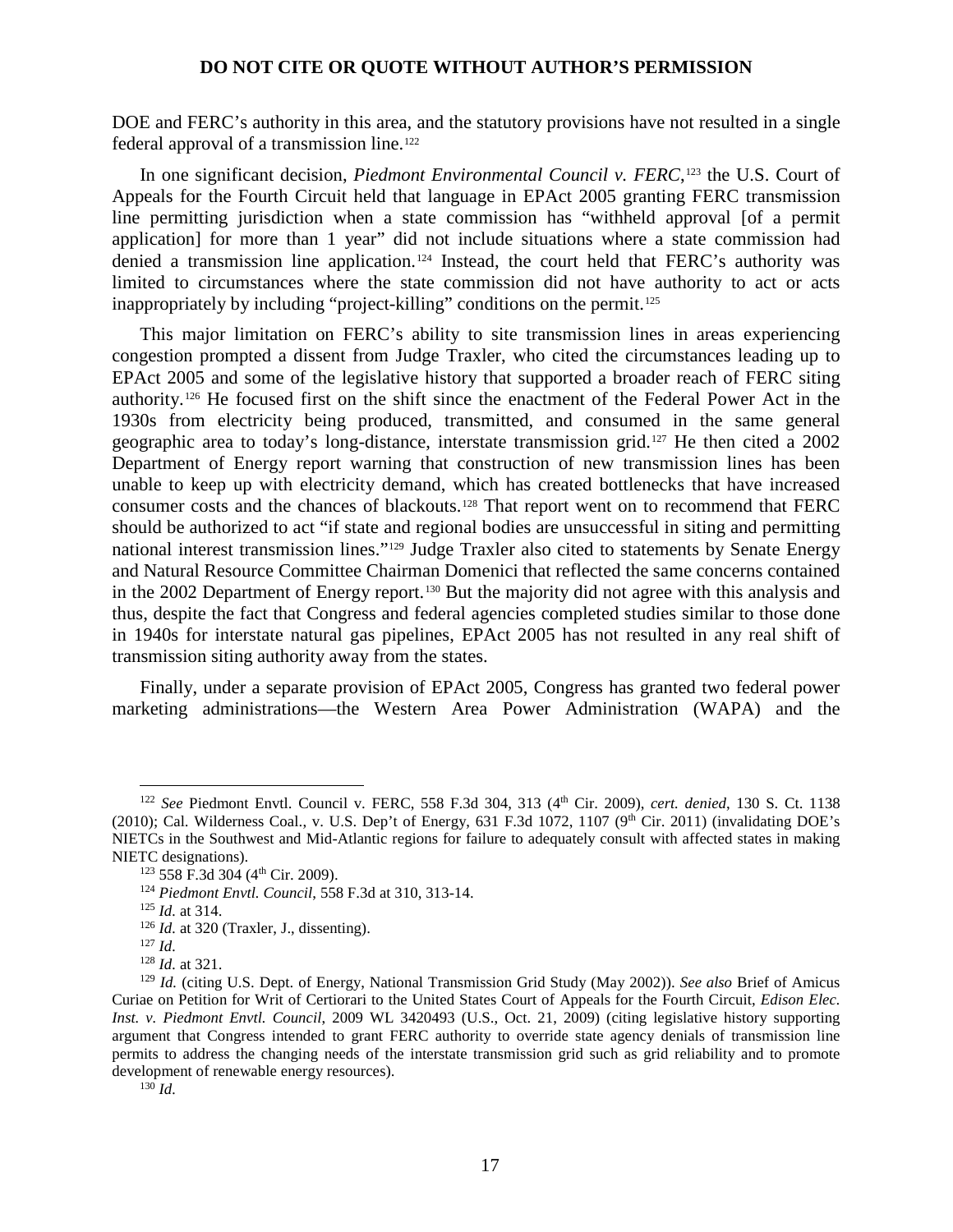Southwestern Power Administration (SWPA)<sup>[131](#page-17-0)</sup>—authority to design, develop, construct, or operate a new electric power transmission project within any state in which WAPA or SWPA operates if the Secretary of Energy determines that such project will reduce congestion of electricity transmission, is necessary to accommodate increased demand for electric transmission capacity, and meets other requirements.[132](#page-17-1) This statutory authority also allows WAPA and SWPA to participate with other entities in designing, constructing, or operating such projects, therefore facilitating public-private collaboration on transmission lines.[133](#page-17-2) Notably, existing case law has held that electric transmission lines proposed by federal power administrations need not comply with state siting requirements or obtain state siting permits and may take private property using federal eminent domain authority.<sup>[134](#page-17-3)</sup> Thus, there is the potential for private parties seeking to construct transmission lines in states where WAPA and SWPA operate to work with those power marketing administrations on projects and avoid the state transmission siting process. To date, neither WAPA nor SWPA have used their siting and eminent domain authority under EPAct 2005.

## III. THE MODERN ELECTRICITY GRID: ENERGY SOURCES, TRANSMISSION LINES, AND REGIONAL PLANNING

This Part describes in more detail the modern electric grid and highlights major interstate transmission projects as well as the difficulty of obtaining approval in all necessary states for such projects. It then turns to the changing nature of the energy sources powering the grid with a focus on the growing use of renewable energy, particularly wind, to generate electricity in many parts of the country. This Part ends with a discussion of the growing focus on RTOs as major players in managing the grid in many regions of country as well as wholesale markets for electricity within those regions.

# *A. Existing Transmission Infrastructure, Future Needs, and Proposed Interstate Transmission Projects*

Today, electricity from nearly 7,000 power plants travels over 450,000 miles of high voltage transmission lines in the United States, connecting with nearly 6 million miles of lower voltage distribution cables, to provide power to homes, businesses, and industrial facilities.[135](#page-17-4) The U.S.

<span id="page-17-0"></span><sup>&</sup>lt;sup>131</sup> Four federal Power Marketing Administrations (PMAs) operate electric systems and sell the electrical output of federally owned and operated hydroelectric dams in 33 states. They are the Bonneville Power Administration (BPA), the Western Area Power Administration (WAPA), the Southeastern Power Administration (SEPA), and the Southwestern Power Administration (SWPA). Of the four PMAs, BPA and WAPA are much larger in terms of the volume of electricity marketed than SWPA and SEPA. There is no PMA coverage in the northeastern states and for much of the Midwest*. See* U.S. EIA, *Federal Power Marketing Administrations Operate Across Much of the United States*, June 12, 2013, at [http://www.eia.gov/todayinenergy/detail.cfm?id=11651.](http://www.eia.gov/todayinenergy/detail.cfm?id=11651) Federal power markets supply less than 1% of U.S. electricity needs. *See supra* note \_\_.

<sup>132</sup> *See* Energy Policy Act of 2005 § 1222.

<sup>133</sup> *Id.*

<span id="page-17-3"></span><span id="page-17-2"></span><span id="page-17-1"></span><sup>&</sup>lt;sup>134</sup> See Citizens and Landowners Against the Miles City/New Underwood Powerline v. U.S. Dept. of Energy, 683 F.2d 1171 (8th Cir. 1982) (holding WAPA was not required to comply with South Dakota laws governing the siting and permitting of transmission lines or obtain a state siting permit prior to planning and constructing a new transmission line in the state); U.S. v. 14.02 Acres of Land, 547 F.3d 943 ( $9^{th}$  Cir. 2008) (same).

<span id="page-17-4"></span><sup>135</sup> MIT, *supra* note 1, at 4; Mark Chediak, et al*., Crumbling U.S. Grid Gets Jolt Creating Smarter Power in Houston, Across County*, 45 ENVTL. REP. 1948 (June 27, 2014) (providing data on the grid); AMERICAN SOCIETY OF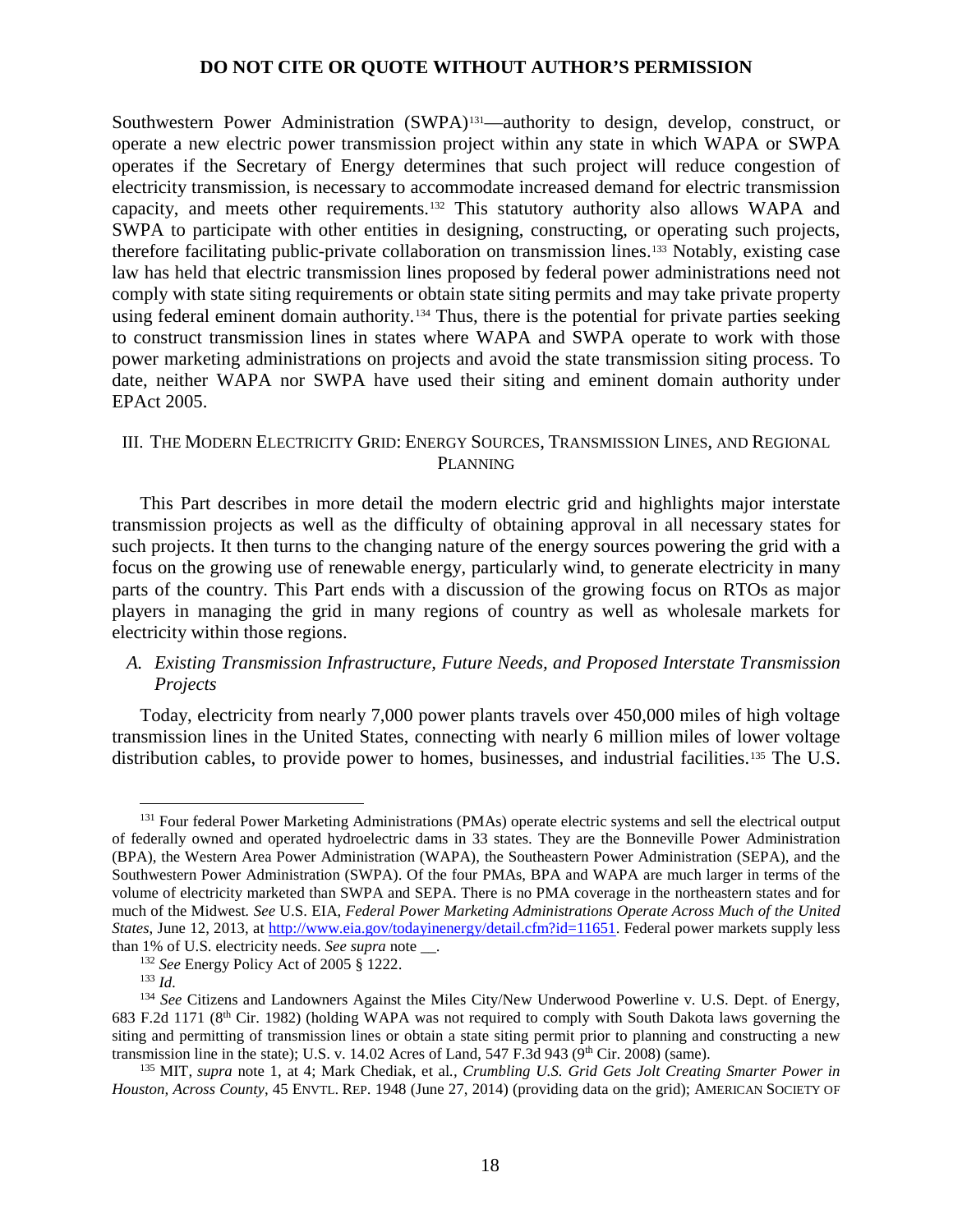electric grid constitutes an \$876 billion asset managed by over 3,000 utilities serving nearly 300 million customers. [136](#page-18-0) Unlike the interstate natural gas pipeline network, which has no state or regional boundaries, there are three separate and distinct electricity grids within the continental United States—the Eastern Interconnection, the Western Interconnection, and the Electric Reliability Council of Texas (ERCOT). There is essentially no transfer of electricity between the three interconnections.<sup>[137](#page-18-1)</sup>



**Figure 1: U.S. Interconnections**[138](#page-18-2)

These grids make up 73%, 19%, and 8% respectively of electricity sales in the United States.[139](#page-18-3)

Many experts warn that the U.S. transmission grid must be modernized and expanded to maintain reliability, address increasingly severe weather events brought about by climate change, address cyber security concerns, and to integrate more domestic renewable energy into the grid to achieve federal and state climate change goals.<sup>[140](#page-18-4)</sup> According to experts, power outages are

CIVIL ENGINEERS, FAILURE TO ACT: THE ECONOMIC IMPACT OF CURRENT INVESTMENT TRENDS IN ELECTRICITY INFRASTRUCTURE 4 (2011) (same).

<span id="page-18-0"></span><sup>136</sup> Chediak, et al., *supra* note \_; HARRIS WILLIAMS & CO., TRANSMISSION AND DISTRIBUTION INFRASTRUCTURE 2 2 (Summer 2014), at [http://www.harriswilliams.com/sites/default/files/industry\\_reports/ep\\_td\\_white\\_paper\\_06\\_10\\_14\\_final.pdf?cm\\_mid](http://www.harriswilliams.com/sites/default/files/industry_reports/ep_td_white_paper_06_10_14_final.pdf?cm_mid=3575875&cm_crmid=e5418e44-29ef-e211-9e7f-00505695730e&cm_medium=email)=3575875&cm\_crmid=e5418e44-29ef-e211-9e7f-00505695730e&cm\_medium=email.

<span id="page-18-1"></span><sup>137</sup> Energy.Gov, *Learn More About Interconnections*, at http://energy.gov/oe/services/electricity-policycoordination-and-implementation/transmission-planning/recovery-act-0. The North American Electric Reliability Council (NERC), a non-governmental organization, works with eight regional entities to ensure bulk power reliability throughout the United States. NERC, *About NERC*, at [www.nerc.com/ABOUTNERC/pages/default.aspx.](http://www.nerc.com/ABOUTNERC/pages/default.aspx) 138 NATIONAL ACADEMY OF SCIENCES ET AL., AMERICAN ENERGY FUTURE: TECHNOLOGY AND

<span id="page-18-2"></span>TRANSFORMATION, Figure 9.4 (2009). For a discussion of the importance of using images and diagrams, such as Figure 1, in legal documents and scholarship, see Elizabeth G. Porter, *Taking Images Seriously*, COLUMBIA L. REV. (forthcoming 2014) at [http://papers.ssrn.com/sol3/papers.cfm?abstract\\_id=2430894.](http://papers.ssrn.com/sol3/papers.cfm?abstract_id=2430894) 139 MIT, *supra* note 1, at 3.

 $\overline{a}$ 

<span id="page-18-4"></span><span id="page-18-3"></span><sup>140</sup> *See, e.g.,* MIT, supra note 1, at 77; BIPARTISAN POLICY CENTER, *supra* note 1, at 28-33, 79, 101; Ostrow, *supra* note 1; Rossi, *supra* note \_\_, at 1019; Klass, *Takings and Transmission*, *supra* note 1; Klass & Wilson, *supra*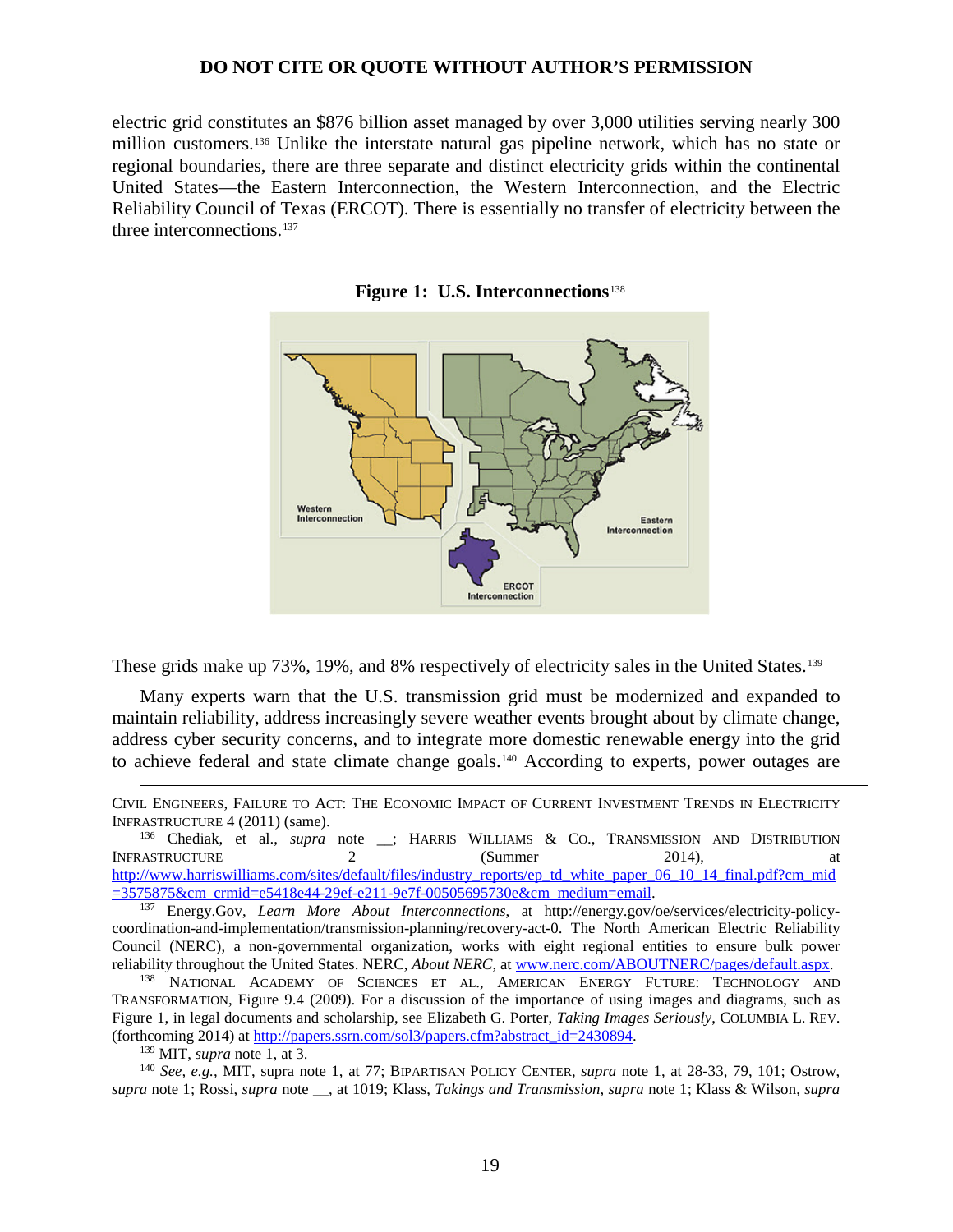becoming more frequent in the United States, and in order to maintain even current levels of grid reliability, the electric industry must make total investments on the scale of \$1.5 to \$2 trillion dollars and investments in transmission and distribution alone of nearly \$900 billion. [141](#page-19-0) Likewise, a 2013 White House report noted that "[s]evere weather is the number one cause of power outages in the United States and costs the economy billions of dollars a year in lost output and wages, spoiled inventory, delayed production, inconvenience and damage to grid infrastructure."[142](#page-19-1) More important, the report points out that the "aging nature of the grid," most of which was constructed over a period of more than one hundred years, makes the country more susceptible to severe weather-related power outages.<sup>[143](#page-19-2)</sup> The report also warns that the number of outages caused by severe weather events is expected to rise as climate change increases the frequency of extreme weather events such as floods, blizzards, and hurricanes.[144](#page-19-3) "In 2012, the United States suffered eleven billion-dollar weather disasters—the second-most for any year on record, behind only 2011."[145](#page-19-4)

As for augmenting the nation's supply of renewable electricity, new, long-distance, interstate electric transmission lines are a critical aspect of achieving that goal. Unlike competing sources of electricity such as coal, uranium, and natural gas, which can be transported to consumers via pipelines, rail, truck, or ship, large-scale renewable energy such as wind or solar energy can only be transported through transmission lines.<sup>[146](#page-19-5)</sup> As a result, expanding the electric transmission system is critical to increasing the nation's supply of renewable electricity because these sources of energy are generated in states like Kansas, North Dakota, South Dakota, Montana, and rural parts of Texas, Illinois, Oregon, and Iowa, which are generally far from load centers.

<span id="page-19-0"></span><sup>141</sup> *See, e.g.,* THE BRATTLE GROUP, TRANSFORMING AMERICA'S POWER INDUSTRY: THE INVESTMENT CHALLENGE 2010-2030, at iv-xi (Nov. 2008), at CHALLENGE  $2010-2030$ , at iv-xi (Nov.  $2008$ ), at <http://assets.fiercemarkets.com/public/sites/energy/reports/transformingamericaspower.pdf> (summarizing costs of grid investment); Massoud Amin, *Toward a More Secure, Strong, and Smart Electric Power Grid*, IEEE SMART GRID, Jan. 2011, at http://smartgrid.ieee.org/january-2011/67-toward-a-more-secure-strong-and-smart-electricpower-grid ("In the electricity sector, outages and power quality disturbances cost the economy, on average, more than \$80 billion annually and sometimes as much as \$188 billion in a single year."); Jonathan Fahey, *U.S. Power Grid Costs Rise But Service Slips*, ASSOCIATED PRESS, March 5, 2013, at [http://bigstory.ap.org/article/us-power](http://bigstory.ap.org/article/us-power-grid-costs-rise-service-slips)[grid-costs-rise-service-slips;](http://bigstory.ap.org/article/us-power-grid-costs-rise-service-slips) Chediak, et al., *supra* note 135 ("Power outages are up 285 percent since 1984, and the U.S. ranks last among the top nine western industrialized nations in the average time it takes to get the lights back on after power failures. Outages cost businesses as much as \$150 billion a year in lost continuity.").

note 1; CAMPBELL, *supra* note 5, at 7 (discussing the aging nature of the transmission grid); AM. SOC'Y OF CIVIL ENGINEERS, FAILURE TO ACT: THE ECONOMIC IMPACT OF CURRENT INVESTMENT TRENDS IN ELECTRICITY INFRASTRUCTURE 4-9 (2011), at [http://www.asce.org/uploadedFiles/Infrastructure/Failure\\_to\\_Act/SCE41%20report\\_Final-lores.pdf;](http://www.asce.org/uploadedFiles/Infrastructure/Failure_to_Act/SCE41%20report_Final-lores.pdf) EDISON ELECTRIC INSTITUTE, TRANSMISSION PROJECTS AT A GLANCE iii (March 2014) (showing increases in transmission investment from 2011-2013 but then a slight decline in investment from 2013-16).  $\overline{a}$ 

<span id="page-19-2"></span><span id="page-19-1"></span><sup>&</sup>lt;sup>142</sup> EXECUTIVE OFFICE OF THE PRESIDENT, ECONOMIC BENEFITS OF INCREASING ELECTRIC GRID RESILIENCE TO WEATHER OUTAGES 4 (Aug. 2013), at http://energy.gov/sites/prod/files/2013/08/f2/Grid%20Resiliency%20Report\_FINAL.pdf.

<sup>143</sup> *Id.*

<sup>144</sup> *Id.*

<sup>145</sup> *Id.*

<span id="page-19-5"></span><span id="page-19-4"></span><span id="page-19-3"></span><sup>&</sup>lt;sup>146</sup> As noted earlier, although rooftop solar and other distributed renewable energy resources do not rely on transmission lines, such energy resources so far make up only a small percentage of total renewable electricity resources although that percentage is likely to increase substantially in the future. *See supra* note 2.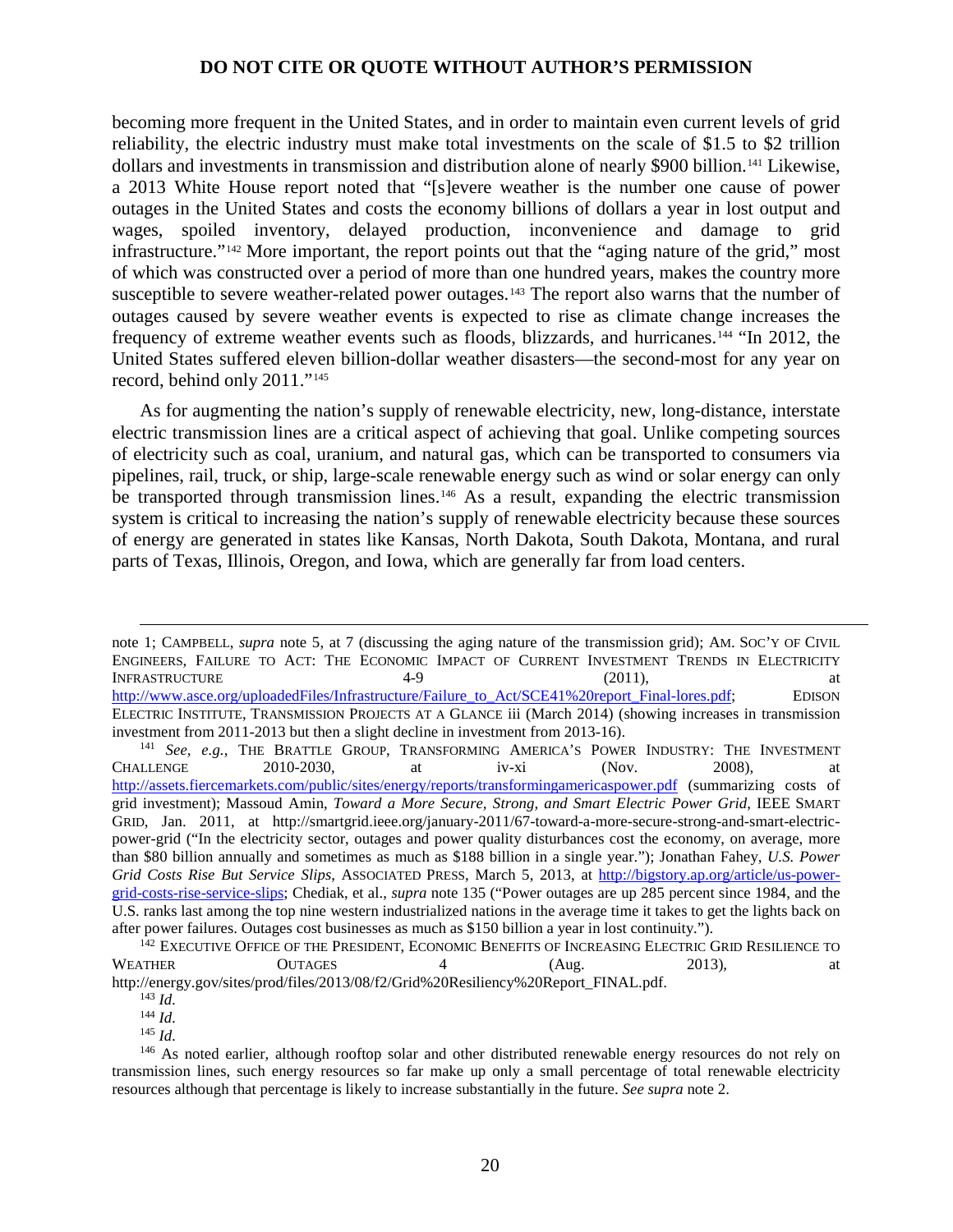The regulatory framework for transmission lines that gives states virtually exclusive siting and eminent domain authority for both interstate and intrastate transmission lines has significant implications for the future of the grid. A 2011 interdisciplinary study by MIT entitled *The Future of the Electric Grid* devotes an entire chapter to regulatory policy affecting transmission expansion, with particular focus on the issue of integrating large-scale renewable generation.[147](#page-20-0) It concludes that current siting procedures are often biased against approving interstate transmission projects and are a significant barrier to adequate and efficient transmission expansion.[148](#page-20-1) The report recommends better planning of regional transmission projects, better compilation of data on the U.S. bulk power system, the use of regional and interconnection cost allocation procedures to better share the cost of long-distance transmission, and enhanced federal siting authority for interstate transmission lines.<sup>[149](#page-20-2)</sup>

A 2013 report by the Bipartisan Policy Center entitled *Capitalizing on the Evolving Power Sector, Policies for a Modern and Reliable U.S. Electric Grid* also highlights the limitations of the state siting process for interstate transmission lines, particularly those high-voltage, long distance lines necessary to transport renewable energy to load centers.<sup>[150](#page-20-3)</sup> According to the report:

Siting new transmission lines is often a prolonged, expensive, and contentious undertaking. . . . In recent decades, . . . the evolution of interstate and regional electricity markets has increasingly necessitated long-line, interstate transmission projects. Further, the extent of [variable energy resource] integration that will be required by existing state renewable portfolio requirements, and the reality that many renewable resources are located at a distance from load, will likely create a greater need for new long-line transmission in some regions. . . . Under the current siting regime, the developer of a multistate transmission line must obtain requisite approvals from state and local authorities along the full length of the line, . . . For their part, individual state authorities may be bound by state statutes to accept or reject the project on the basis of their in-state transmission needs, or the in-state benefits that the project offers. In these cases, states may not be empowered to consider the regional benefits of a proposed project. Thus, a project that transmits power generated in one state, passes through a second state, and serves load in a third state could have difficulty winning approval from regulators in the second state. In some states, regulators might even be required by law to reject a project that does not serve load within the state's boundaries, even in cases where the project delivers broader benefits to the region at large that the state would share in over time.<sup>[151](#page-20-4)</sup>

<sup>147</sup> MIT, *supra* note 1, ch. 4.

<sup>148</sup> MIT, *supra* note 1, at 77.

<sup>149</sup> *Id.*

<sup>150</sup> BIPARTISAN POLICY CENTER, *supra*, note 1.

<span id="page-20-4"></span><span id="page-20-3"></span><span id="page-20-2"></span><span id="page-20-1"></span><span id="page-20-0"></span><sup>151</sup> *Id.* at 28-29. *See also* Hoecker & Smith, *supra* note \_\_, at 86-88 (discussing state siting barriers to interstate transmission projects).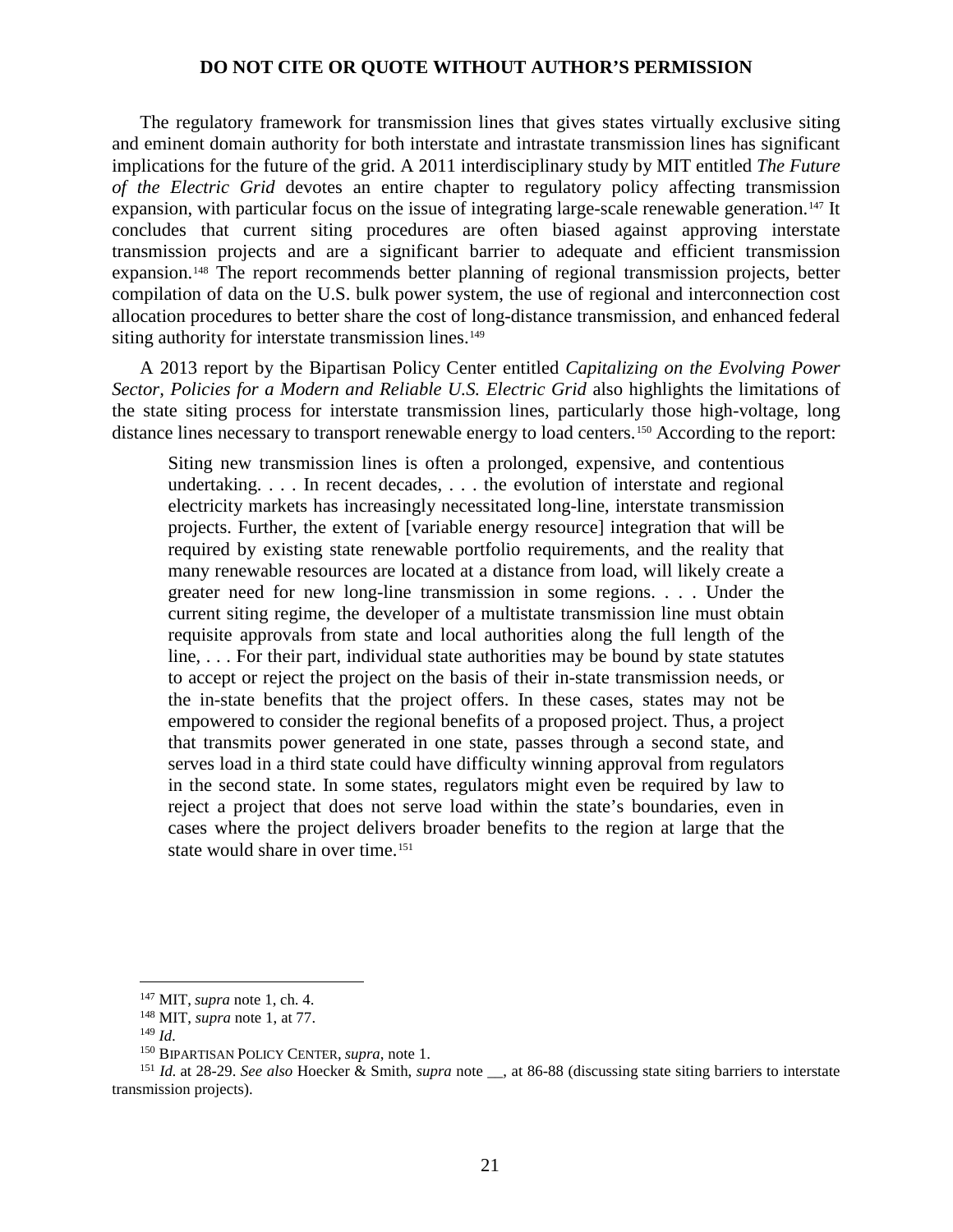Despite these regulatory hurdles, both public utilities and private or "merchant" transmission companies<sup>[152](#page-21-0)</sup> are attempting to build long-distance, interstate transmission lines to improve grid reliability and transport new sources of renewable energy to load centers. Recent efforts include:

- The Montana Alberta Tie Line, a 214-mile, 230 kV merchant line running between Lethbridge, Alberta and Great Falls, Montana to transport Montana wind energy.[153](#page-21-1)
- The Zephyr Transmission Project, owned by Duke-ATC, a proposed 950-mile 500kV line from southeastern Wyoming to Las Vegas, Nevada designed to connect windrich areas of Wyoming to load centers in California and the southwestern United States and expected to be in service by 2020.<sup>[154](#page-21-2)</sup>
- The \$6.8 billion Texas Competitive Renewable Energy Zone (CREZ) project consisting of eight years of planning and new construction of 3,600 miles of highvoltage transmission lines across portions of central and West Texas to integrate 16,000 MW of wind energy into the Texas grid.[155](#page-21-3)
- The SunZia Southwest Transmission Project, two proposed bi-directional 500-kV lines in Arizona and New Mexico designed to spur development of renewable energy in those states and anticipated to be in service by 2018.[156](#page-21-4)
- Four, separate, direct current (DC) high-voltage transmission projects by Clean Line Energy Partners, a merchant transmission company, each travelling between 500 and 900 miles designed to bring wind energy to population centers.<sup>[157](#page-21-5)</sup>

<span id="page-21-0"></span><sup>&</sup>lt;sup>152</sup> Merchant transmission companies generate revenue solely from contracts they sign with electricity generators to transmit electricity for delivery to utilities and other electricity providers to sell to the retail market. Klass, *Takings and Transmission*, *supra* note 1, at n.7. By contrast, public utilities and independent transmission companies receive a cost-based rate of return from electricity users through the state public utility commission ratemaking process. *Id.*

<span id="page-21-1"></span><sup>153</sup> *See* Enbridge, Montana-Alberta Tie-Line, at http://www.enbridge.com/DeliveringEnergy/Power-Transmission/Montana-Alberta-Tie-Line.aspx.

<sup>154</sup> EDISON ELEC. INST., *supra* note \_\_, at 35.

<span id="page-21-3"></span><span id="page-21-2"></span><sup>155</sup> *See, e.g.,* Daniel Cusick, *New Power Lines Will Make Texas the World's 5th-Largest Wind Power Producer*, CLIMATEWIRE, Feb. 25, 2014, at [www.eenews.net/climatewire/stores/1059995041/print.](http://www.eenews.net/climatewire/stores/1059995041/print) It is important to note that Texas is unique its ability to plan and site large-scale transmission lines for renewable energy development because it has its own grid (ERCOT) and the state includes both major population centers and significant wind energy resources. *See* Klass & Wilson, *supra* note 1, at 1843-47 (discussing CREZ projects and uniqueness of Texas); Matthew L. Wald, *Texas is Wired for Wind Power, and More Farms Plug In*, N.Y. TIMES, July 23, 2014 (reporting on completion of Texas CREZ projects).

<sup>156</sup> *See* SunZia, at http://www.sunzia.net/.

<span id="page-21-5"></span><span id="page-21-4"></span><sup>157</sup> *See* Clean Line Energy Partners, http://www.cleanlineenergy.com. The four Clean Line Energy Partners projects are the Rock Island Clean Line (bringing wind energy from northern Iowa to Illinois and states east of Illinois), the Grain Belt Express Clean Line (bringing wind energy from western Kansas to Missouri, Illinois and states east of Illinois), the Plains & Eastern Clean Line (bringing wind energy from the Oklahoma Panhandle region to southeastern states), and the Centennial West Clean Line (line from Northeast New Mexico to California designed to develop wind and solar energy in the region). The Centennial West Clean Line had entered into a partnership with WAPA and thus may be able to take advantage of the federal siting authority discussed in Part II.C., under Section 1222 of EPAct 2005. *See* Western Area Power Admin. & Clean Line Energy Partners, Press Release, *Centennial West Clean Line, Western Sign Agreement for Transmission Project Development*, June 18, 2012, at [http://www.centennialwestcleanline.com/sites/centennial\\_west/media/docs/FINAL\\_Centennial\\_West\\_Press\\_Release](http://www.centennialwestcleanline.com/sites/centennial_west/media/docs/FINAL_Centennial_West_Press_Release_061812.pdf) [\\_061812.pdf.](http://www.centennialwestcleanline.com/sites/centennial_west/media/docs/FINAL_Centennial_West_Press_Release_061812.pdf) The Plains & Eastern Clean Line has sought to enter into a similar relationship with SWPA under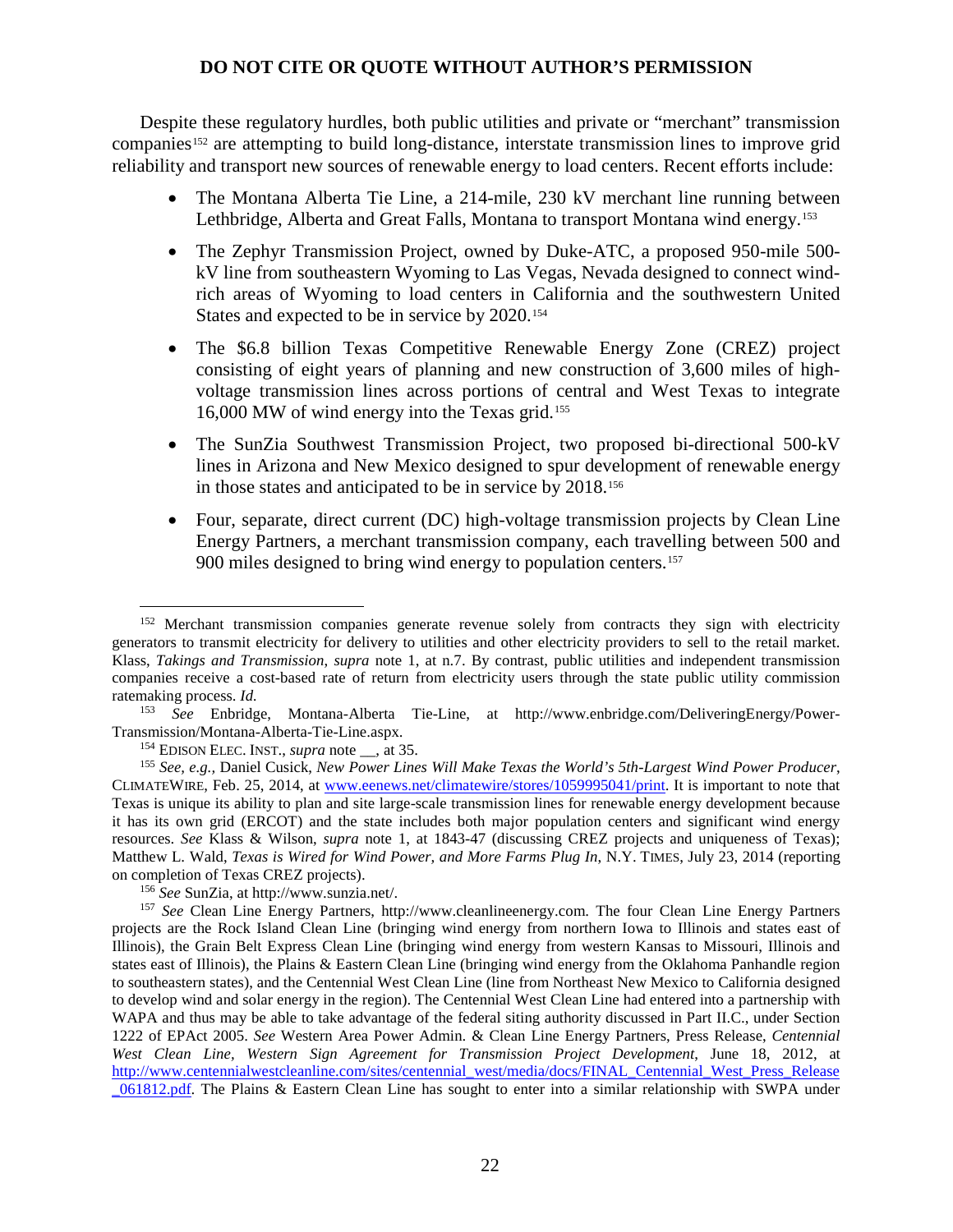- The Multi-Value Projects (MVPs) in the MISO region designed to enhance grid reliability and help the MISO states meet renewable portfolio standards by allowing more transmission of wind energy throughout the region, and imposing cost sharing among utilities within MISO.[158](#page-22-0)
- The Great Northern Transmission Line, a 500 kV line designed to run between Winnipeg, Manitoba and northeastern Minnesota to transport both hydropower and wind energy and proposed to be in service by 2020.<sup>[159](#page-22-1)</sup>
- The Northern Pass Transmission Line, a 187-mile power line to connect significant hydropower resources in Quebec to population centers in New England.<sup>[160](#page-22-2)</sup>

Both public utilities and private merchant lines are investing in new, large-scale transmission projects, many of which are DC rather than AC. Although, as explained in Part II.A, the U.S. electric grid runs predominantly on AC, many of the proposed long-distance transmission lines for wind are DC because DC is more efficient and results in less line losses, even though it limits the number of "on ramps" and "off ramps" along the path of the line.[161](#page-22-3) Notably, the time, cost, and multi-state regulatory hurdles associated with such lines are significant and most of the projects listed above are still in the state permitting process. Moreover, there are far fewer largescale renewable energy projects proposed for the eastern United States, highlighting the difficulty of constructing new transmission lines east of the Mississippi River.[162](#page-22-4)

Projects of this magnitude can take more than a decade to plan, propose, and obtain regulatory approval from multiple states prior to the actual construction process.[163](#page-22-5) Then there are often more years of delay due to legal challenges to the lines on grounds ranging from whether one or more states properly issued the certificate of need, to whether an RTO is justified in imposing the cost of such transmission lines on all utilities in the region, to whether the line constitutes a "public use" justifying eminent domain under various state laws.[164](#page-22-6) This stands in

Section 1222 of EPAct 2005. *See, e.g.,* Letter of American Wind Energy Association to Ernest Moniz, Secretary, U.S. Department of Energy, May 15, 2014 (urging Department of Energy to "move forward as expeditiously as possible to a final decision under your Section 1222 authority on the Plains & Eastern Clean Line and other projects that will facilitate the depoloyment of wind energy  $\dots$ .").

<span id="page-22-0"></span><sup>&</sup>lt;sup>158</sup> *See, e.g.,* Illinois Commerce Comm'n v. FERC, 721 F.3d 764, 771-75 (7<sup>th</sup> Cir. 2013) (describing MISO MVP projects as lines designed to facilitate increase in renewable energy generation and integration within MISO region); EDISON ELEC. INST., *supra* note 140, at 68 (describing Mid-American Energy Expansion as "an integral part" of the portfolio of MISO MVP projects).

<sup>&</sup>lt;sup>159</sup> EDISON ELEC. INST., *supra* note , at 78-79.

<span id="page-22-2"></span><span id="page-22-1"></span><sup>&</sup>lt;sup>160</sup> *See* Sam Evans-Brown, *Understanding Northern Pass*, NEW HAMPSHIRE MAGAZINE, Jan. 2014, at http://www.nhmagazine.com/January-2014/Understanding-Northern-Pass/.

<span id="page-22-3"></span><sup>&</sup>lt;sup>161</sup> See Klass, *Takings and Transmission*, *supra* note 1, at 111 & n.196 (providing descriptions of AC and DC and benefits and drawbacks of each type of current).

<span id="page-22-4"></span><sup>&</sup>lt;sup>162</sup> *See, e.g.,* Rossi, supra note 1, at 1021-22 (discussing state opposition to interstate transmission lines in Arizona and Connecticut); Evans-Brown, *supra* note 162 (discussing controversy over Northern Pass project). *See also* BIPARTISAN POLICY CENTER, *supra* note 1, at 28-29.

<span id="page-22-5"></span><sup>163</sup> *See, e.g*., Alison Silverstein, NCEP Transmission Technology Workshop, Transmission 101 51 (April 2011), at http://www.naruc.org/grants/Documents/Silverstein%20NCEP%20T-101%200420111.pdf; NATIONAL ELECTRICAL MANUFACTURERS ASS'N, SITING TRANSMISSION CORRIDORS: A REAL GAME OF CHUTES AND LADDERS (2010), a[t http://www.wiresgroup.com/images/NEMA\\_on\\_Siting\\_Trans\\_Corridors\\_Fall\\_2010.pdf.](http://www.wiresgroup.com/images/NEMA_on_Siting_Trans_Corridors_Fall_2010.pdf)

<span id="page-22-6"></span><sup>164</sup> *See, e.g.,* Richard J. Pierce, *Completing the Process of Restructuring the Electricity Market*, 40 WAKE FOREST L. REV. 451, 483 (2005) ("The causes of the growing shortage of transmission capacity are well known and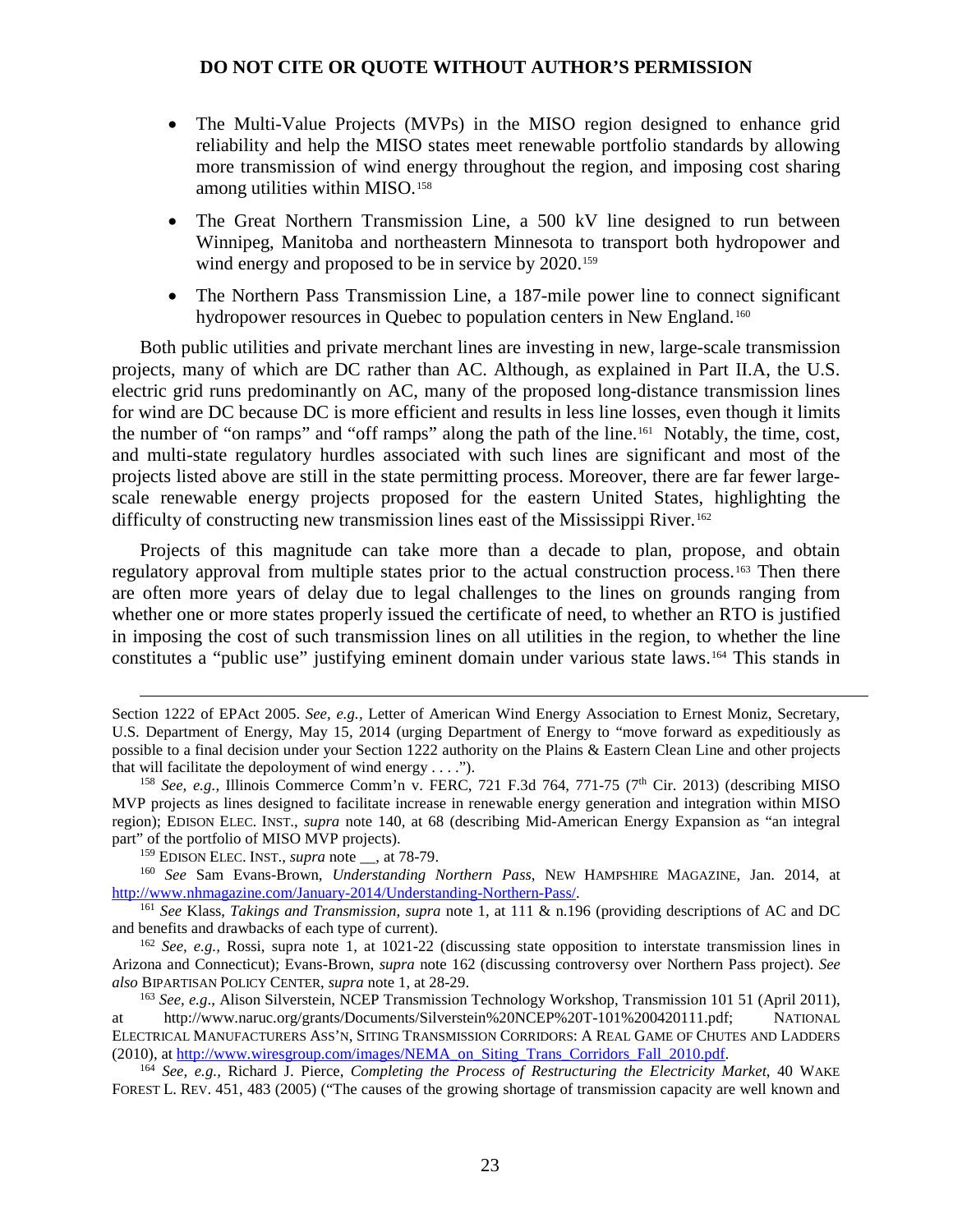contrast to interstate natural gas pipelines, which can often be built on a 12-month to two-year timeline with one-stop shopping at FERC.<sup>[165](#page-23-0)</sup>

For instance, in the summer of 2014, the Wisconsin Public Service Commission (PSC) held hearings to determine the need for and environmental impacts associated with the Badger-Coulee Line, a 345-kV line in Wisconsin MISO had designated as a high-priority line that would offset the need for about \$160 million to \$180 million in lower voltage transmission system upgrades in western Wisconsin, provide local utilities with increased access to wholesale energy markets, and establish another pathway for renewable energy into Wisconsin and to load centers in other states.[166](#page-23-1) During the Wisconsin PSC hearings, landowners and citizen groups questioned "why Wisconsinites should have to give up their land and views so generators in the Dakotas can ship surplus energy to the East Coast."<sup>[167](#page-23-2)</sup>

Similar concerns have been raised as public hearings in Missouri for the Grain Belt Express, one of the Clean Line Energy Partner DC transmission lines in the Midwest designed to transport wind energy to population centers in the east.<sup>[168](#page-23-3)</sup> The Grain Belt Express would travel through four states, including Missouri.<sup>[169](#page-23-4)</sup> At the hearing, critics of the line argued the costs to Missouri landowners exceeded the project's benefits. One landowner stated, "Grain Belt says they're going to bring power to Missouri. They mean through Missouri, . . . "If the East Coast wants wind power, let them produce it locally."[170](#page-23-5) However, one county commissioner representing a Missouri county receiving property tax benefits from a new oil pipeline through the state argued that if landowners are paid a fair price for their land, they should accept projects that will benefit "the greater good."[171](#page-23-6) He questioned, "[w]here would we be if we had stopped all of these projects many years ago?"[172](#page-23-7)

Further east, some environmental groups in Vermont have provided cautious support for new transmission lines to bring hydropower and wind energy from Quebec and New York through Vermont to southern New England states. But many interested parties whether such lines will only serve out-of-state generators or whether they will provide any in-state benefits by transporting Vermont energy resources or bringing new renewable energy resources to Vermont customers.[173](#page-23-8)

well documented. FERC has not yet devised and implemented a method of encouraging adequate investment in transmission capacity, and NIMBY-based opposition to proposed transmission expansion projects dooms most projects at the state and local agencies that now have authority to authorize or veto such projects.").

<sup>&</sup>lt;sup>165</sup> See supra notes 56-57 and accompanying text.

<span id="page-23-1"></span><span id="page-23-0"></span><sup>166</sup> *See* American Transmission Company, News Release, *PSC Deems Badger Coulee Transmission Line Project Application Complete*, Apr. 30, 2014, at [http://www.atcllc.com/whats-current/psc-deems-badger-coulee](http://www.atcllc.com/whats-current/psc-deems-badger-coulee-transmission-line-project-application-complete/)[transmission-line-project-application-complete/.](http://www.atcllc.com/whats-current/psc-deems-badger-coulee-transmission-line-project-application-complete/) 167 *See* Danielle Endvick, *Farmers, Rural Landowners Opposing Transmission Project Say it Puts their* 

<span id="page-23-2"></span>*Lifestyle . . . On the Line*, THE COUNTRY TODAY, June 16, 2014, at http://www.thecountrytoday.com/front\_page/article\_5963e286-f559-11e3-9dc9-0019bb2963f4.html.

<span id="page-23-5"></span><span id="page-23-4"></span><span id="page-23-3"></span><sup>168</sup> Jeffrey Tomich, *Clean Line Transmission Project Gets Chilly Reception in Mo*., ENERGYWIRE, Aug. 13, 2014, at http://www.eenews.net/energywire/2014/08/13/stories/1060004417.

<sup>169</sup> *Id.*

<sup>170</sup> *Id.*

<sup>171</sup> *Id.* <sup>172</sup> *Id.*

<span id="page-23-8"></span><span id="page-23-7"></span><span id="page-23-6"></span><sup>173</sup> *See* John Herrick, *Renewable Energy Group Backs Vermont as Transmission Corridor*, VTDIGGER.ORG, at April 22, 2014 ("Is this just a super highway, or is this going to be highway with off ramps that could bring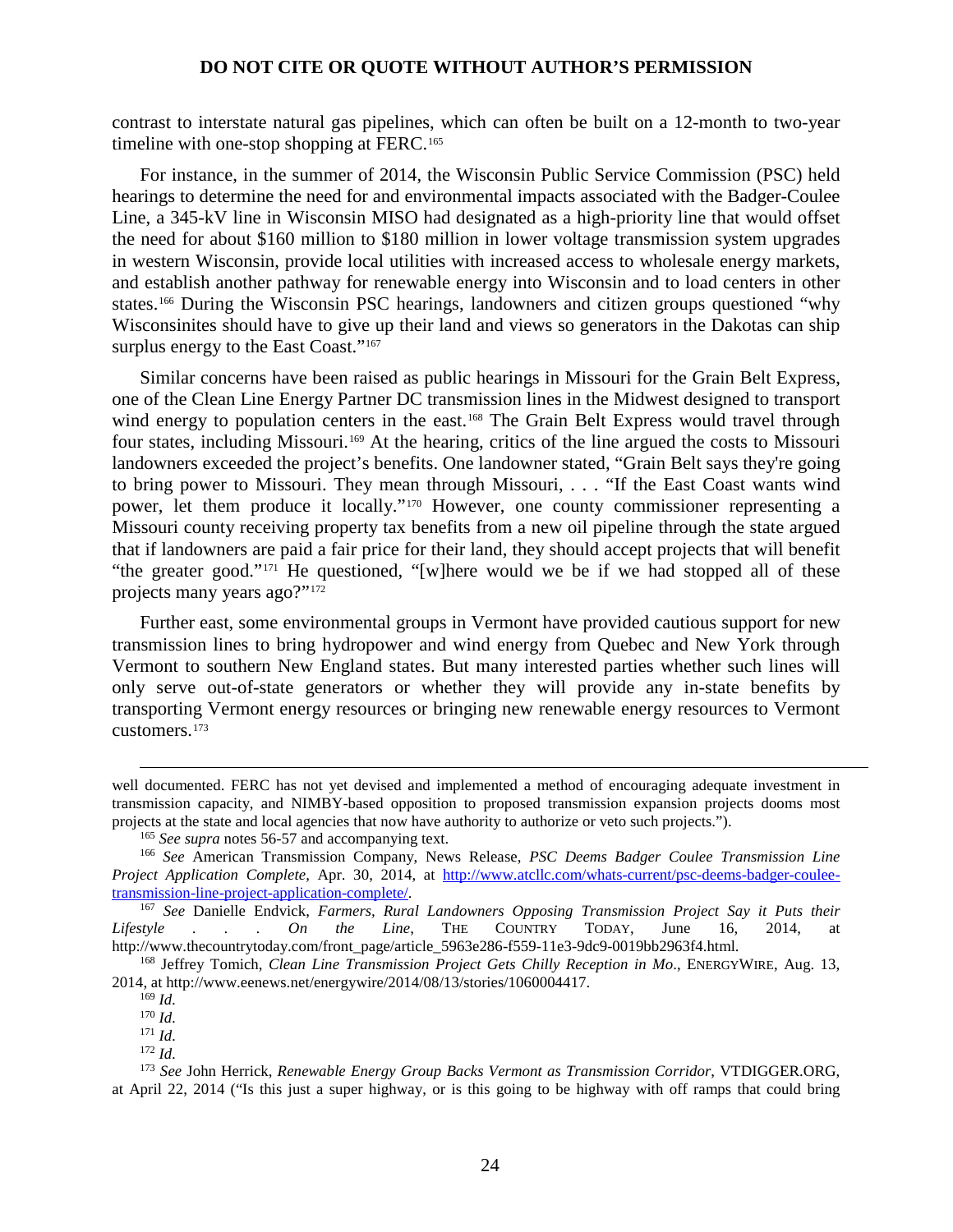The fact that major, interstate transmission lines are subject to frequent opposition from local residents or state regulators does not in and of itself mean the process for siting transmission lines is broken. History is replete with examples of large-scale infrastructure projects that never should have been built and for which roadblocks in the form of local siting requirements, organized opposition, or enhanced environmental laws may have led to better outcomes.[174](#page-24-0) Nevertheless, with regard to multi-state projects designed to meet regional transmission and energy needs, there is a misalignment between the scope of such projects and the state agencies and courts with authority to review and approve those projects.

### *B. Fuel Sources for the Grid and Integrating Renewable Energy*

 $\overline{a}$ 

Just as the 1930s and 1940s brought major changes in the sources of energy used to heat the nation's residences and industries, the first two decades of the 21st century have brought significant shifts in the sources of electricity used to power the grid. For instance, in 2013 the percentage of net U.S. power generation from coal declined to just 39%, down from a high of 55% in 1990.[175](#page-24-1) At the same time, electricity generated from natural gas increased to 27% in 2013, up from only 12% in 1990.[176](#page-24-2) Non-hydropower renewables increased from essentially zero in the late 1980s to nearly 7% by 2013.<sup>[177](#page-24-3)</sup> Moreover, in the first quarter of 2014, for the first time, non-hydropower renewable energy generation exceeded hydropower renewable energy generation, which constituted just over 6% of total generation during that same period.[178](#page-24-4) Renewable energy as a whole made up 13% of total net electricity generation in 2013.<sup>[179](#page-24-5)</sup>

renewable energy into Vermont communities or needed transmission so we can bring more Vermont renewable energy into our grid? That's what I don't know, . . . "). *See also* Hoecker & Smith, *supra* note \_\_, at 86-88 (discussing interstate transmission line projects where state PUCs denied approval because the line would not provide power to state residents).

<span id="page-24-0"></span><sup>&</sup>lt;sup>174</sup> Major highways built through city neighborhoods and parks, which led to urban decay and destruction of parkland, and massive hydroelectric dams in the West with little energy benefits but significant environmental harm are just two examples. *See, e.g.,* San Antonio Conservation Soc'y v. Texas Highway Dept., 400 U.S. 968 (1970) (Black, J., dissenting from denial of certiorari) (expressing dismay at refusal of the Supreme Court to review U.S. Department of Highway decision to approve a highway that would destroy a city park); Saint Paul Branch of N.A.A.C.P. v. U.S. D.O.T., 764 F. Supp. 2d 1092 (D. Minn. 2011) (discussing the Rondo neighborhood of St. Paul which was "devastated when it was divided to build Interstate Highway 94 ('I–94') between Minneapolis and St. Paul" in the 1960s in reviewing a proposed light rail project through relocated Rondo neighborhood); MARC REISNER, CADILLAC DESERT: THE AMERICAN WEST AND ITS DISAPPEARING WATER (1986) (discussing adverse environmental impacts and questionable benefits associated with the construction of major federal dams and hydropower projects in the West). Indeed, the National Environmental Policy Act and other federal and state environmental laws enacted in the 1970s were intentionally designed to slow down the permitting process so that the potential adverse environmental impacts of major projects could be analyzed in a manner that could potentially limit those impacts or prevent projects entirely. *See, e.g.,* WILLIAM W. BUZBEE, FIGHTING WESTWAY: ENVIRONMENTAL LAW, CITIZEN ACTIVISM, AND THE REGULATORY WAR THAT TRANSFORMED NEW YORK CITY (Cornell University Press 2014).

<span id="page-24-5"></span><span id="page-24-1"></span><sup>175</sup> National Renewable Energy Lab., *U.S. Power Sector Undergoes Dramatic Shift in Generation Mix*, Feb. 26, 2013, at [https://financere.nrel.gov/finance/content/us-power-sector-undergoes-dramatic-shift-generation-mix;](https://financere.nrel.gov/finance/content/us-power-sector-undergoes-dramatic-shift-generation-mix) Center for Climate and Energy Solutions, Electricity Overview, at<http://www.c2es.org/technology/overview/electricity> (Figure 2: U.S. Net Electricity Generation by Energy Source (2013)).

<sup>&</sup>lt;sup>176</sup> National Renewable Energy Lab., *supra* note \_\_; Center for Climate and Energy Solutions, *supra* note \_\_.

<sup>&</sup>lt;sup>177</sup> National Renewable Energy Lab., *supra* note \_\_; Center for Climate and Energy Solutions, *supra* note \_\_.

<span id="page-24-4"></span><span id="page-24-3"></span><span id="page-24-2"></span><sup>178</sup> National Renewable Energy Lab., *supra* note \_\_; Kenneth Bossong, *Non-Hydro Renewables Outproduce Hydro for the First Time Ever*, RENEWABLE ENERGY WORLD, May 23, 2014, at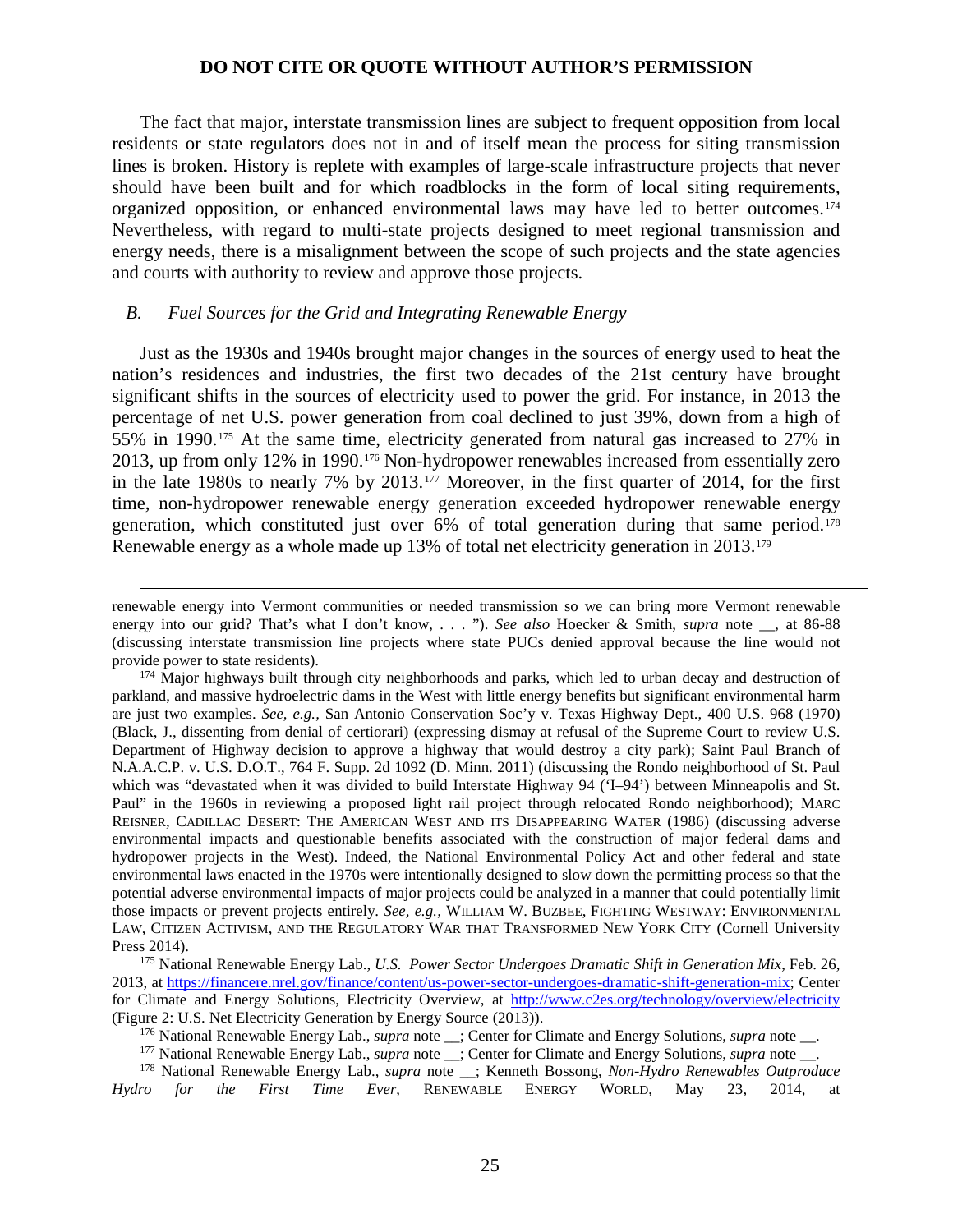To put these numbers in historical perspective, in 1950, coal provided almost 50% of U.S. net power generation, hydropower was at 30%, natural gas was at just under 15%, petroleum was at 10%, and non-hydropower renewables and nuclear energy were at zero.[180](#page-25-0) During the 1970s and 1980s, coal fluctuated between 45% and 55% of total U.S. net generation, hydropower had declined to between 10% and 20%, natural gas remained at 15% after a brief increase to 25% in the 1960s, while nuclear energy climbed to 20% and petroleum declined to less than 5% of total net generation and then to less than 1% by 2013. Table 1 provides a summary of these trends.

|                              | 1950 | 1970 | 1990 | 2013 |
|------------------------------|------|------|------|------|
| Coal                         | 47%  | 44%  | 55%  | 39%  |
| <b>Natural Gas</b>           | 13%  | 22%  | 12%  | 28%  |
| Nuclear                      | 0%   | 2%   | 20%  | 20%  |
| Hydropower                   | 31%  | 18%  | 10%  | 7%   |
| Non-Hydropower<br>Renewables | 0%   | 0%   | 2%   | 6%   |
| Petroleum                    | 10%  | 18%  | 3%   | 0.7% |

Notably, there are huge variations among the states in the sources of energy they use for electricity. For instance, EIA data from 2012 indicate that West Virginia (97%), Kentucky (93%), Missouri (83%), and North Dakota (79%), rely predominantly on coal for electricity generation.[182](#page-25-2) By contrast, New York (4%), California (1%), and Maine (.05%) rely very little on coal to generate electricity.[183](#page-25-3) Mississippi (60%), California (59%), and Texas (47%) all rely on

<sup>180</sup> National Renewable Energy Lab., *supra* note \_\_.

[http://www.renewableenergyworld.com/rea/news/article/2014/05/non-hydro-renewables-outproduce-hydro-for-first](http://www.renewableenergyworld.com/rea/news/article/2014/05/non-hydro-renewables-outproduce-hydro-for-first-time-ever)[time-ever](http://www.renewableenergyworld.com/rea/news/article/2014/05/non-hydro-renewables-outproduce-hydro-for-first-time-ever) (citing U.S. EIA, Electric Power Monthly, with data through March 31, 2014).

<sup>179</sup> U.S. EIA, Energy in Brief, *How Much Electricity is Generated From Renewable Energy?*, April 14, 2014, at [http://www.eia.gov/energy\\_in\\_brief/article/renewable\\_electricity.cfm.](http://www.eia.gov/energy_in_brief/article/renewable_electricity.cfm) Although solar remains less than 1% of total net U.S. electricity generation, its growth has been significant over the past two years and, according to EIA, the published solar numbers understate growth in that sector because "[u]nlike other energy sources, significant levels of solar capacity exist in smaller, non-utility-scale applications — e.g., rooftop solar photovoltaics." Bossong, *supra* note \_\_.

<span id="page-25-1"></span><span id="page-25-0"></span><sup>&</sup>lt;sup>181</sup> National Renewable Energy Lab, *supra* note \_\_, Center for Climate and Energy Solutions, *supra* note \_\_, Figure 2. Percentages in Table 1 are approximate.

<span id="page-25-3"></span><span id="page-25-2"></span>America's Power, Facts and Figures—According to EIA Data, July 2013, at <http://www.americaspower.org/according-to-eia-data> (summarizing 2013 EIA data). 183 *Id.*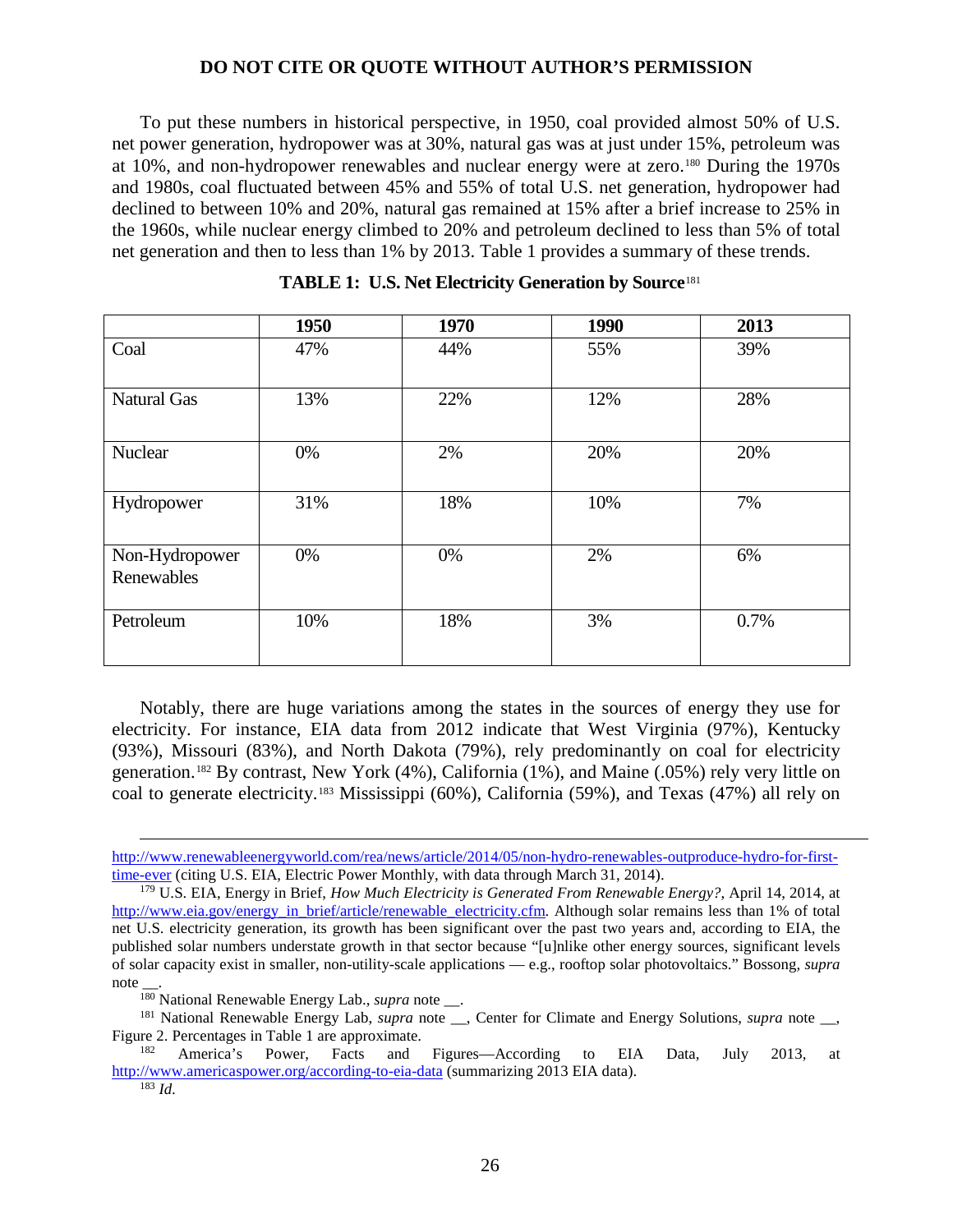natural gas to generate a significant percentage of electricity in the state.<sup>[184](#page-26-0)</sup> And Idaho (58%), Washington (69%), and Oregon (56%) rely mostly on hydropower for their electricity needs.<sup>[185](#page-26-1)</sup>

This same variation exists to an even greater degree with regard to non-hydropower renewable energy. For many years now, wind energy has been the main driver in increasing the percentage of non-hydropower renewable energy on the grid. In 2013, wind power in the United States, which produced over 61,000 MW of electric generating capacity, exceeded 4 percent of the U.S. power grid for the first time.[186](#page-26-2) According to the National Renewable Energy Laboratory, there exists over 10 million MW of onshore wind resources in the United States, enough to power 10 times the nation's total electricity needs.<sup>[187](#page-26-3)</sup> At the start of 2014, there were 12,000 MW of additional wind project capacity under construction. That growth may slow in future years, however, based on the potential expiration of the production tax credit for wind, low natural gas prices, and low growth in demand for new electricity.<sup>[188](#page-26-4)</sup> But there is significant variation in the use of wind power for generating capacity among the states. For instance, wind power now exceeds 25 percent of total electricity production in both Iowa and South Dakota and provides more than 12 percent of electricity production in nine states and over five percent in twelve states.[189](#page-26-5) As a result of these increases, wind is now the fifth largest electricity source in the United States, behind coal, natural gas, nuclear, and hydropower.<sup>[190](#page-26-6)</sup> All renewable energy sources together, such as wind, solar, and hydropower, provide nearly 13 percent of the U.S. electricity supply.<sup>[191](#page-26-7)</sup> But in many states, particularly in the southeast, wind generates virtually no electricity at all.<sup>[192](#page-26-8)</sup> And Texas has installed over 12,000 MW of wind energy on its own, more than double the amount produced by the next highest ranked states.[193](#page-26-9) These regional variations highlight the need for a regional or national approach to transmission siting to meet current concerns associated with integrating non-fossil fuel energy resources into the grid on a more widespread basis.

Both state renewable portfolio standards (RPSs) that exist in more than 25 states and EPA's 2014 Clean Power Plan Proposed Rule will lead to increased renewable energy generation throughout the country and increased trading of renewable energy credits (RECs). RPSs require

<sup>184</sup> *Id.*

<sup>185</sup> *Id.*

<span id="page-26-2"></span><span id="page-26-1"></span><span id="page-26-0"></span><sup>186</sup> American Wind Energy Ass'n, *American Wind Power Reaches Major Milestones in 2013*, March 5, 2013, at [http://www.awea.org/MediaCenter/pressrelease.aspx?ItemNumber=6184;](http://www.awea.org/MediaCenter/pressrelease.aspx?ItemNumber=6184) American Wind Energy Ass'n, *Wind Energy Facts at a Glance*, at *a Glance*, at [http://www.awea.org/Resources/Content.aspx?ItemNumber=5059&navItemNumber=742;](http://www.awea.org/Resources/Content.aspx?ItemNumber=5059&navItemNumber=742) U.S. Dept. of Energy, Nat'l Renewable Energy Labs., 2013 Year End Wind Power Capacity (MW), at [http://apps2.eere.energy.gov/wind/windexchange/wind\\_installed\\_capacity.asp.](http://apps2.eere.energy.gov/wind/windexchange/wind_installed_capacity.asp) 187 *Id.*

<span id="page-26-4"></span><span id="page-26-3"></span><sup>&</sup>lt;sup>188</sup> *Id.*; Nat'l Renewable Energy Lab., *supra* note \_\_ EIA, Annual Energy Outlook, Market Trends: Electricity Demands, May 7, 2014, at [http://www.eia.gov/forecasts/aeo/MT\\_electric.cfm.](http://www.eia.gov/forecasts/aeo/MT_electric.cfm) 189 *Id.*

<span id="page-26-6"></span><span id="page-26-5"></span><sup>190</sup> *Id.*; Nat'l Renewable Energy Lab., *U.S. Power Sector Undergoes Dramatic Shift in Generation Mix*, Feb. 26, 2013, at<https://financere.nrel.gov/finance/content/us-power-sector-undergoes-dramatic-shift-generation-mix> (graph showing significant decrease in coal for electricity and significant increases in natural gas and non-hydropower renewables).

<sup>&</sup>lt;sup>191</sup> American Wind Energy Ass'n, *supra* note \_\_.

<sup>&</sup>lt;sup>192</sup> National Renewable Energy Lab., 2013 Year End Wind Power Capacity (MW), *supra* note \_\_\_.

<span id="page-26-9"></span><span id="page-26-8"></span><span id="page-26-7"></span><sup>&</sup>lt;sup>193</sup> U.S. Dept. of Energy, Nat'l Renewable Energy Labs., 2013 Year End Wind Power Capacity (MW), at [http://apps2.eere.energy.gov/wind/windexchange/wind\\_installed\\_capacity.asp.](http://apps2.eere.energy.gov/wind/windexchange/wind_installed_capacity.asp)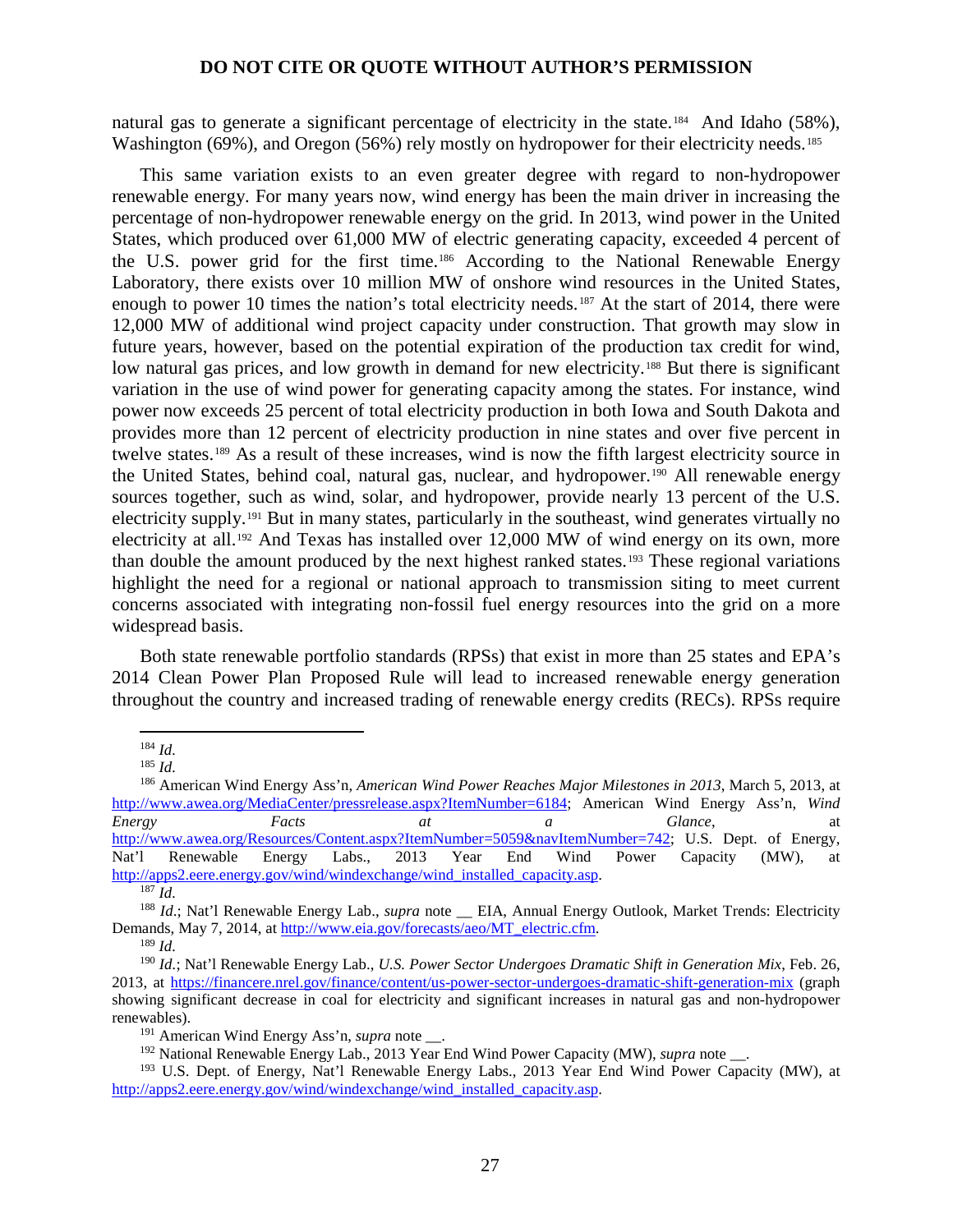utilities and other power providers to generate a certain percentage (generally between 15% and 30%) of the electricity they sell from renewable energy resources by a certain date (2020, 2025, or 2030 with lower benchmarks leading up to the target date), or purchase RECs from other instate or out-of-state power providers, thus creating interstate markets for renewable energy.[194](#page-27-0)

Under EPA's Clean Power Plan Proposed Rule, released in June 2014, the electric power sector would be required to reduce carbon emissions by 30% from 2005 levels by 2030.<sup>[195](#page-27-1)</sup> Under the rule, states would be required to implement plans to achieve this goal. While the means of obtaining compliance would vary from state to state, EPA projects that by 2030, coal-fired electricity would drop to about 30% of the nation's total electricity supply, with significant increases in the use of natural gas and renewable energy sources in addition to energy efficiency improvements.[196](#page-27-2) EPA's rule also allows the purchase of RECs to meet the rule's requirements, which will spur additional generation of renewable energy and sales of credits in those states with ample renewable energy resources.<sup>[197](#page-27-3)</sup> Thus, the shift away from coal and towards both natural gas and renewable energy will increase in future years. Even though in 2013 coal provided only 39% of U.S. net electricity generation, it was responsible for 73% of U.S. electricity-related GHG emissions, thus explaining EPA's focus on reducing the use of coal-fired power in order to meet climate change goals.[198](#page-27-4)

### *C. Regional Grid Governance and RTOs*

 $\overline{a}$ 

Unlike the national network of federally-sited interstate pipelines used to transport natural gas throughout the nation, the U.S. transmission grid is cleanly divided into the three, distinct interconnections described in Part III.A. Within these three transmission grids, independent System Operators (ISOs) and Regional Transmission Organizations (RTOs) are FERC-approved nongovernmental agencies that manage portions of the transmission grid and regional markets for wholesale power for much of the country. From electricity's early days, bordering utilities long had coordinated with each other. Eventually, groups of neighboring utilities, especially in geographically smaller states, formed "power pools," or "tight power pools," that operated in

<span id="page-27-0"></span><sup>&</sup>lt;sup>194</sup> U.S. Dept. of Energy, Database of State Incentives for Renewables & Efficiency, Renewable Portfolio Standard Policies, March 2013, at [http://www.dsireusa.org/documents/summarymaps/RPS\\_map.pdf;](http://www.dsireusa.org/documents/summarymaps/RPS_map.pdf) Alexandra B. Klass & Elizabeth Henley, *Energy Policy, Extraterritoriality, and the Dormant Commerce Clause*, 5 SAN DIEGO J. OF CLIMATE & ENERGY 155 (2013-14).

<span id="page-27-1"></span><sup>195</sup> *See* U.S. EPA, Clean Power Plan Proposed Rule, EPA Fact Sheet, at [http://www2.epa.gov/sites/production/files/2014-05/documents/20140602fs-setting-goals.pdf;](http://www2.epa.gov/sites/production/files/2014-05/documents/20140602fs-setting-goals.pdf) Nathan Massey, *Proposed EPA Power Plant Rule Launches a New Experiment in Federalism*, CLIMATEWIRE, June 3, 2014, at [http://www.eenews.net/climatewire/2014/06/03/stories/1060000595.](http://www.eenews.net/climatewire/2014/06/03/stories/1060000595)<br><sup>196</sup> *Id.*; Edward Felker, *EPA Sets 30 Percent Power Plant Carbon Cut by 2030*, ENERGY GUARDIAN, June 2,

<span id="page-27-2"></span><sup>2014 (&</sup>quot;EPA projected that coal-fired electricity will drop under the plan to about 30 percent of the nation's electricity supply by [2030], down from about 37 percent in 2012."); Coral Davenport, *Key Details of E.P.A. Carbon Emissions Program*, N.Y. TIMES, June 2, 2014 ("The E.P.A. expects that under the regulation, 30 percent of electricity in the United States will still come from coal by 2030, down from about 40 percent today."); Mark Drajem & Margaret Newkirk, *State Cuts to Comply With Climate Plan Vary; Texas Ranks at Top for Plan Perry Opposes*, 45 ENV. REP. (BNA) 1690, June 6, 2014, at http://news.bna.com/erln/ERLNWB/split\_display.adp?fedfid=47570054&vname=ernotallissues&jd=a0f1d5g9u0&s  $\nu$ lit=0.

<span id="page-27-4"></span><span id="page-27-3"></span><sup>197</sup> *See, e.g.,* Nick Juliano, *EPA Proposal Puts States with Abundant Green Power in Catbird Seat*, GREENEWIRE, June 3, 2014.

<sup>198</sup> *See* CENTER FOR CLIMATE AND ENERGY SOLUTIONS, *supra* note \_\_, Figures 2 and 3.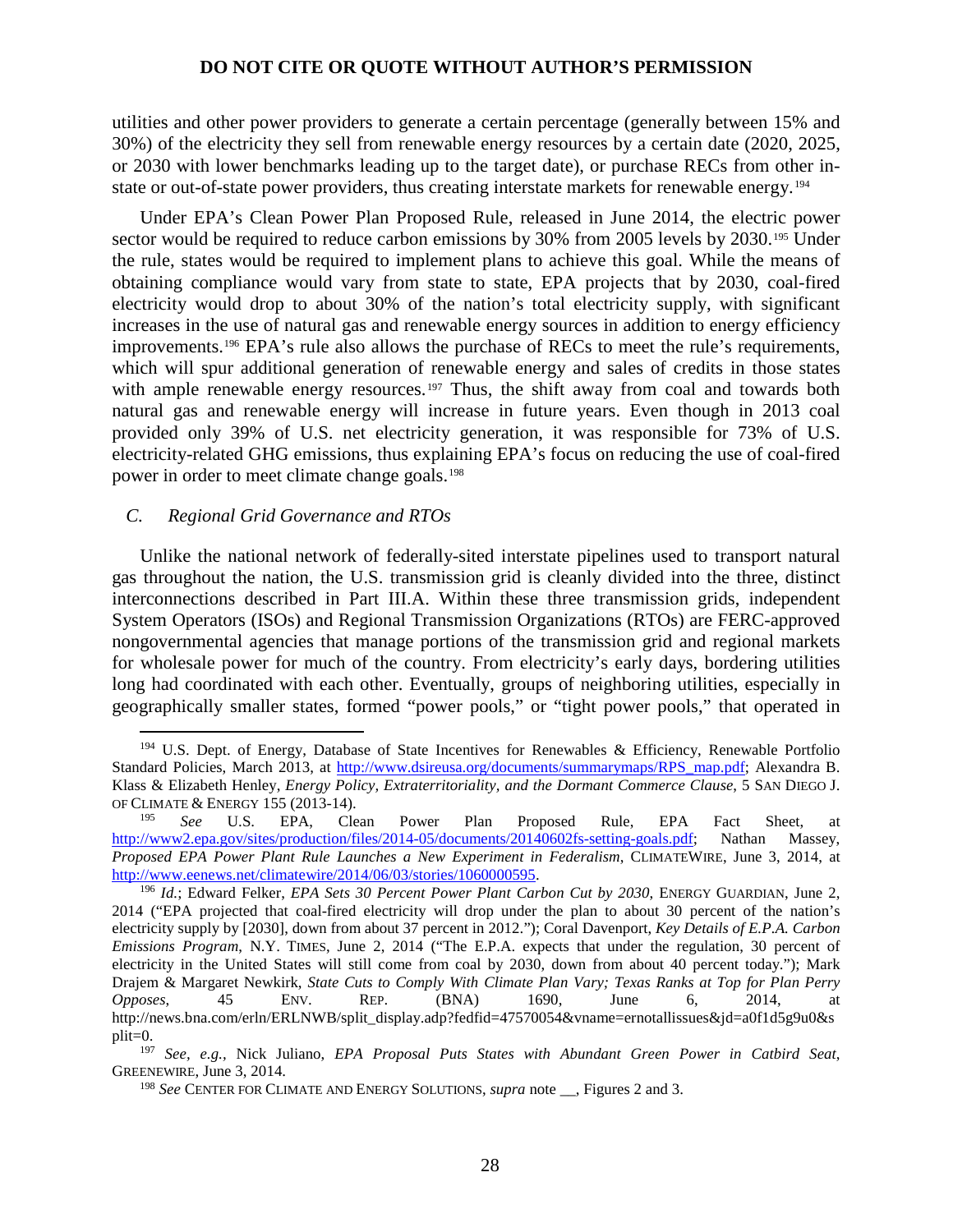sync with each other.[199](#page-28-0) Beginning in 1999, with Order 2000, FERC encouraged power pools to cede operation of their transmission systems to an independent party—known as an "independent system operator" (ISO) or "regional transmission organization" (RTO)—that would also run power markets in the region. [200](#page-28-1)



**Figure 2: Regional Transmission Organizations (RTOs)**[201](#page-28-2)

RTOs and ISOs tend to have three key functions. The first is that these groups—which are typically non-profit organizations formed by member utilities, independent power producers, municipalities, cooperatives, and other players in the electricity market—physically run, operate, and help plan the transmission grid. Utilities that built the grid maintain their ownership in the physical lines, but the RTO or ISO handles day-to-day operation of the system. Second, RTOs and ISOs typically create formalized markets, which help coordinate wholesale power sales among parties and related transactions. Finally, RTOs and ISOs play a major role in planning the expansion of electricity grids within their footprints.<sup>[202](#page-28-3)</sup>

Membership in RTOs is voluntary and utilities may join RTOs or leave them at will.<sup>[203](#page-28-4)</sup> For instance, in 2013, Entergy, a major utility with a significant presence in Mississippi and Louisiana, joined MISO, significantly expanding that RTO's footprint, and prompting MISO to change its name from the Midwest Independent System Operator to the Mid-Continent Independent System Operator to reflect its new geographic scope.<sup>[204](#page-28-5)</sup> Although FERC initially

<sup>199</sup> *See* DAVIES ET AL., *supra* note \_\_, at ch. 5.

<span id="page-28-1"></span><span id="page-28-0"></span><sup>200</sup> *Id.* (explaining history and functions of RTOs); Hari M. Osofsky & Hannah J. Wiseman, *Hybrid Energy Governance*, 204 ILL. L. REV. 1 (2014) (discussing RTOs).

<span id="page-28-3"></span><span id="page-28-2"></span><sup>201</sup> *See* FERC, Regional Transmission Organizations (RTO)/Independent System Operators (ISO), at http://www.ferc.gov/industries/electric/indus-act/rto.asp.

<sup>202</sup> DAVIES ET AL., *supra* note \_\_, at ch. 5.

<sup>203</sup> *Id*.

<span id="page-28-5"></span><span id="page-28-4"></span><sup>&</sup>lt;sup>204</sup> MISO, Media Center, at [https://www.misoenergy.org/AboutUs/MediaCenter/pages/MediaCenter.aspx;](https://www.misoenergy.org/AboutUs/MediaCenter/pages/MediaCenter.aspx) MISO, History, at [https://www.misoenergy.org/AboutUs/History/Pages/History.aspx;](https://www.misoenergy.org/AboutUs/History/Pages/History.aspx) MISO, Press Release, *MISO Completes Largest-Ever Power Grid Integration*, Dec. 19, 2013, at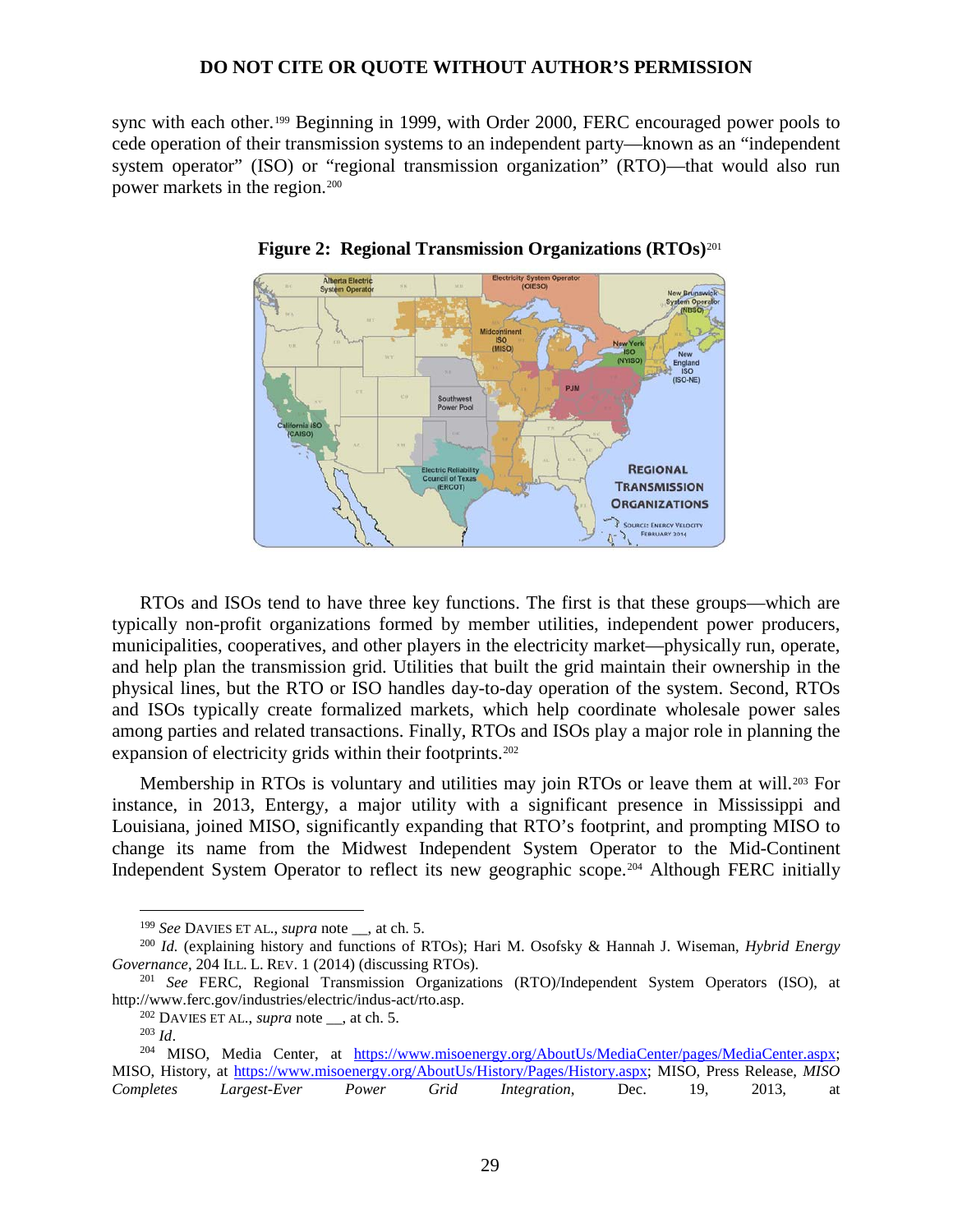considered making membership in an RTO mandatory, it eventually instead required that public utilities either join a FERC-approved RTO or report on their progress toward joining one. Political opposition and industry resistance from utilities in the Southeast and West have so far prevented more complete coverage of the U.S. electric grid by RTOs but that may change in future years.[205](#page-29-0) As shown in Figure 2, RTOs cover approximately two-thirds of the U.S. population and meet approximately the same amount of U.S. electricity demand.[206](#page-29-1)

In parts of the United States where RTOs do govern many aspects of electricity transmission, both FERC and the courts have in recent years enhanced the importance of these organizations. For instance, in 2011, in FERC Order 1000, FERC directed electricity providers and states to formally cooperate to consider the benefits of interstate transmission. Each public utility transmission provider must participate in a regional transmission planning process through an RTO or otherwise; establish transmission needs based on "public policy" requirements, which include state RPSs and other federal laws and regulations; and coordinate with transmission providers in neighboring regions to determine the most cost-effective solutions to mutual transmission needs.[207](#page-29-2) Order 1000 also eliminates certain incumbent utilities' "right of first refusal" to build transmission lines within their territories in order to allow market forces to spur the development of new transmission lines. One of the purposes of Order 1000 is to prioritize lines to serve renewable energy goals and make those lines more affordable.<sup>[208](#page-29-3)</sup> Thus, Order 1000 mandates a regional transmission planning process for the first time with RTOs playing a central role in the process in the areas where they exist, and places regional planning process requirements on all public utility transmission providers regardless of whether they are part of an RTO. In 2014, the U.S. Court of Appeals for the D.C. Circuit upheld FERC's authority under the FPA to impose the requirements of Order 1000 on utilities in the face of multiple legal challenges.[209](#page-29-4)

Another development that highlights the growing importance of RTOs is the 2013 decision by the U.S. Court of Appeals for the Seventh Circuit in *Illinois Commerce Commission v. FERC*.<sup>[210](#page-29-5)</sup> In that case, Judge Richard Posner, writing for the court, reviewed FERC's approval of a request by MISO to impose a tariff on its 130 members to fund construction of new highvoltage power lines known as "multi-value projects" or MVPs. The tariff is designed to finance

[https://www.misoenergy.org/AboutUs/MediaCenter/PressReleases/Pages/MISOCOMPLETESLARGEST-](https://www.misoenergy.org/AboutUs/MediaCenter/PressReleases/Pages/MISOCOMPLETESLARGEST-EVERPOWERGRIDINTEGRATION.aspx)[EVERPOWERGRIDINTEGRATION.aspx;](https://www.misoenergy.org/AboutUs/MediaCenter/PressReleases/Pages/MISOCOMPLETESLARGEST-EVERPOWERGRIDINTEGRATION.aspx) MISO, MISO CORPORATE FACT SHEET (March 2014), at [https://www.misoenergy.org/Library/Repository/Communication%20Material/Corporate/Corporate%20Fact%20She](https://www.misoenergy.org/Library/Repository/Communication%20Material/Corporate/Corporate%20Fact%20Sheet.pdf) [et.pdf.](https://www.misoenergy.org/Library/Repository/Communication%20Material/Corporate/Corporate%20Fact%20Sheet.pdf)

<sup>205</sup> DAVIES ET AL., *supra* note \_\_, at ch. 5.

<sup>206</sup> MIT, *supra* note 1, at 4.

<span id="page-29-2"></span><span id="page-29-1"></span><span id="page-29-0"></span><sup>&</sup>lt;sup>207</sup> FERC, Order 1000, Transmission Planning and Cost Allocation by Transmission Owning and Operating Public Utilities; 18 C.F.R. Part 35, at [www.ferc.gov/whats-new/comm-meet/2011/072111/E-6.pdf;](http://www.ferc.gov/whats-new/comm-meet/2011/072111/E-6.pdf) Christopher James & Ken Colburn, *Opportunity Knocks for Air Regulators: Order 1000*, EM MAGAZINE (Sept. 2013), at [www.raponline.org/document/download/id/6724;](http://www.raponline.org/document/download/id/6724) Jim Hoecker, *FERC's Order 1000: What You Need to Know*, INTELLIGENT UTILITY 37 (May/June 2013), at [http://www.huschblackwell.com/~/media/Files/BusinessInsights/BusinessInsights/2013/05/FERCs%20Order%20No](http://www.huschblackwell.com/%7E/media/Files/BusinessInsights/BusinessInsights/2013/05/FERCs%20Order%20No%201000%20What%20You%20Need%20to%20Know%20Part%201__/Files/FERCs%20Order%20No%201000/FileAttachment/Article2_IntelligentUtility_Hoecker_May2013.pdf) %201000%20What%20You%20Need%20to%20Know%20Part%201\_/Files/FERCs%20Order%20No%201000/FileAttachment/Article2\_IntelligentUtility\_Hoecker\_May2013.pdf.

<span id="page-29-3"></span><sup>&</sup>lt;sup>208</sup> See Nat'l Renewable Energy Lab., *Transmission for Renewables: Opportunities in FERC Order 1000*, Jan. 16, 2012, at https://financere.nrel.gov/finance/content/transmission-renewables-opportunity-ferc-order-1000.

<span id="page-29-5"></span><span id="page-29-4"></span><sup>&</sup>lt;sup>209</sup> See S.C. Pub. Serv. Auth. v. FERC, 2014 WL 3973116 (D.C. Cir., Aug. 15, 2014). <sup>210</sup> 721 F.3d 764 (7<sup>th</sup> Cir. 2013).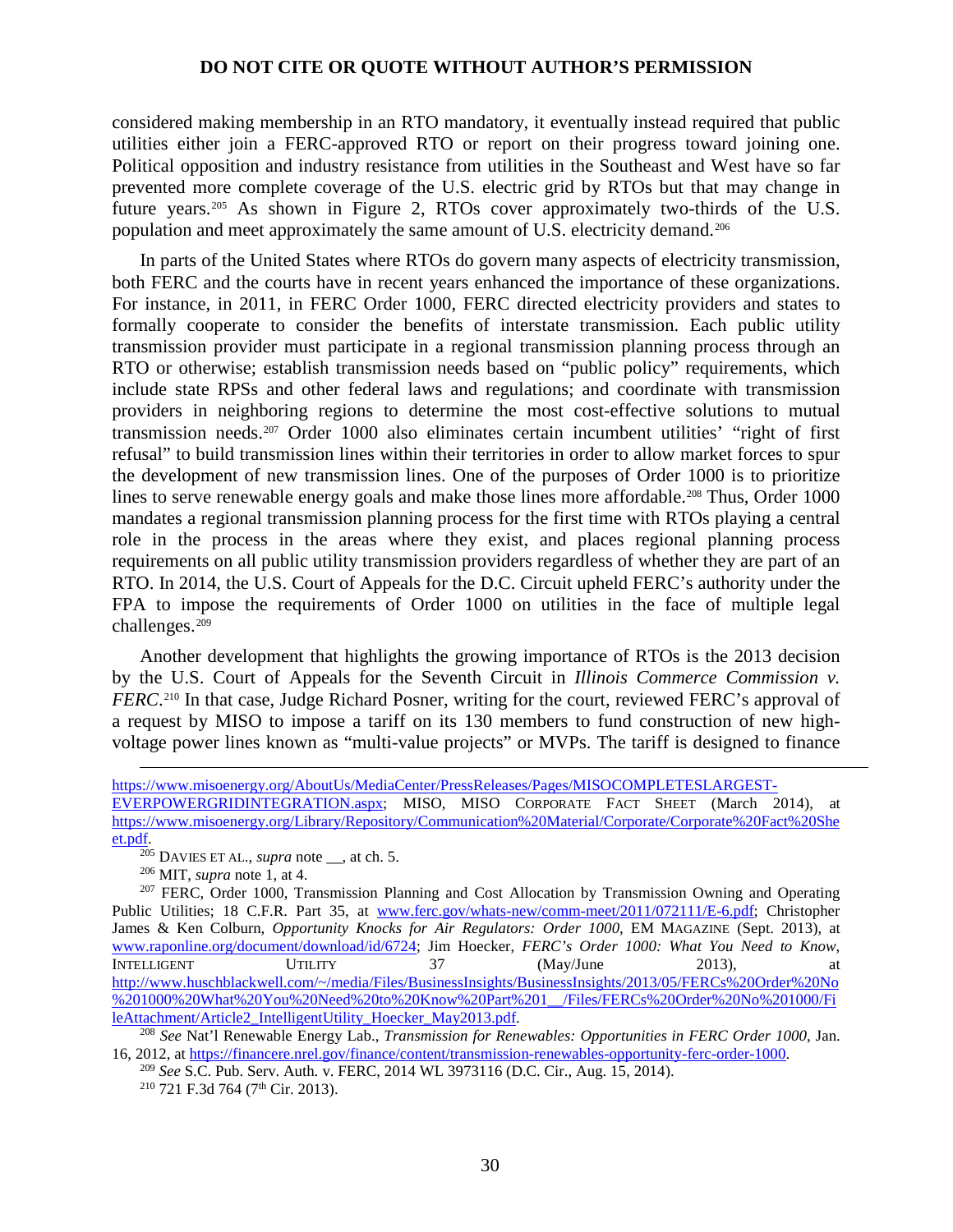the construction of transmission lines to bring wind energy generated in the western portion of MISO (i.e., Iowa, North Dakota, Minnesota) to urban centers further east within MISO. MISO allocated the cost of the MVPs among the utilities drawing power from the MISO grid in proportion to each utility's share of the region's total wholesale consumption of electricity rather than focusing on the extent to which each utility's customers would actually use the lines. In other words, MISO allocated the costs across the entire region based on electricity use, which meant utilities serving urban centers would pay more even though the lines to be built were often quite distant from those urban centers. The FPA requires that all fees imposed (or approved) by FERC be "just and reasonable" which the courts have interpreted as being "at least roughly proportionate to the anticipated benefits to a utility of being able to use the grid."[211](#page-30-0) Notably, in an earlier decision written by Judge Posner in 2009, also entitled *Illinois Commerce Commission v. FERC*, the court had struck down a transmission cost allocation tariff the PJM RTO had attempted to impose on its members to finance interstate transmission lines on grounds that PJM and FERC had failed to sufficiently estimate the costs and benefits for FPA compliance.<sup>[212](#page-30-1)</sup>

In its 2013 decision, however, the court of appeals affirmed the broad cost allocation for the MVP lines and in doing so focused on the importance of renewable energy, grid reliability, and transmission expansion on a regional basis. The court discussed the difficulty of meeting state RPSs without interstate transmission lines to move large amounts of wind power from the windy, lightly populated plains in the middle of the country to the coasts where more people live; the environmental and energy security benefits associated with developing domestic renewable energy; and the importance of taking those benefits into account when considering the costs of connecting remote wind farms to the grid and who should pay.[213](#page-30-2) This decision, by deferring to MISO's allocation of costs and benefits, allows RTOs much greater leeway in planning for regional transmission upgrades and imposing those costs on a regional rather than a local basis. In order words, it reaffirms and to some extent expands the importance of RTOs and regional entities in general in managing the grid and making important decisions for the grid on a regional basis. This authority for regional governance of the transmission grid stands in contrast to the natural gas pipeline network. While Congress shifted authority over pipelines directly from the states to the federal government, when it comes to the transmission grid, there is already a significant role for regional entities, even if their authority does not yet include siting or eminent domain power.

### IV. NEXT STEPS: THE ELECTRIC GRID AT A CROSSROADS

The regulatory structure for interstate electric transmission lines no longer matches current policy preferences regarding the use of renewable energy resources and for many decades has not matched either the contours of the physical grid or electricity markets. Until recently, however, it was difficult to argue for a change in the status quo. Of course, interstate transmission lines have always been difficult to site and build in light of landowner, environmental group, and sometimes state agency opposition, as well as the patchwork of state laws governing siting and eminent domain. But until now, state siting laws have not created any real crisis in electricity access as existed with regard to natural gas access in the 1940s.

<sup>211</sup> *Ill. Commerce Comm'n*, 721 F.3d at 770.

<span id="page-30-1"></span><span id="page-30-0"></span><sup>&</sup>lt;sup>212</sup> Ill. Commerce Comn'n v. FERC, 576 F.3d 470 (7<sup>th</sup> Cir. 2009).

<span id="page-30-2"></span><sup>213</sup> *Ill. Commerce Comm'n*, 721 F.3d at 771, 775, 778.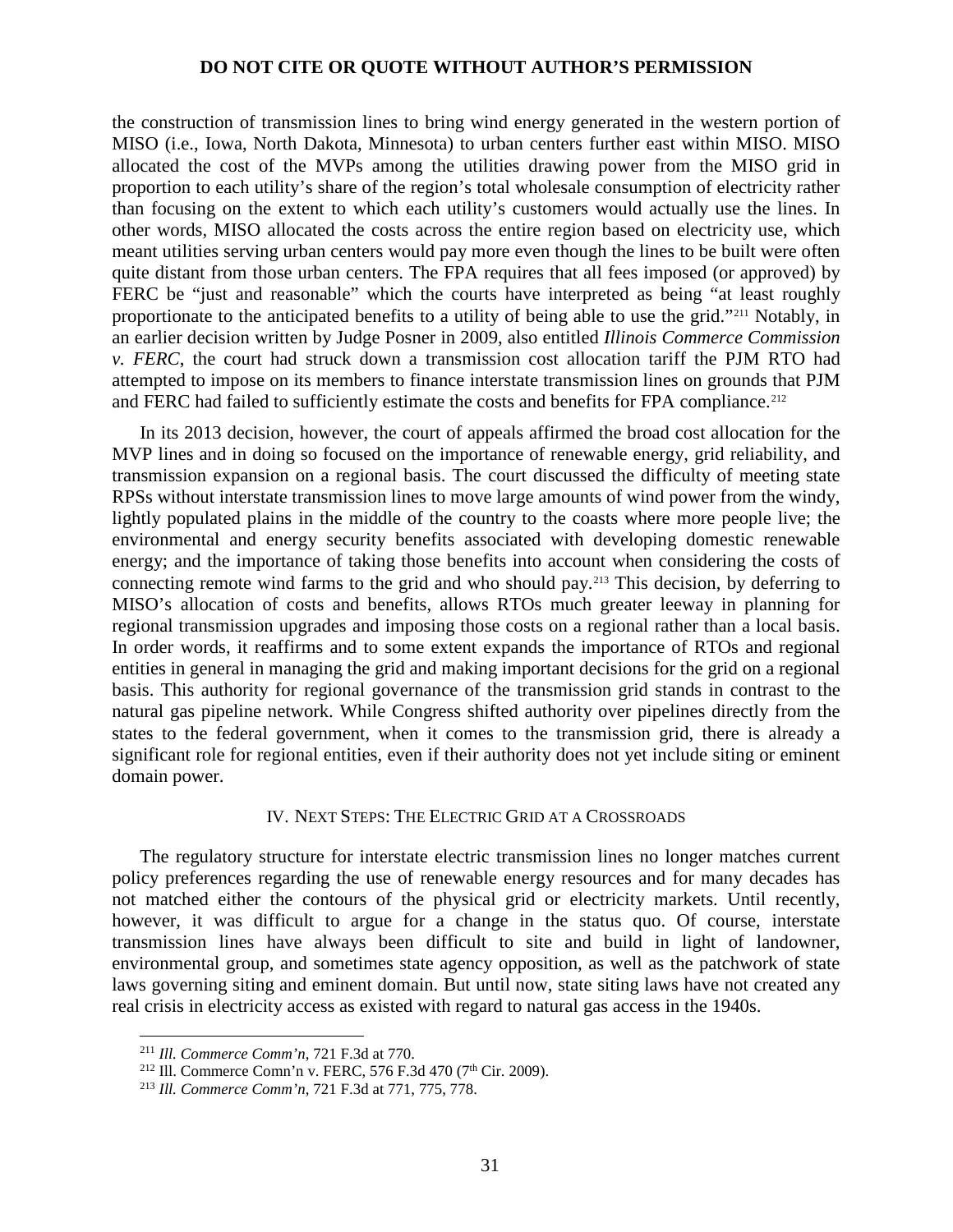As described in Part I, the history of the development of U.S. energy transportation infrastructure illustrates that there have been critical points in time where the federal government has stepped in to address a national need for energy infrastructure development and created a federal siting process that displaces state law. With regard to natural gas pipelines, by the 1940s the nation's businesses, industries, and homes had become dependent on natural gas. At that same time, states were refusing to allow interstate pipelines to be constructed because those pipelines did not provide a direct, public use for state residents. When natural gas shortages on the East Coast resulted in significant industry layoffs in the winter of 1946-47 as a result of regional natural gas shortages, Congress responded, and amended the NGA to provide nationwide siting, permitting, and eminent domain authority for interstate natural gas pipelines. This federal process has resulted in more certainty of investment for natural gas pipelines, allowing them to be permitted and built often within a year or two of when first proposed. Notably, the lack of alternative means of transporting natural gas apart from pipelines may well have led to the push for federal siting and eminent domain for interstate lines. With pipelines the only means of economically transporting natural gas, state interference with siting those pipelines was an insurmountable obstacle to transporting the energy resource itself.

The electric grid now appears to be faced with a similar dilemma approximately 70 years later. Because coal, natural gas, and uranium can be transported by truck, train, and pipeline, utilities have historically been able to use those methods of transportation to bring traditional energy resources to power plants built close to load centers, and then build shorter transmission lines to connect power plants to customers. Likewise, to the extent utilities in different states wished to join RTOs or ISOs to share resources and create regional grids, they could plan and build lines under state law and, if the economics favored a new interstate line, resources could be pooled to undertake the often decade-long path to build such lines and those costs could be passed on to ratepayers under state law. But with efforts to integrate more wind and other renewable energy resources into the electric grid, state siting laws have increasingly posed a real barrier to transporting the energy resource itself.

Do changes in the electricity realm justify creating a new regulatory framework to enhance the interstate transmission network to take advantage of abundant wind and solar energy resources? Do the environmental, reliability, and energy security benefits of renewable energy outweigh the costs as well as the likely opposition of state regulators and state residents? Certainly, the history of natural gas pipeline regulation shows that Congress is able to move beyond state authority in the energy law context when there is a drive to turn what has historically been a locally constrained energy resource into a national one. Today, natural gas provides a reliable form of energy for heating and cooking for U.S. residents and industries throughout the country. And now, with new domestic natural gas resources made available by hydraulic fracturing technologies, that same interstate natural gas pipeline network has served to transport gas to power plants across the country for electricity generation purposes, displacing coal and the adverse environmental impacts associated with coal. But none of that development likely could have happened, or happened as rapidly, without the creation at a national level of an interstate transportation network able to transform natural gas into a national energy resource.

The United States is facing a similar decision with regard to a growing number of policies and priorities designed to promote much more widespread use of renewable energy, which requires major expansions in the electric grid. The existing electric grid can support renewable energy as a local resource, transporting it from one part of Texas to another or from North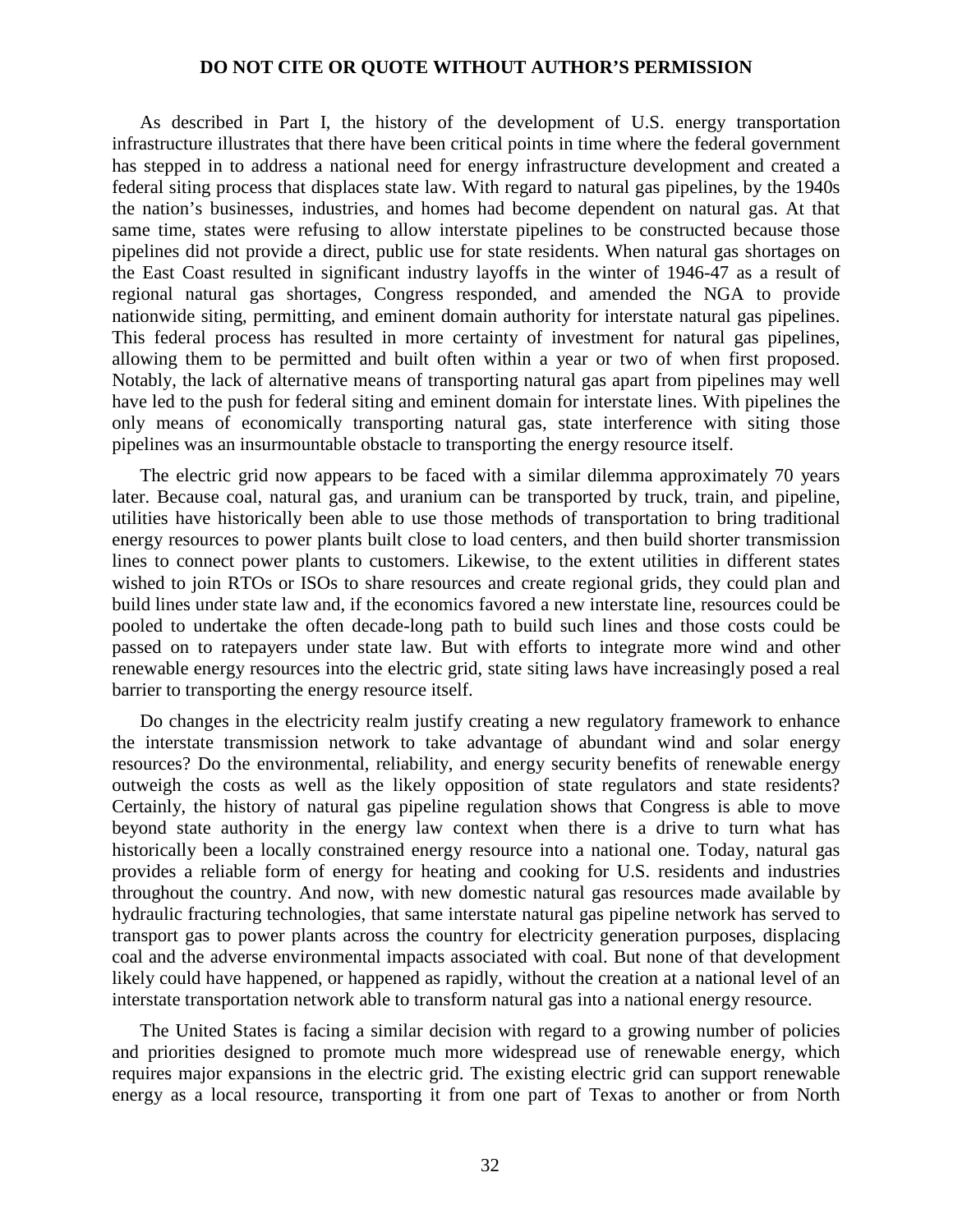Dakota to Minnesota. Moreover, the existence of RECs allows local development of renewable energy to "count" for reductions in states that do not have such ample resources available.<sup>[214](#page-32-0)</sup> But REC markets alone will not be enough to integrate the scale of renewable energy necessary to move that electricity resource into a more dominant position nationwide. Thus, the difficulties faced by utilities, merchant transmission companies, and others attempting to build long distance transmission lines to serve today's regional grids and meet state and federal renewable energy targets and carbon reduction mandates highlight the limitations of the existing state-based siting framework. These renewable electricity resources, particularly wind, will remain trapped where they are least needed unless there is a new regulatory structure to consider the benefits and costs of those lines.

One option is for Congress to adopt the model that current exists for interstate natural gas pipelines. Under the NGA, a natural gas pipeline operator obtains a Certificate of Public Convenience and Necessity from FERC, which in turn allows the operator to exercise nationwide eminent domain authority along the path of the pipeline if it is not able to enter into voluntary easements with all the landowners. This would eliminate many of the roadblocks to the interstate transmission lines needed to bring wind and solar energy from resource-rich parts of the countries to population centers. Indeed, as early as 1994, Professor Richard Pierce noted that without federal siting authority, the interstate electric transmission grid could never obtain the level of cost control and reliability enjoyed by the interstate natural gas pipeline system.<sup>[215](#page-32-1)</sup> This has become even truer twenty years later, in 2014, as the United States attempts to integrate increasing amounts of renewable energy into the grid that can be generated cheaply in the Midwest (wind) and Southwest (solar) but must be transported to population centers where both demand and electricity prices are high to be cost-effective. Adopting a federal siting and eminent domain framework would eliminate the need to obtain multiple state approvals for interstate transmission lines and allow FERC to consider national and regional benefits of grid expansion. Like under the NGA, states and other interested parties could have significant involvement in the permitting process but ultimately it would be FERC that would have decision-making authority. This would allow the entire nation to have regulatory authority, renewable resources, and population centers all within a single jurisdiction—a situation that exists today only in the state of Texas and cannot be replicated elsewhere under the current legal framework for interstate transmission lines.<sup>[216](#page-32-2)</sup>

But while there is historical precedent in the natural gas industry for completely replacing state siting authority with federal siting authority there are also good arguments that a fully centralized approach may not be the best model for modernizing today's electric grid. First, the NGA came on the heels of significant New Deal legislation, including the National Labor Relations Act of 1935, the Social Security Act of 1935 and the establishment of the Securities and Exchange Commission in 1934.<sup>[217](#page-32-3)</sup> At that time, the political climate favored significant new

<span id="page-32-0"></span><sup>214</sup> *See* Klass & Wilson, *supra* note 1, at 1810-11 (discussing RECs and the impact of various state RPSs on renewable energy development in nearby states).

<span id="page-32-1"></span><sup>215</sup> *See* Richard J. Pierce, Jr., *The State of Transition to Competitive Markets in Natural Gas and Electricity*, 15 ENERGY L.J. 323, 333-34 (1994).

<span id="page-32-3"></span><span id="page-32-2"></span><sup>216</sup> *See* Klass & Wilson, *supra* note 1, at 1843-47 (discussing unique ability of Texas to engage in cost-effective integration of renewable energy because it has its own transmission grid, ample renewable resources, and major population centers within a single jurisdiction with regulatory authority); *infra* notes \_\_ - \_\_ (same).

<sup>217</sup> Klass & Wilson, *supra* note \_\_, at 1862.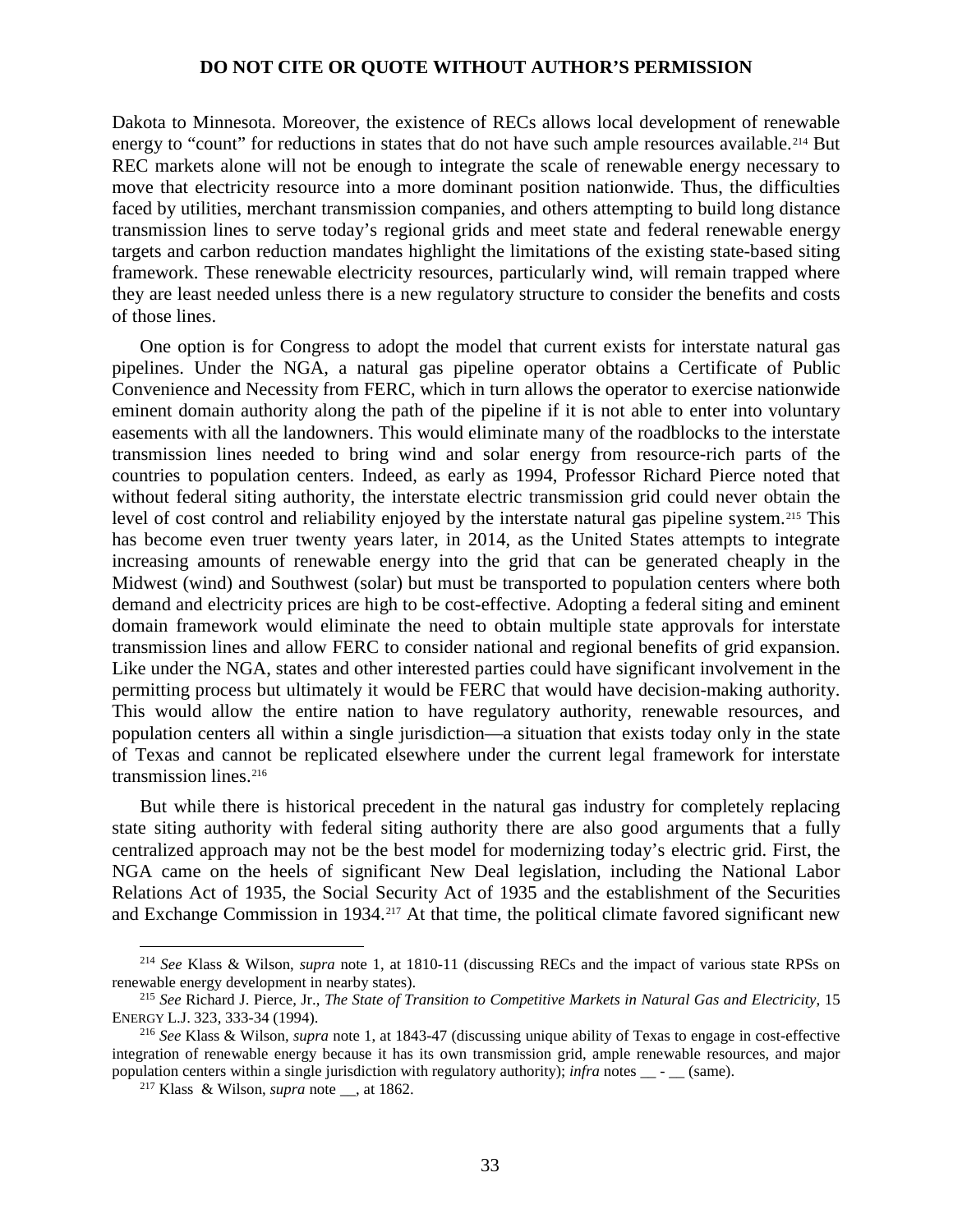federal regulation of markets and monopolies by Congress and by new federal agencies Congress created.[218](#page-33-0) The NGA was an effort to apply these principles to natural gas markets and transportation as states struggled to regulate interstate pipeline companies and the rates they charged.[219](#page-33-1) The NGA filled that gap by providing federal regulation of interstate pipeline companies, rates, and the infrastructure needed to create a federal natural gas pipeline transportation system. Clearly, the political climate is quite different today.

But even putting aside the difference in the political climate between 1938 and 2014, there are other reasons that the "fix" for expanding interstate natural gas pipelines in 1938 may not be ideal for expanding interstate electric transmission lines in 2014. In 1938, there were no regional entities with any authority or expertise associated with natural gas rates, markets, or interstate pipelines. Thus, the only potential replacement for state regulation, which was seen as inadequate, was the federal government. In 2014, the situation is quite different with regard to electricity markets, rates, and interstate transmission lines. RTOs and ISOs provide significant authority and expertise in connection with setting wholesale electricity rates, planning for new transmission lines, and acting as a forum where multiple stakeholders, including regulated entities, consumer interests, and states can collaborate on these issues. Even where RTOs and ISOs do not exist, regional transmission line planning among utilities is well-developed, and entities like the Western Area Power Administration (WAPA) and the Western Electricity Coordinating Council (WECC) serve as umbrella organizations for many sub-regional planning efforts within in the Western Interconnection.<sup>[220](#page-33-2)</sup> These regional planning efforts will become even more robust in future years as a result of FERC Order 1000, issued in 2011, which mandates that all utilities engage in regional planning efforts regardless of whether they are part of a RTO or ISO.[221](#page-33-3) Thus, there is an existing level of expertise and regulatory authority at the regional level with regards to the electric industry that simply did not exist in 1938 in the natural gas industry.

Finally, a completely federal approach to interstate transmission line siting may not sufficiently take into account local conditions and concerns.<sup>[222](#page-33-4)</sup> As Professor Ashira Ostrow has aptly summarized:

The unpredictability of infrastructure needs, combined with the permanence of infrastructure improvements, means that regulators will make the wrong choice, at least in some cases, and that the impact of those choices will constrain energy policy for decades to come. Eliminating the states and centralizing authority in a federal agency magnifies that risk fifty times over. . . . Moreover, federal

<span id="page-33-0"></span><sup>&</sup>lt;sup>218</sup> *See* Hirman Caton, *Progressivism and Conservatism During the New Deal, in* THE NEW DEAL AND ITS LEGACY: CRITIQUE AND REAPPRAISAL, 177, 183 (Robert Eden ed., 1989) Ellis W. Hawley, *The New Deal and the Problem of Monopoly, in* THE NEW DEAL: ANALYSIS AND INTERPRETATION 73 (Alonzo L. Hamby ed., 1969).

<span id="page-33-1"></span><sup>219</sup> John T. Miller, Jr., *Competition in Regulated Industries: Interstate Natural Gas Pipelines*, 47 GEO. L.J. 224, 230 (1958).

<sup>220</sup> *See* Klass & Wilson, *supra* note \_\_, at 1855-57 (discussing WPA and WECC).

<span id="page-33-3"></span><span id="page-33-2"></span><sup>221</sup> *See* FERC, Order 1000, Transmission Planning and Cost Allocation by Transmission Owning and Operating Public Utilities; 18 C.F.R. Part 35, at [www.ferc.gov/whats-new/comm-meet/2011/072111/E-6.pdf.](http://www.ferc.gov/whats-new/comm-meet/2011/072111/E-6.pdf) In 2014, the U.S. Court of Appeals for the D.C. Circuit upheld FERC's authority to impose the requirements of Order 1000 on utilities in the face of numerous challenges. *See* S.C. Pub. Serv. Auth. v. FERC, 2014 WL 3973116 (D.C. Cir., Aug. 15, 2014).

<span id="page-33-4"></span><sup>222</sup> *See, e.g.,* Klass & Wilson, *supra* note 1; Ostrow, *supra* note 1.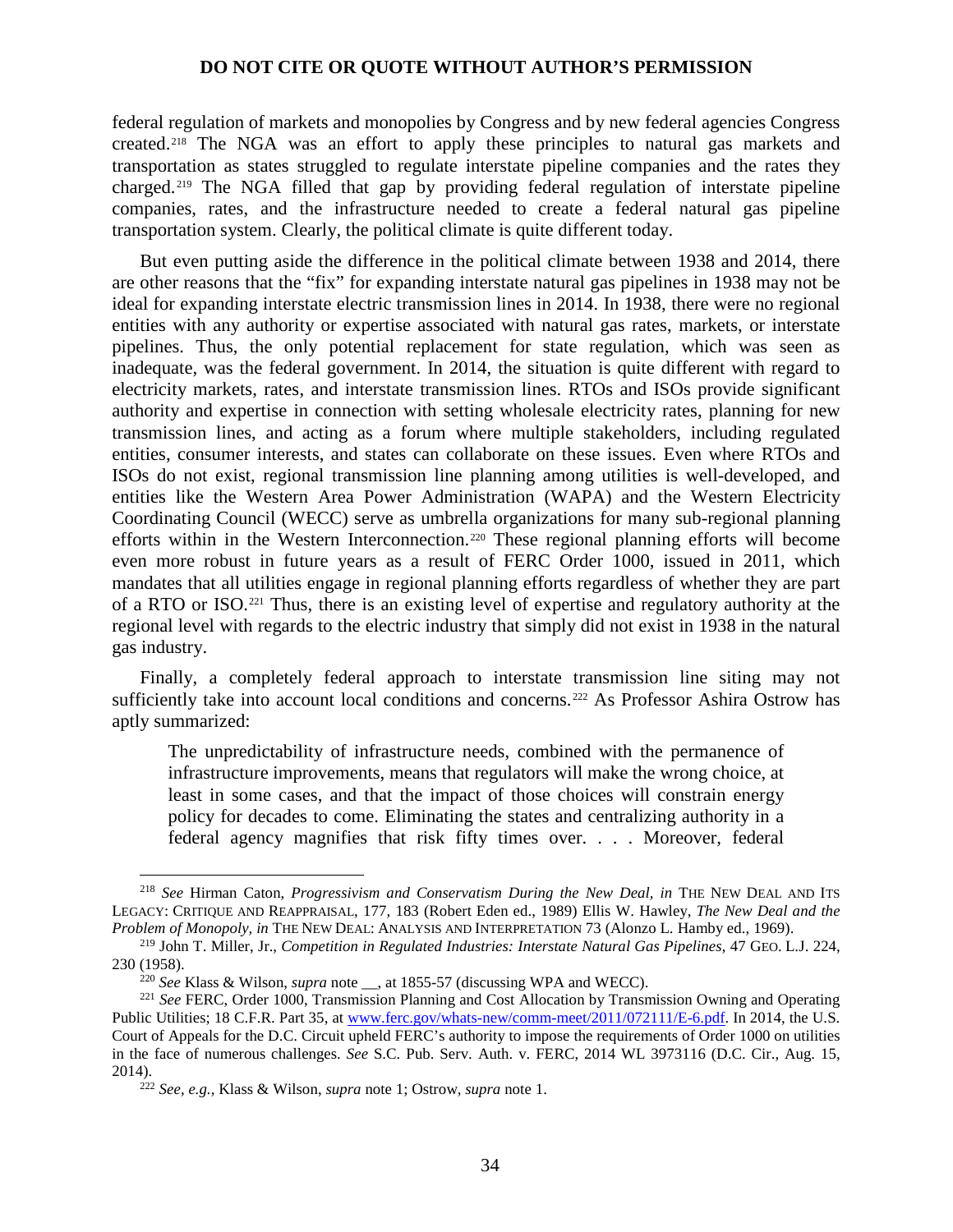regulation may, at times, be insufficiently sensitive to local concerns and conditions. Particularly with regard to infrastructure siting, state and local regulators, who are a part of and politically accountable to the local community, are more likely to be familiar with local conditions and responsive to local preferences than are federal administrators.<sup>[223](#page-34-0)</sup>

As a result of these concerns, policymakers should consider seriously a regional approach to transmission line siting. The existence of regional electric grid entities allows policymakers to consider at least the following options in addition to either the status quo or a complete transfer of siting authority to FERC under the interstate natural gas pipeline model. The sections below discuss the various options.

#### *A. RTO Siting Authority*

Since the start of the 21st century, RTOs and ISOs have played a central role in regional transmission planning and electricity markets in many parts of the country.<sup>[224](#page-34-1)</sup> FERC and the federal courts have supported those efforts, with FERC Order 1000 and the 2013 *Illinois Commerce Commission* decision serving as just two examples of that support. Notably, RTOs and ISOs, where they exist, have a history of creating a forum for a diverse number of stakeholders, including state PUCs, utilities, consumer advocates, non-utility electricity providers, and local governments.[225](#page-34-2) Thus, RTO-led transmission line siting has the potential for creating an open and inclusive forum for resolving multi-state and multi-party siting issues.

With the exception of Texas, which has its own population centers, renewable energy resources, and electricity grid within the boundaries of one state, RTOs are the only existing legal entity other than the federal government with jurisdiction over a transmission grid, major population centers, and ample renewable energy resources. No single state other than Texas can bring all of these elements together under one umbrella, which suggests a regional approach for the remainder of the country.[226](#page-34-3) To accomplish this goal, Congress would need to expressly grant authority to RTOs to site transmission lines or states would need to cede some of their authority to the RTO through an interstate compact or some other legal means.<sup>[227](#page-34-4)</sup>

One potential obstacle to this approach is that RTOs are non-governmental organizations, and thus do not easily "fit" within the types of entities that generally engage in the rulemaking and adjudicative functions normally exercised by a governmental body. Indeed, the U.S. Supreme Court will be addressing this issue in the 2014-2015 term in a case involving whether Congress unconstitutionally delegated regulatory authority to Amtrak, a private corporation

<sup>223</sup> Ostrow, *supra* note 1, at 2015-16.

<span id="page-34-1"></span><span id="page-34-0"></span><sup>&</sup>lt;sup>224</sup> See, e.g., DAVIES, *supra* note \_\_ at ch. 5 (discussing RTOs and ISOs); FERC Order 2000 (setting forth requirements for utilities to join RTOs or report on progress towards doing so as well as RTO characteristics and functions).

<sup>225</sup> *See* Osofsky & Wiseman, *supra* note \_\_.

<span id="page-34-3"></span><span id="page-34-2"></span><sup>&</sup>lt;sup>226</sup> See Wald, *supra* note \_\_ (explaining that Texas is in a much better position to build long distance transmission lines for wind energy than the rest of the country because "Texas is one of only three states with borders roughly contiguous with a grid operator, putting its electric system under the control of a single legislature and a single public utilities commission, and it is by far the largest in that category.").

<span id="page-34-4"></span><sup>227</sup> *See* Klass & Wilson, *supra* note 1, at 1867-69 (discussing EPAct 2005 provisions allowing states to enter into interstate compacts to create regional siting agencies).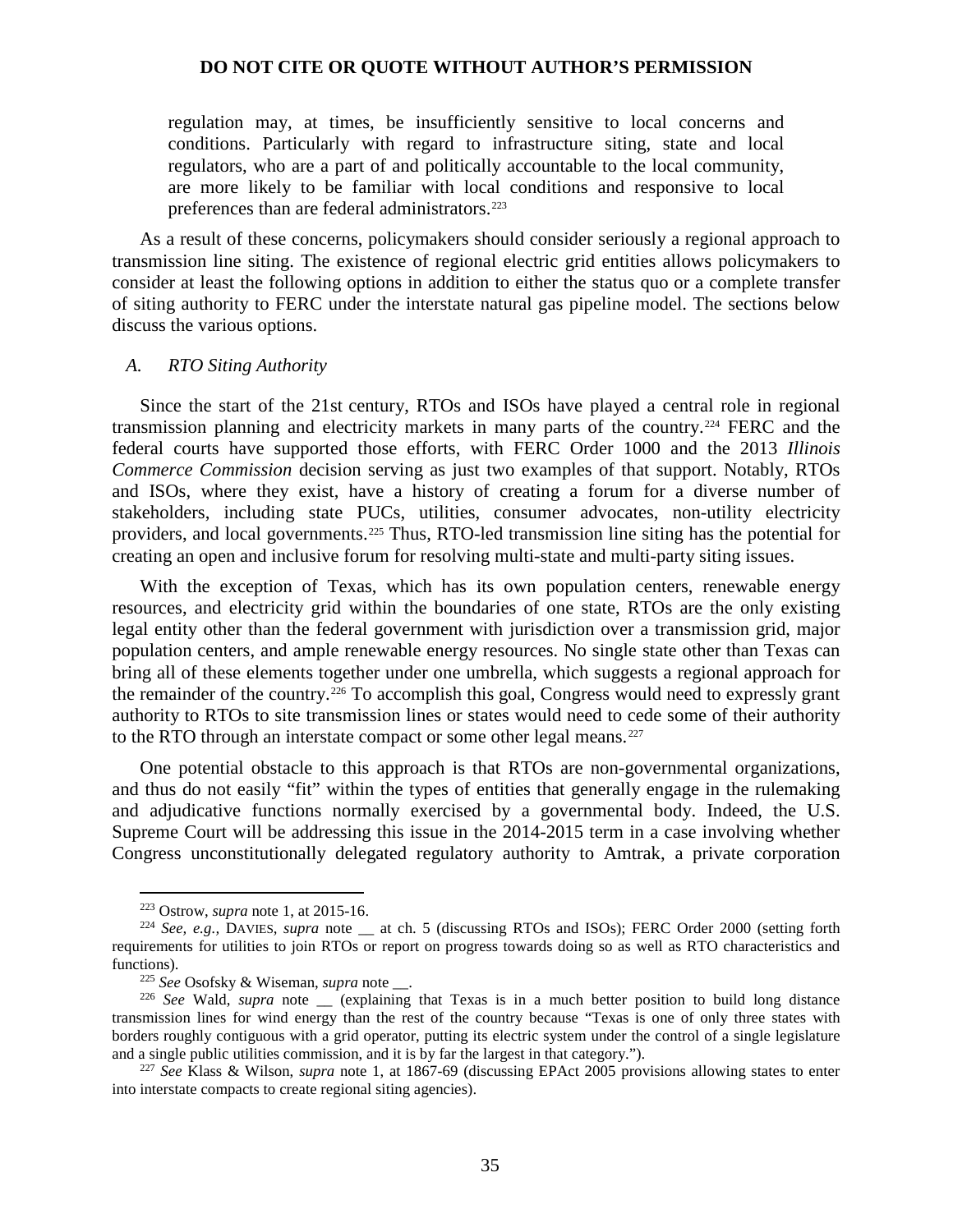created by Congress, in the Passenger Railroad Investment and Improvement Act of 2008, authorizing Amtrak and the Federal Railroad Authority to jointly develop standards that would govern Amtrak as well as other rail carriers.<sup>[228](#page-35-0)</sup> In many ways, however, granting siting authority to RTOs differs from the issue in the Amtrak case because RTOs do not own or operate transmission lines and thus would not be making decisions that impact their own interests directly, even if an RTO may indirectly benefit from a new line because it would ease congestion on a grid that it manages.

Even apart from these distinctions, however, there is precedent for allowing a hybrid organization like an RTO to exercise such authority in the context of the electric grid. NERC, the North American Electric Reliability Corporation, is a not-for-profit entity composed of utility and other members. It long has served as an umbrella organization providing standards to help maintain the reliability of the bulk transmission system in the United States.<sup>[229](#page-35-1)</sup> In EPAct 2005, after the 2003 Northeast blackouts, Congress authorized FERC to designate an electric reliability organization (ERO) to ensure grid reliability and also granted FERC oversight authority over the ERO. In 2006, FERC designated NERC to be the ERO.<sup>[230](#page-35-2)</sup> Today, NERC, working with eight regional entities, proposes reliability standards and cyber security standards to FERC and has authority (with FERC oversight) to impose fines up to \$1 million daily and to engage in other enforcement actions against utilities and other grid participants for failure to comply with those standards. Thus, there is precedent even within the electricity realm for a private, nonprofit entity to exercise quasi-governmental authority with regards to electric grid development and management with federal oversight.<sup>[231](#page-35-3)</sup>

Moreover, it is certainly possible to give RTOs siting and eminent domain authority for interstate transmission lines without completely transferring regulatory authority over transmission lines from the states to RTOs. Railroads and public utilities, for instance, have eminent domain authority and in some cases siting authority for building necessary infrastructure, but regulatory authority and oversight of those industries continues to remain with state and federal governmental entities. Thus, Congress could create very limited authority within RTOs to site transmission lines without ceding additional authority to regulate those lines, thus avoiding some of the unconstitutional delegation problems raised in the Amtrak case.

#### *B. Interstate Compacts under EPAct 2005 to Create Regional Siting Authorities*

There is also the potential under existing federal law to create regional entities separate and apart from RTOs to site interstate transmission lines. As discussed earlier, EPAct 2005 has not succeeded to date in granting DOE and FERC sufficient backstop authority to site interstate transmission lines in NIETCs.[232](#page-35-4) But a separate provision of the legislation allows three or more contiguous states to enter into interstate compacts to establish regional siting authorities to determine the need for future transmission facilities within those states and carry out the

<span id="page-35-1"></span><span id="page-35-0"></span><sup>228</sup> *See* Assoc. of Am. Railroads v. U.S. Dept. of Transp., 721 F.3d 666 (D.C. Cir. 2013), *cert. granted*, 2014 WL 2807190 (U.S., June 23, 2014).

<sup>&</sup>lt;sup>229</sup> See supra note \_\_ (discussing NERC).

<sup>230</sup> *See* DAVIES ET AL., *supra* note \_\_, ch. 5; Osofsky & Wiseman, *supra* note \_\_.

<sup>231</sup> *See* Osofsky & Wiseman, *supra* note \_\_.

<span id="page-35-4"></span><span id="page-35-3"></span><span id="page-35-2"></span><sup>&</sup>lt;sup>232</sup> *See supra* notes \_\_ - \_\_ and accompanying text (discussing EPAct 2005, NIETCs, and backstop siting authority).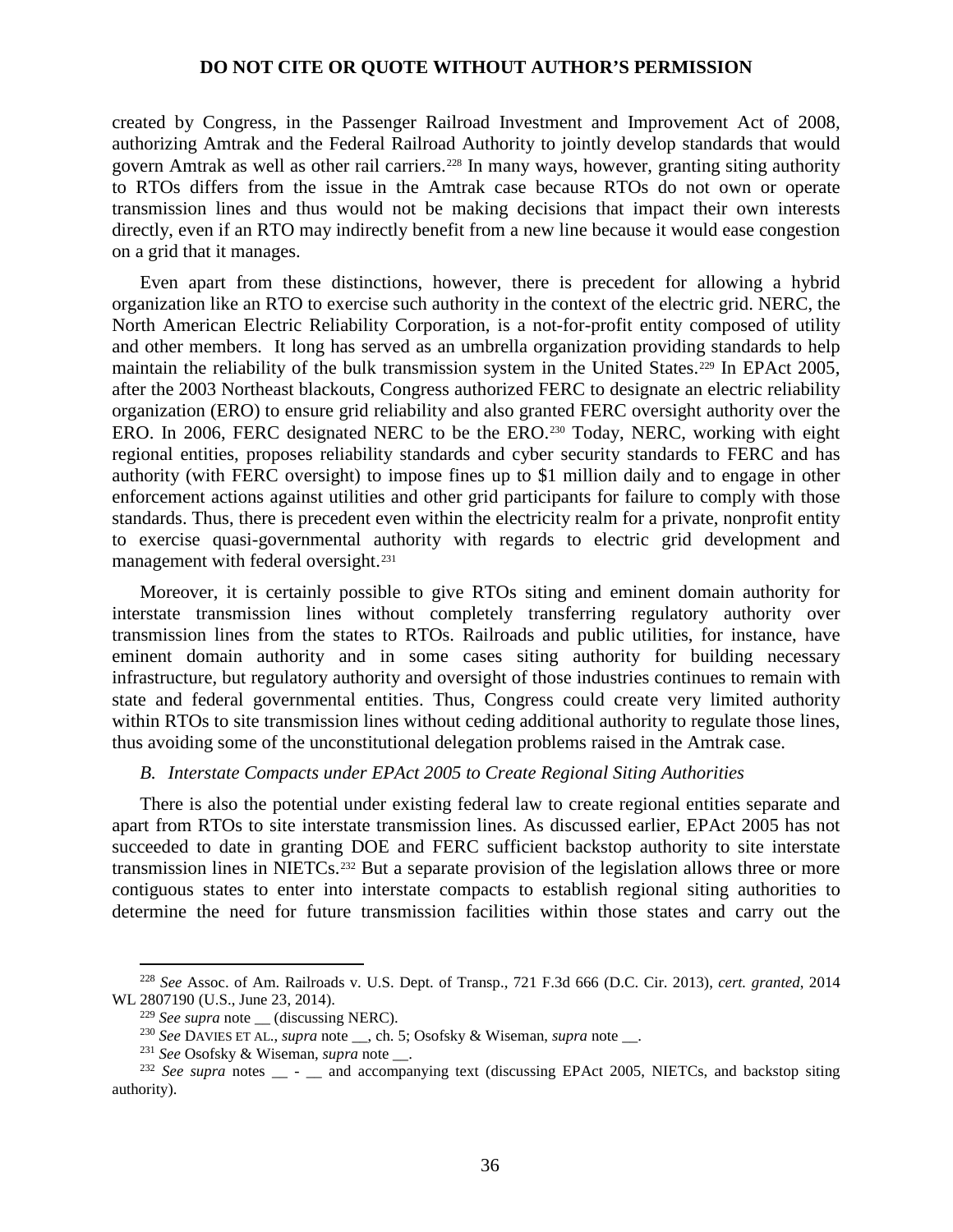transmission siting responsibilities of those states.[233](#page-36-0) Under the statute, the siting authority would have power to "review, certify, and permit siting of transmission facilities," including facilities in NIETCs.[234](#page-36-1) To date, no states have entered into such compacts and there is currently no real incentive for them to do so. But what if Congress gave states the option of entering into such compacts and, if they refused to do so within a set time period, siting authority would transfer to FERC? This would give states a choice to cede authority to a regional entity that would be more focused on local concerns or give up siting authority altogether. Congress could also use as an alternative incentive additional funds for transmission grid-related projects for those states that enter into compacts and create regional siting authorities. Thus, through new legislation, Congress could encourage rather than force states to move to a regional siting model.

Notably, the Council of State Governments through its National Center for Interstate Compacts (NCIC) has created online resources for states, including model transmission line compact language, in an effort to encourage states to create interstate compacts.[235](#page-36-2) In the model compact, the NCIC states one of the "purposes" of the compact is to recognize that "states have a vested interest in retaining their sovereignty and that EPAct 2005 authorizes interstate compacts that can forestall federal preemptive acts if states cooperatively develop a transmission siting process."[236](#page-36-3) The model compact would create: (1) a state project review panel within each member state, consisting of three or more members, to coordinate different views and interests within the state; (2) a combined, multi-state siting authority consisting of the affected states affected by a particular project proposal authorized to make siting decisions for that project; and (3) an Interstate Compact Commission to provide administrative support and rulemaking capability.<sup>[237](#page-36-4)</sup>

It is clear that at the time the NCIC created its model compact there were hopes that state concerns regarding exercise of federal backstop siting authority under EPAct 2005 would incentivize states to enter into compacts to avoid an override of state authority.<sup>[238](#page-36-5)</sup> But since the courts have not supported DOE and FERC's efforts in that area,<sup>[239](#page-36-6)</sup> there is currently no real incentive for states to cede any power to a multi-state siting authority. Nevertheless, that could change if (1) Congress strengthened federal siting authority beyond what current exists in EPAct 2005 or (2) a group of states determined that their renewable energy resources were sufficiently valuable for export as a result of new state or federal clean energy policies or financial incentives that it would justify entering into a compact to streamline siting authority for the necessary transmission lines to export those energy resources. In this way, either fear of federal preemption or market factors could create the necessary incentives for interstate siting compacts and allow use of the existing interstate compact authority in EPAct 2005.

*C. New Mandates on the States to Consider Regional Need*

<sup>&</sup>lt;sup>233</sup> EPAct 2005, Pub. L. No. 109-58, 119 Stat § 594 216(i), codified at 16 U.S.C. § 824p.<br><sup>234</sup> *Id.*  $\frac{1}{235}$  See National Center for Interstate Compacts Transmission I inc

<span id="page-36-3"></span><span id="page-36-2"></span><span id="page-36-1"></span><span id="page-36-0"></span><sup>235</sup> *See* National Center for Interstate Compacts, Transmission Line Siting Compact, at [http://www.csg.org/NCIC/TransmissionLineSitingCompact.aspx.](http://www.csg.org/NCIC/TransmissionLineSitingCompact.aspx) 236 *Id.*, Model Compact Language, at 1. 237 *Id*. at 5.

<sup>238</sup> *Id.* at 1.

<span id="page-36-6"></span><span id="page-36-5"></span><span id="page-36-4"></span><sup>&</sup>lt;sup>239</sup> See supra notes <sub>\_\_</sub> - \_<sub>\_</sub> and accompanying text (discussing judicial interpretations of EPAct 2005 backstop siting provisions).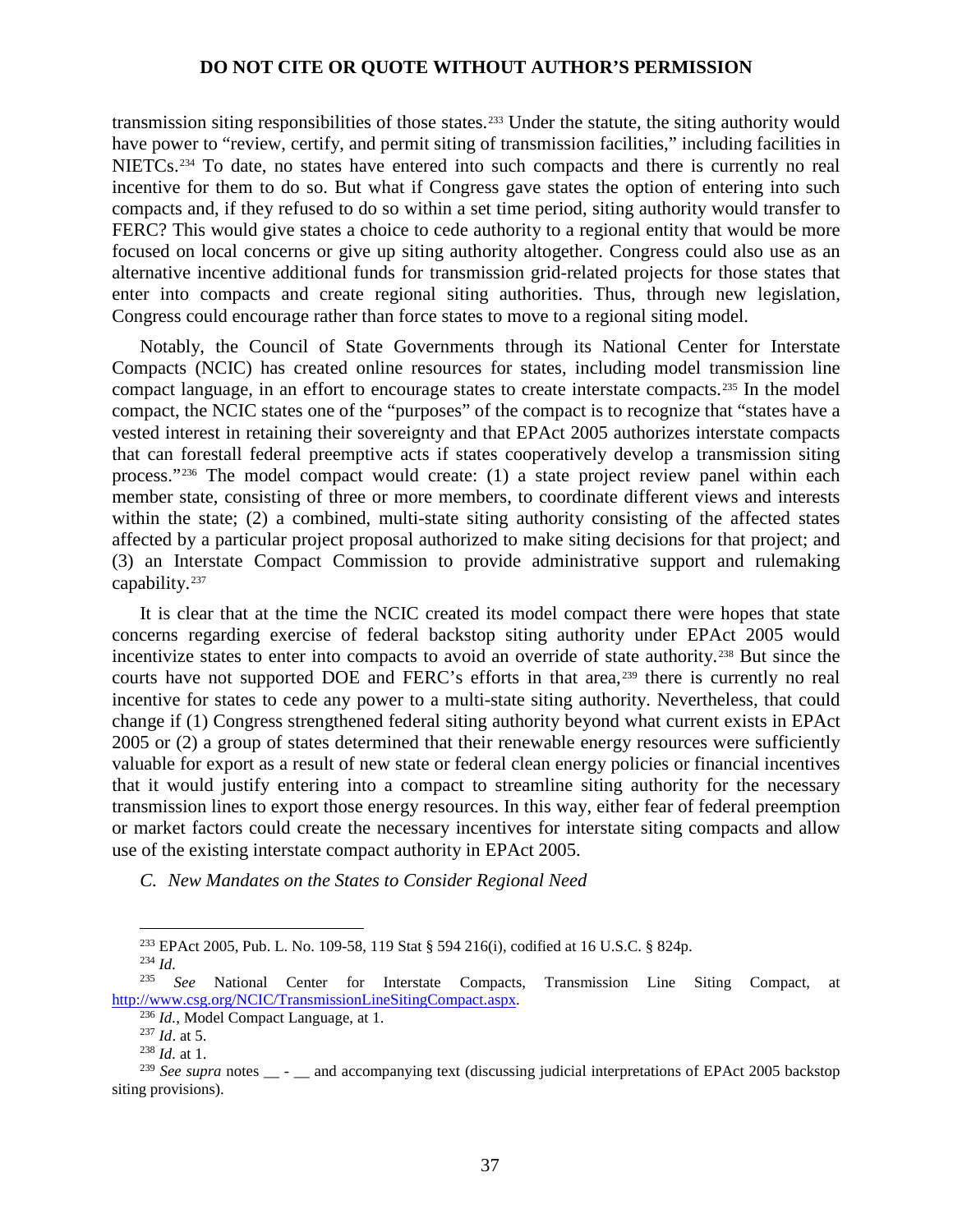A final and more modest option is to leave siting and eminent domain authority with the states but require states to affirmatively consider regional benefits in making siting and eminent domain determinations. Thus, in any siting or eminent domain proceeding for an interstate transmission line, federal law would require state PUCs and state courts to consider regional "need" and regional "public use" rather that in-state need and public use under existing state laws. If Congress followed this path, it could use as a model the Telecommunications Siting Act of 1996 (TCA).<sup>[240](#page-37-0)</sup> Congress enacted the TCA to increase competition in the telecommunications industry and expand wireless service nationwide.<sup>[241](#page-37-1)</sup> At the time, local zoning boards and city councils across the country were denying and delaying approval of cell phone towers in response to local citizen concerns. In response, instead of transferring siting authority away from local governments to a federal authority, Congress used the TCA to: (1) prevent local governments from banning facilities outright; (2) ban unreasonable discrimination among providers; (3) require local authorities to respond to siting requests within a reasonable time period and to make decisions in writing, supported by substantial evidence; and (4) grant parties denied a siting permit the right to sue the local government in federal court with the claim decided on an expedited basis.<sup>[242](#page-37-2)</sup> States and local governments retain the right to make decision on where, how, and when to site facilities within these federal mandates. According to Professor Ashira Ostrow, the law has resulted in the siting of thousands of new cell phone towers and significantly expanded the development of a "national telecommunications network."[243](#page-37-3) She describes this siting policy as a "hybrid federal-local framework" that balances national and local land use priorities and has encouraged local regulators to cooperate with land use developers.<sup>[244](#page-37-4)</sup>

If Congress were to take a similar approach with regard to interstate transmission lines, it could leave siting authority with the state but require state PUCs and courts to expressly consider regional need and regional public use in making certificate of need and eminent domain decisions for interstate transmission lines. State actors would be required to document this consideration in their decisions, and transmission line operators could seek relief in federal court for violation of these requirements. This hybrid approach would impose new, regional considerations on state actors, thus requiring them to take into account the regional value of transmission lines for renewable energy integration and grid reliability.

All of the options above recognize the regional nature of the modern transmission grid as well as the shortcomings of leaving siting and eminent domain authority completely with the states under existing state laws. In suggesting a regional approach to interstate transmission line siting this article recognizes that state interests in protecting their own regulatory authority as well as the politics of today's Congress make it difficult to envision implementing such an approach in the near future. Nevertheless, a major regional or national disruption, like the natural gas shortages on the East Coast in the 1940s, or the 2003 blackouts, which led to the creation of

<sup>240</sup> Telecommunications Siting Act of 1996, 47 U.S.C. § 332 (2006).

<span id="page-37-1"></span><span id="page-37-0"></span><sup>241</sup> Camille Rorer, *Can You See Me Now? The Struggle Between Cellular Towers and NIMBY*, 19 J. NAT. RES. & ENVTL. L. 213, 214-15 (2005); Klass & Wilson, *supra* note 1, at 1865 (discussing TCA).

<span id="page-37-2"></span><sup>242</sup> *See* Patricia Salkin & Ashira Pelman Ostrow, *Cooperative Federalism and Wind: A New Framework for Achieving Sustainability*, 37 HOFSTRA L. REV. 1049, 1090-39 (2009) (describing provisions of TCA); Klass & Wilson*, supra* note 1, at 1865-66 (same).

<span id="page-37-4"></span><span id="page-37-3"></span><sup>243</sup> Ashira Pelman Ostrow, *Process Preemption in Federal Siting Regimes*, 48 HARV. J. ON LEGIS. 289, 293 (2011).

<sup>244</sup> Ostrow, *supra* note 230 at 292-93.